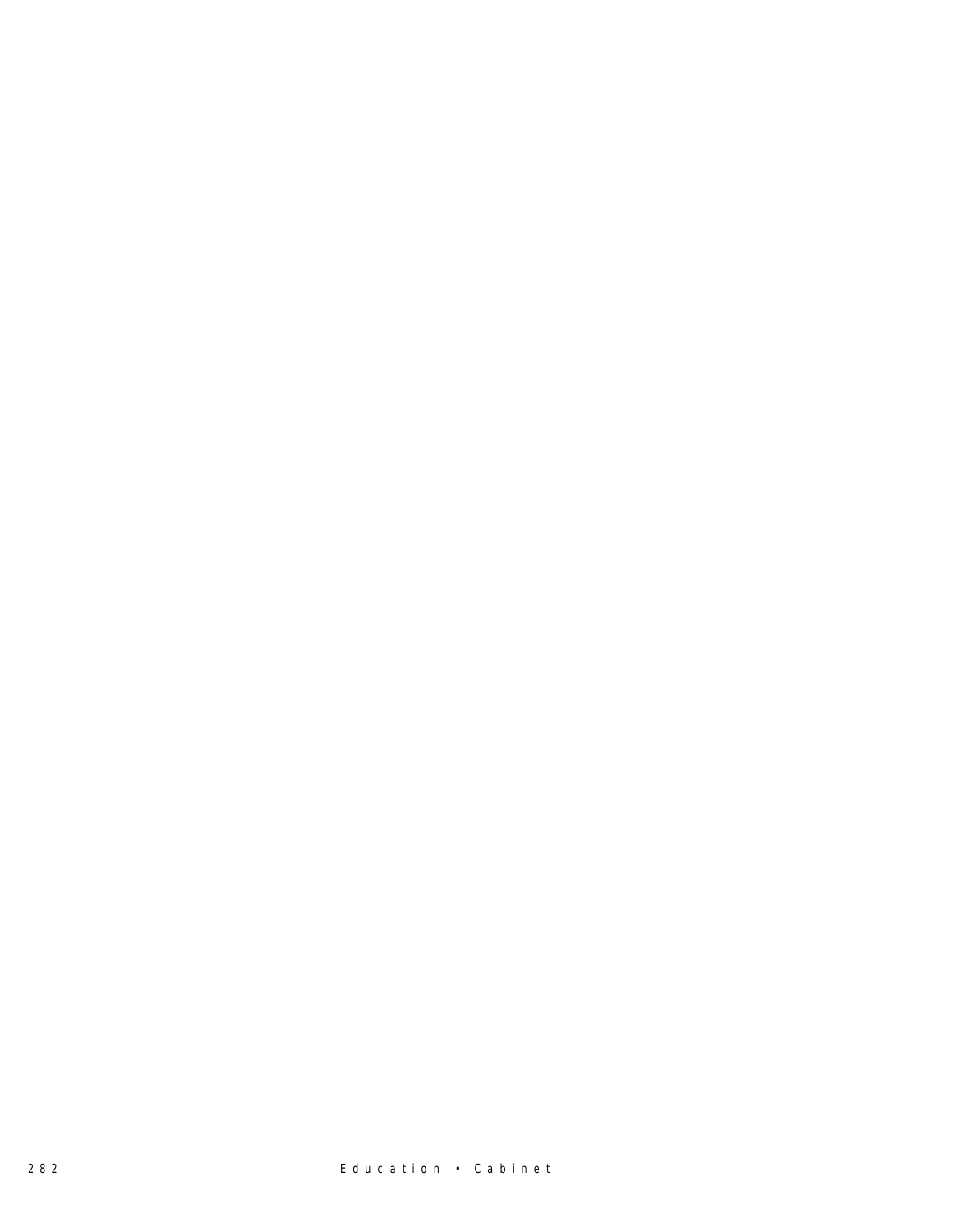# Education

# *Dr. Carol R. Johnson, Superintendent*

# *Cabinet Mission*

To welcome the children of this city into the Boston Public Schools, where effective teaching and learning prepare all of our students to achieve at high levels, and where the entire community works together to focus on children.

| <b>Operating Budget</b>            | Program Name                 | <b>Total Actual '07</b> | Total Actual '08 | Total Approp '09     | <b>Total Budget '10</b> |
|------------------------------------|------------------------------|-------------------------|------------------|----------------------|-------------------------|
|                                    | <b>Boston Public Schools</b> | 747,462,549             | 795.487.863      | 833,298,768          | 817,121,930             |
|                                    | <b>Total</b>                 | 747,462,549             | 795,487,863      | 833.298.768          | 817,121,930             |
| <b>Capital Budget Expenditures</b> |                              | Actual '07              | Actual '08       | <b>Estimated '09</b> | Projected '10           |
|                                    | <b>Boston Public Schools</b> | 30,506,259              | 51.543.859       | 44.505.306           | 33,642,843              |
|                                    | <b>Total</b>                 | 30,506,259              | 51,543,859       | 44,505,306           | 33,642,843              |
| <b>External Funds Expenditures</b> |                              | Total Actual '07        | Total Actual '08 | Total Approp '09     | <b>Total Budget '10</b> |
|                                    | <b>Boston Public Schools</b> | 153,933,864             | 135.087.202      | 138,101,286          | 151,465,702             |
|                                    | <b>Total</b>                 | 153,933,864             | 135,087,202      | 138,101,286          | 151,465,702             |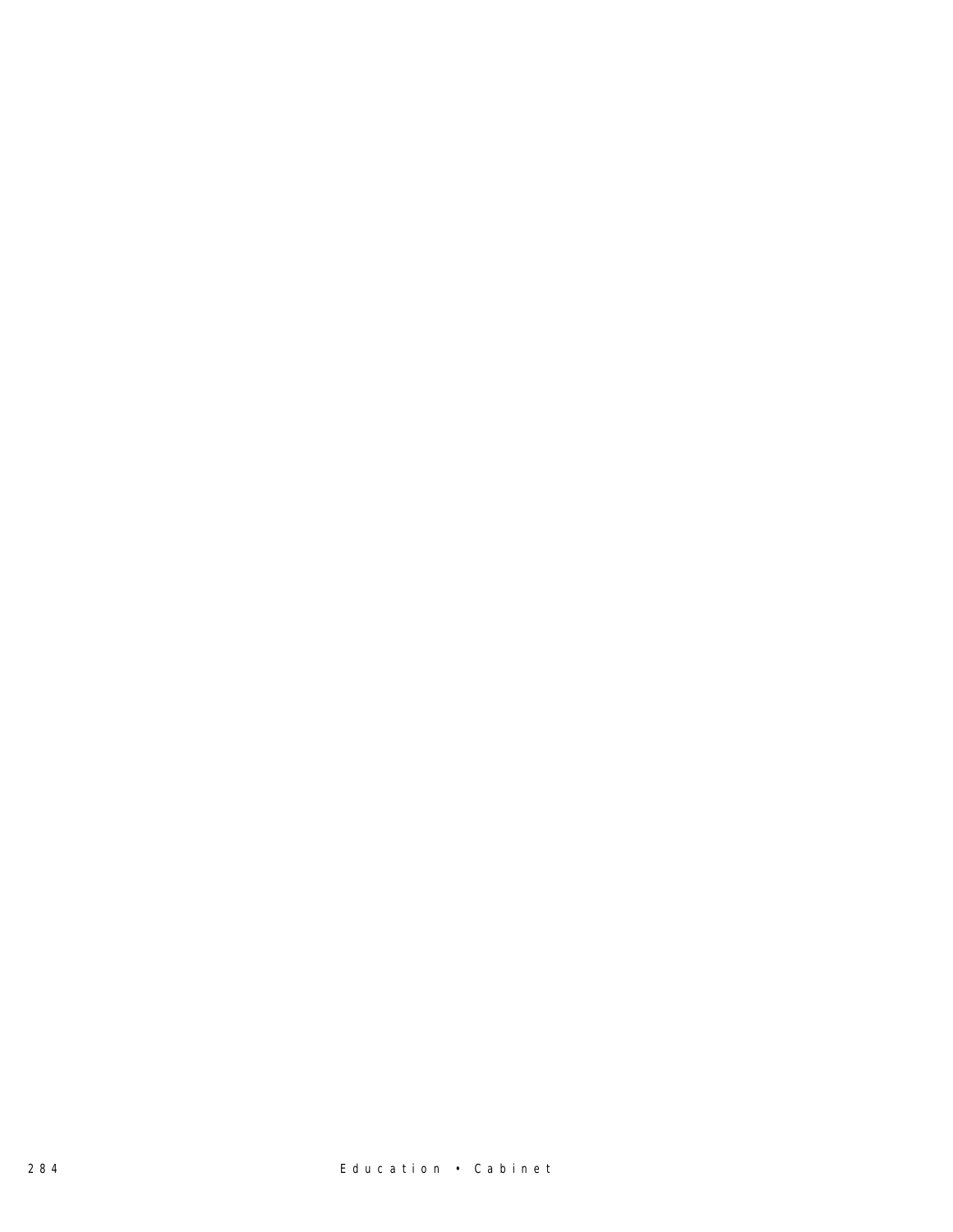# Boston Public Schools Operating Budget

# *Dr. Carol R. Johnson, Superintendent Appropriation: 101*

# *Department Mission*

We welcome the children of this city into the Boston Public Schools, where effective teaching and learning prepare all of our students to achieve at high levels, and where the entire community works together to focus on children.

# *FY10 Performance Strategies*

• To improve teaching and learning to enable all students to achieve high levels of performance.

| <b>Operating Budget</b>      | Program Name                           | <b>Total Actual '07</b> | <b>Total Actual '08</b> | Total Approp '09 | Total Budget '10 |
|------------------------------|----------------------------------------|-------------------------|-------------------------|------------------|------------------|
|                              | General School Purposes                | 747,462,549             | 795,487,863             | 833,298,768      | 817,121,930      |
|                              | <b>Total</b>                           | 747,462,549             | 795,487,863             | 833,298,768      | 817,121,930      |
| <b>External Funds Budget</b> | <b>Fund Name</b>                       | Total Actual '07        | Total Actual '08        | Total Approp '09 | Total Budget '10 |
|                              | ARRA IDEA                              |                         | $\Omega$                | 0                | 10,255,536       |
|                              | ARRA IDEA - Early Childhood            |                         |                         | 0                | 398,172          |
|                              | <b>ARRA Title I</b>                    |                         |                         | 0                | 20,870,952       |
|                              | 21st Century Community Learn           | 1,979,966               | 1,723,898               | 1,548,750        | 706,250          |
|                              | Academic Support                       | 355,516                 | 652,396                 | 731,355          | 731,355          |
|                              | <b>Adult Education Fund</b>            | 216,196                 | 224,807                 | 221,012          | 221,012          |
|                              | After School Program Lewenberg         | 0                       | $\Omega$                | 26,079           |                  |
|                              | <b>AIDS Education</b>                  | 17,586                  | 28,625                  | 14,610           | 29,220           |
|                              | Arts in Education                      | 263,433                 | 77,675                  |                  |                  |
|                              | BATEC                                  | 124,831                 | 68,377                  | 80,126           | 81,700           |
|                              | Bay State Readers                      | 213,975                 | 258,803                 | 543,612          | 547,392          |
|                              | Bridging the Opportunity Grant         |                         |                         | 82,000           |                  |
|                              | Brighton High Earmark                  |                         | 16,405                  | 0                |                  |
|                              | Commonwealth Alliance for Technical Ed |                         |                         | 20,000           | 10,000           |
|                              | Commonwealth Compass/Prof Dev          | 2,480                   | 5,020                   | 0                | $\Omega$         |
|                              | Community Partnership for Children     | 9,090,419               | 9,788,753               | 8,967,730        | 1,956,047        |
|                              | <b>Community Service Learning</b>      | 60,564                  | 74,419                  | 65,880           | $\left($         |
|                              | Comprehensive School Reform            | 811,172                 | 396,994                 | 0                |                  |
|                              | Content Institute                      | 5,386                   | $\overline{0}$          | $\Omega$         | $\Omega$         |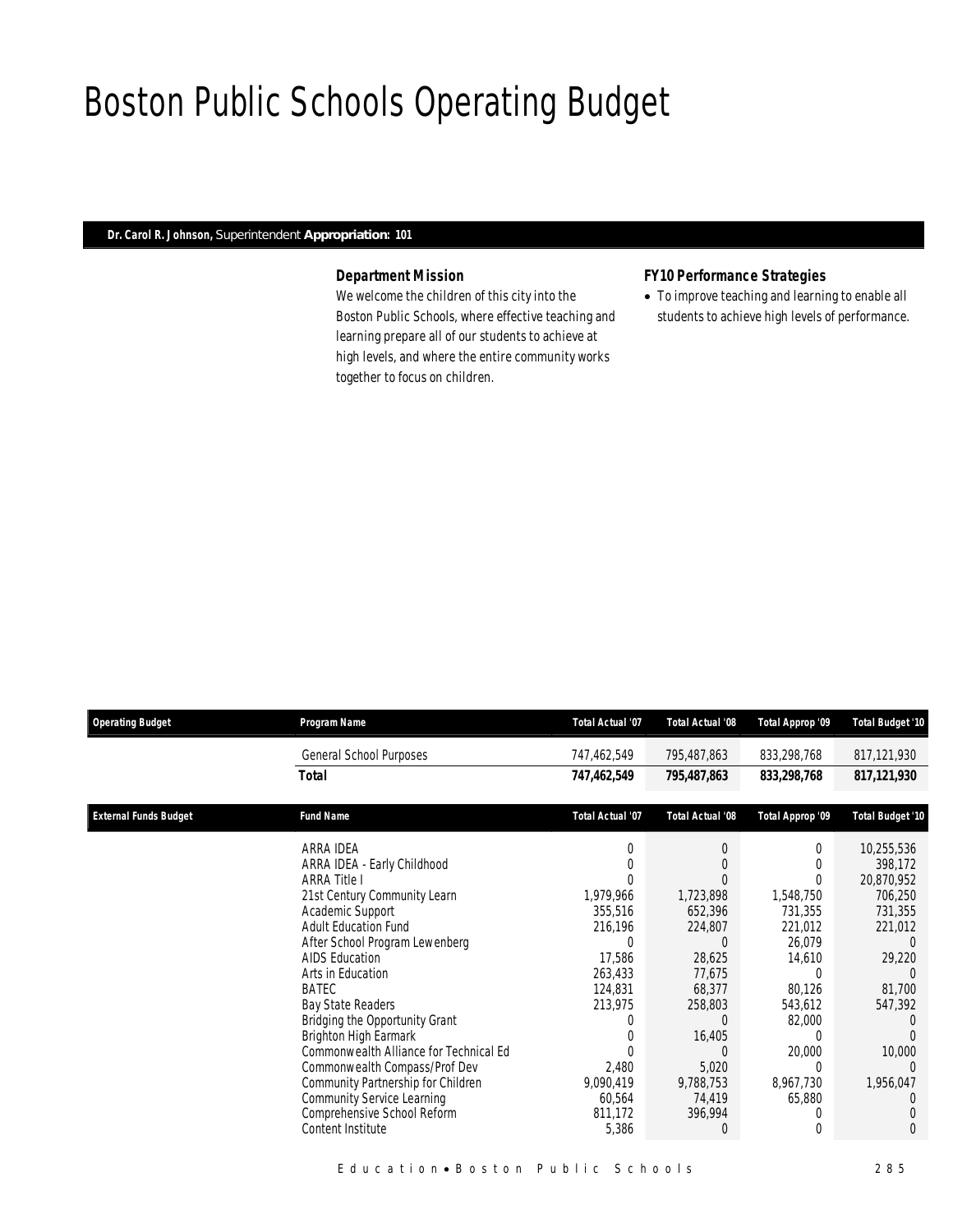| 269,588<br>Displaced Student Aid Program                                                              | 10,914              | 0                         | $\theta$             |
|-------------------------------------------------------------------------------------------------------|---------------------|---------------------------|----------------------|
| 212,935<br>Early Literacy Intervention                                                                | 253,648             | 229,498                   | 230,733              |
| 759,880<br>Early Reading First                                                                        | 322,911             | $\Omega$                  | $\Omega$             |
| Elementary Secondary Schools Counseling<br>0<br><b>Elementary Violence Prevention</b><br>$\mathbf{0}$ | 210,199             | 464,097                   | 330,325              |
| 73,989<br>Emergency Response Crisis                                                                   | 250,000<br>0        | $\theta$<br>$\Omega$      | 0<br>$\Omega$        |
| 333,094<br>Enhanced Ed Through Tech                                                                   | 154,220             | 305,622                   | 242,200              |
| <b>Expanded Learning Time</b><br>2,108,323                                                            | 2,781,913           | 2,696,970                 | 2,766,400            |
| External Diploma<br>107,586                                                                           | 69,976              | 94,657                    | 94,657               |
| <b>First Student Settlement</b><br>0                                                                  | 2,000,000           | $\Omega$                  | $\Omega$             |
| $\mathbf{0}$<br>Fresh Fruit & Vegetable Program                                                       | 0                   | 165,600                   | $\overline{0}$       |
| 92<br>Fundamentals of IT&Engineering                                                                  | 48,335              | $\mathbf{0}$              | $\Omega$             |
| 997,626<br>Gear-Up in Boston                                                                          | 373                 | $\overline{0}$            | $\Omega$             |
| <b>GED Testing</b><br>961                                                                             | 11,742              | 5,722                     | 5,464                |
| 30,633<br>Gifted & Talented<br>4,305,185<br>Indirect                                                  | 42,840<br>4,093,480 | 16,400                    | $\left($<br>$\Omega$ |
| Integrated Tech Models<br>362                                                                         | 0                   | 2,605,604<br>$\Omega$     | $\Omega$             |
| $\mathbf{0}$<br>International Research & Studies                                                      | $\overline{0}$      | 172,000                   | 196,000              |
| 10,867<br>Joint Family Support                                                                        | 228,701             | 137,000                   | 134,400              |
| Kindergarten Current Dev<br>$\Omega$                                                                  | 0                   | 10,000                    | $\overline{0}$       |
| 609,888<br>Lead Leaders In Mathematics                                                                | 326,607             | $\overline{0}$            | $\Omega$             |
| Lee Academy Pilot School<br>101,459                                                                   | 26,835              | 136,555                   | $\Omega$             |
| Mass Literacy Network<br>128,325                                                                      | 149,561             | 111,500                   | 111,500              |
| 431,710<br>Math Science Partnership                                                                   | 679,946             | 955,878                   | 396,085              |
| Math Training Initiative<br>0                                                                         | 47,167              | 42,857                    | $\Omega$             |
| 72,347<br>McKinney Homeless                                                                           | 56,537              | 60,000                    | 60,000               |
| 18,544<br>Mental Health Support                                                                       | 84<br>1,332,273     | $\Omega$<br>$\Omega$      | $\Omega$<br>$\Omega$ |
| MiscroSoft Cy Pres Vouc<br>$\mathbf 0$<br>NSF Urban Systemic Program<br>463,669                       | 195,516             | $\Omega$                  | $\overline{0}$       |
| 41,929<br>Nutrition Summer Start Up                                                                   | 58,817              | 75,311                    | 75,311               |
| 181,239<br>Parent/Child Home Program                                                                  | 241,084             | 232,600                   | 230,000              |
| 9,068<br>Partnership in Character Ed                                                                  | 1,378               | $\overline{0}$            | $\overline{0}$       |
| 80,000<br>Peer Mediation / SCORE                                                                      | 47,875              | $\theta$                  | $\Omega$             |
| 1,302,917<br>Perkins Vocational Education                                                             | 1,411,747           | 1,604,785                 | 1,604,785            |
| Powerup Computer Lab<br>$\theta$                                                                      | 22,000              | $\Omega$                  | $\theta$             |
| 105,000<br>Project CASASTART                                                                          | 304,999             | 300,000                   | $\Omega$             |
| Project With Industry<br>362,472                                                                      | 419,826             | $\overline{0}$            | $\Omega$             |
| Quality Full-Day Kindergarten<br>2,578,080                                                            | 2,815,882           | 2,675,700                 | 2,675,700            |
| R.O.T.C.<br>0<br>2,043,386                                                                            | 784,581             | 800,000                   | $\left($<br>$\Omega$ |
| Reading First<br>Robotics<br>42,582                                                                   | 2,144,208<br>1,503  | 1,200,115<br>$\mathbf{0}$ | $\Omega$             |
| 194,537<br>SAELP-Leadership Develop                                                                   | 794,861             | 800,000                   | $\Omega$             |
| 629,823<br>Safe Drug-Free School Emerg                                                                | 672,062             | 750,925                   | 750,925              |
| Safe Environments<br>20,700                                                                           | 7,517               | 12,420                    | 0                    |
| Safe Schools<br>$\theta$                                                                              | 6,565               | 9,000                     | $\Omega$             |
| Safe Schools/Healthy Students<br>3,284,445                                                            | 2,910,010           | 0                         | $\Omega$             |
| School Achievement<br>404                                                                             | 0                   | $\Omega$                  | $\theta$             |
| School Leadership in Boston<br>344,612                                                                | 483,638             | $\theta$                  | $\Omega$             |
| School Lunch - Food Services<br>24,065,132                                                            | 22,663,950          | 21,230,251                | 21,230,251           |
| School Support<br>194,166                                                                             | 758,005             | 1,428,488<br>$\Omega$     | $\Omega$<br>$\Omega$ |
| School to Work Transition<br>45,788<br>Secondary School Reading<br>5,473                              | 1,444,941<br>88,246 | 45,000                    |                      |
| <b>Small Learning Communities</b><br>67,563                                                           | 2,592               | $\overline{0}$            | $\Omega$             |
| 75,000<br>Spec & Support/High Needs Schools                                                           | 0                   | 30,000                    | $\Omega$             |
| SPED / Professional Dev<br>173,623                                                                    | 215,567             | 90,000                    | 90,000               |
| SPED 188 Early Childhood<br>508,322                                                                   | 244,912             | 488,102                   | 448,102              |
| SPED 94-142 Entitlement<br>25,438,598                                                                 | 5,867,343           | 18,621,918                | 18,621,918           |
| SPED Electronic Portfolio<br>$\theta$                                                                 | 872                 | $\overline{0}$            | $\Omega$             |
| 12,116,010<br><b>SPED Reimbursement</b>                                                               | 12,345,374          | 11,777,105                | 11,777,105           |
| SPED Supplement<br>0                                                                                  | 3,528               | 1,570                     | $\left($             |
| 52,623<br>SPED/Middle School Reading                                                                  | 18,576              | $\overline{0}$            | $\Omega$             |
| State Targeted Asst Program<br>$\Omega$                                                               | 0                   | 303,785                   | $\overline{0}$       |
| 5,195<br>State Workplace Education<br><b>STEPS</b><br>121,929                                         | 47,425<br>290,940   | 41,099<br>0               | 41,099<br>$\Omega$   |
| Student Achievement<br>4,587                                                                          | 0                   | $\overline{0}$            | $\theta$             |
| Summer Food Program<br>1,441,539                                                                      | 1,457,127           | 1,814,678                 | 1,743,090            |
| <b>Teaching American History</b><br>386,605                                                           | 57,319              | $\overline{0}$            | $\Omega$             |
| <b>Tech Data Driven Decisions</b><br>$\theta$                                                         | 126,728             | 145,688                   | 0                    |
| 183,838<br>Tech Enhancement                                                                           | 139,975             | $\mathbf{0}$              | $\theta$             |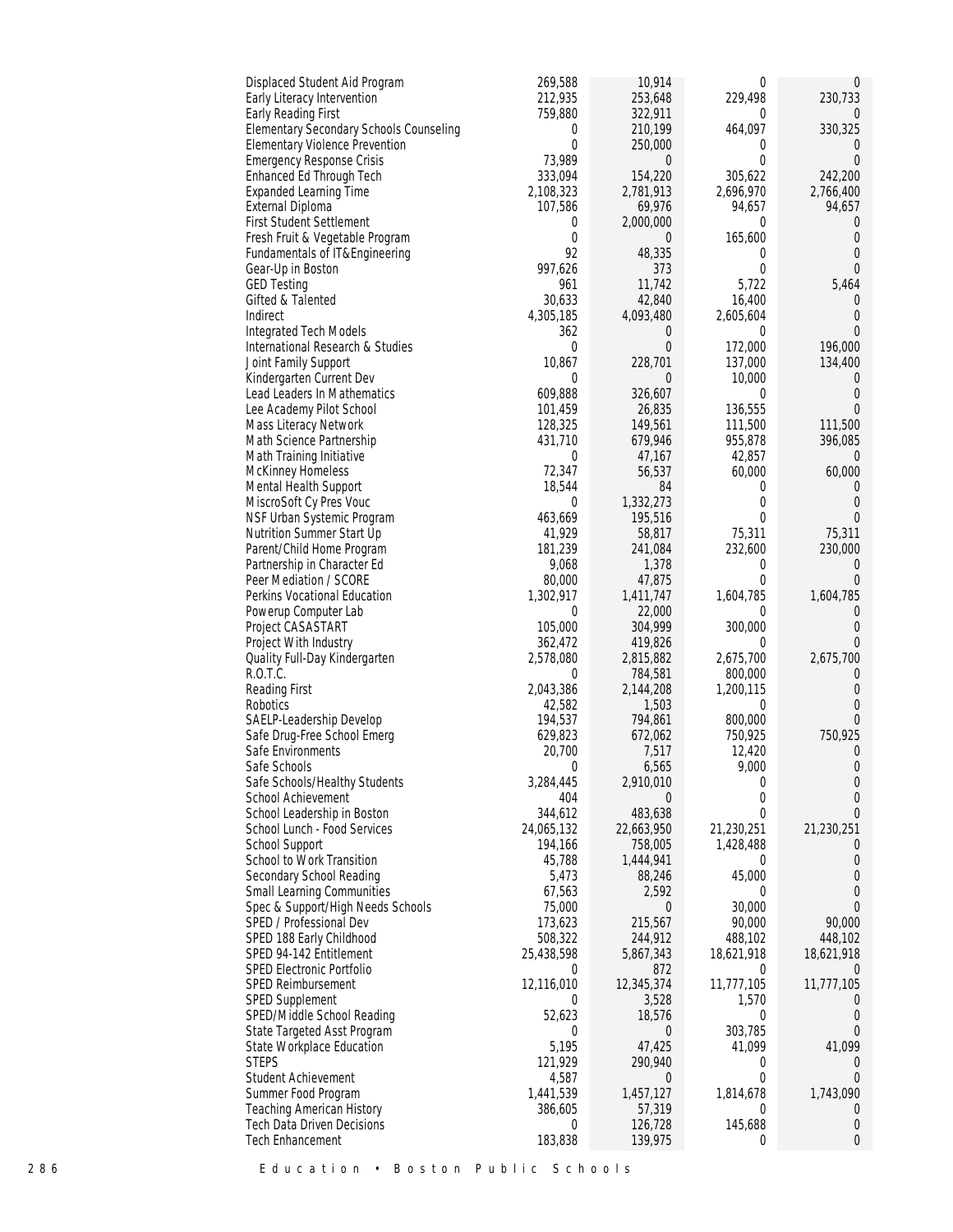| <b>Selected Service Indicators</b> |                                  | Actual '07  | Actual '08                | Approp '09  | <b>Budget '10</b> |
|------------------------------------|----------------------------------|-------------|---------------------------|-------------|-------------------|
|                                    | Total                            | 153,933,888 | <i><b>135,087,200</b></i> | 138,101,287 | 151,465,702       |
|                                    | WSI Annenberg Foundation         |             | $\Omega$                  |             |                   |
|                                    | Women in Science                 | 84.994      | 2.510                     |             |                   |
|                                    | Vocational Tech High School Sup  |             |                           | 35,000      |                   |
|                                    | Universal Pre-Kindergarten       | 51.344      | 103.994                   | 111.162     |                   |
|                                    | Transition to Teaching in Boston | 377.568     | 95.795                    |             |                   |
|                                    | Title V Innovative Programs      | 362,033     | 147.266                   |             |                   |
|                                    | Title III Bilingual Lang Acq     | 2,026,220   | 2,306,262                 | 2.155.487   | 2,004,535         |
|                                    | Title II: Teacher Quality        | 7.275.083   | 6,828,597                 | 7,165,904   | 6,888,257         |
|                                    | Title I - School Support         |             | 246.656                   |             |                   |
|                                    | Title I - High Need Support      | 77.176      | 2.824                     |             |                   |
|                                    | Title I                          | 43,169,115  | 39,404,797                | 42.898.149  | 42,909,224        |
|                                    | The Rise of American Democracy   | 136.335     | 202,480                   | 600.243     |                   |
|                                    | <b>Tech Enhancement Options</b>  | 88.248      | 234.096                   | 145,688     |                   |

| 833,298,768<br>795.487.879                                                                                                    |                            |
|-------------------------------------------------------------------------------------------------------------------------------|----------------------------|
| 634,865,054<br>595.413.653<br>659.921.716<br>Personnel Services<br>152.048.894<br>160.622.825<br>173.377.052<br>Non Personnel | 651,392,441<br>165,729,489 |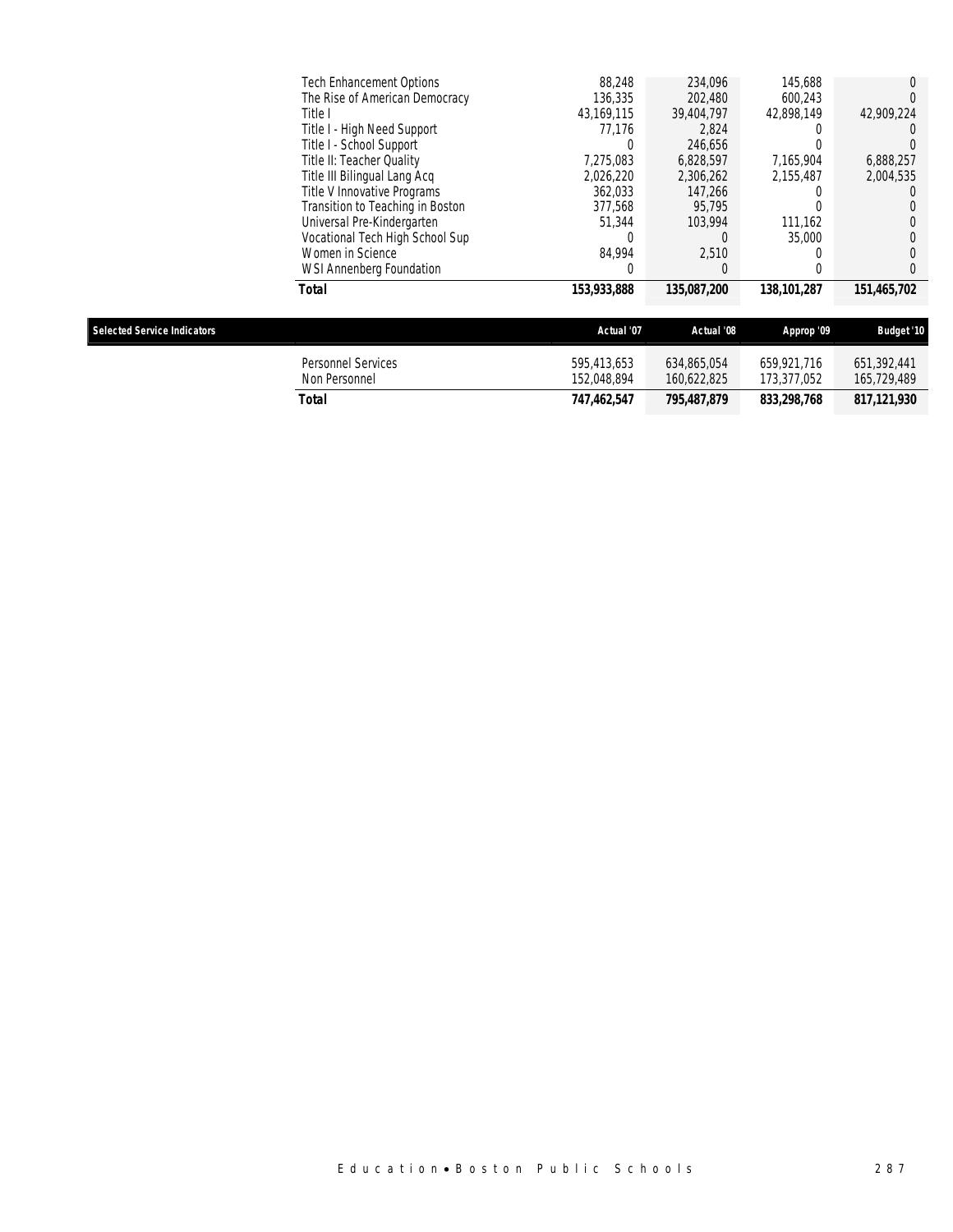# Boston Public Schools Operating Budget

# *Authorizing Statutes*

- Rev. St. 1647, ch. 23, § 10 Rev. St.
- General Laws and Liberties of the Massachusetts Colony (1672).
- Massachusetts Constitution, Mass. Const. part II ch. 5, § 2.
- Boston City Charter, 1821 Mass. Acts ch. 110, §19.
- 1987 Mass. Acts ch. 613.
- 1991 Mass. Acts ch. 108.
- Education Reform Act, 1993 Mass. Acts ch. 71, as amended.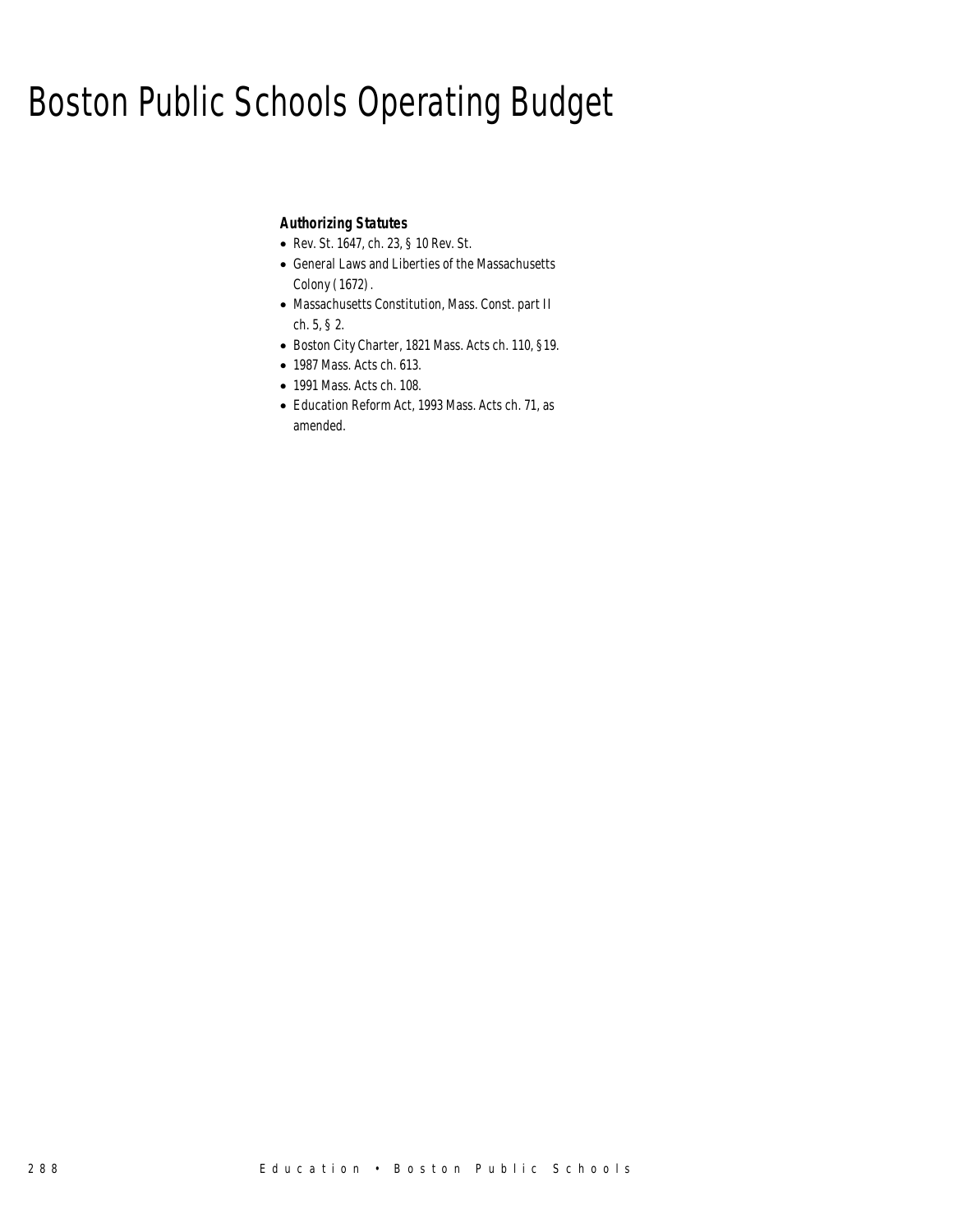# Department History

| <b>Personnel Services</b>       |                                                                                                                                                                                                                                                                                                                    | FY07 Expenditure                                                                                                                     | FY08 Expenditure                                                                                                                      | FY09 Appropriation                                                                                                                   | FY10 Adopted                                                                                                                         | Inc/Dec 09 vs 10                                                                                                                                   |
|---------------------------------|--------------------------------------------------------------------------------------------------------------------------------------------------------------------------------------------------------------------------------------------------------------------------------------------------------------------|--------------------------------------------------------------------------------------------------------------------------------------|---------------------------------------------------------------------------------------------------------------------------------------|--------------------------------------------------------------------------------------------------------------------------------------|--------------------------------------------------------------------------------------------------------------------------------------|----------------------------------------------------------------------------------------------------------------------------------------------------|
|                                 | 51000 Permanent Employees<br>51100 Emergency Employees<br>51200 Overtime<br>51300 Part Time Employees<br>51400 Health Insurance<br>51500 Pension & Annunity<br>51600 Unemployment Compensation<br>51700 Workers' Compensation<br>51900 Medicare<br><b>Total Personnel Services</b>                                 | 473,470,909<br>9,647,874<br>5,897,772<br>7,992,325<br>71,232,890<br>16,916,323<br>2,436,143<br>2,857,972<br>4,961,445<br>595,413,653 | 506,515,713<br>11,474,634<br>7,270,308<br>9,118,539<br>78,080,765<br>11,600,011<br>2,692,802<br>2,742,461<br>5,369,816<br>634.865.049 | 519,874,778<br>6,809,220<br>9,063,536<br>8,365,542<br>84,801,115<br>17,749,188<br>2,894,941<br>2,928,842<br>7,434,554<br>659,921,716 | 508,400,099<br>6,441,166<br>7,072,047<br>9,262,958<br>88,117,632<br>13,903,591<br>7,500,000<br>3,176,178<br>7,518,770<br>651,392,441 | $-11,474,679$<br>$-368,054$<br>$-1,991,489$<br>897,416<br>3,316,517<br>$-3,845,597$<br>4,605,059<br>247,336<br>84,216<br>$-8,529,275$              |
| <b>Contractual Services</b>     |                                                                                                                                                                                                                                                                                                                    | FY07 Expenditure                                                                                                                     | FY08 Expenditure                                                                                                                      | FY09 Appropriation                                                                                                                   | FY10 Adopted                                                                                                                         | Inc/Dec 09 vs 10                                                                                                                                   |
|                                 | 52100 Communications<br>52200 Utilities<br>52300 Contracted Ed. Services<br>52400 Snow Removal<br>52500 Garbage/Waste Removal<br>52600 Repairs Buildings & Structures<br>52700 Repairs & Service of Equipment<br>52800 Transportation of Persons<br>52900 Contracted Services<br><b>Total Contractual Services</b> | 957,271<br>23,101,868<br>16,714,861<br>0<br>$\mathbf 0$<br>20,983,253<br>6,844<br>57.484.112<br>14,065,779<br>133,313,988            | 804,042<br>20,662,766<br>20,384,020<br>$\mathbf 0$<br>$\mathbf{0}$<br>19,497,683<br>45,681<br>63,400,503<br>15,638,102<br>140,432,797 | 939,361<br>23,758,400<br>21,326,937<br>$\theta$<br>$\overline{0}$<br>18,712,799<br>26,370<br>65,860,503<br>17,388,346<br>148,012,716 | 801,123<br>19,995,950<br>21,859,506<br>$\mathbf 0$<br>$\mathbf 0$<br>16,224,516<br>47,051<br>65,026,703<br>13,877,630<br>137,832,479 | $-138,238$<br>$-3,762,450$<br>532,569<br>$\overline{0}$<br>$\overline{0}$<br>$-2,488,283$<br>20,681<br>$-833,800$<br>$-3,510,716$<br>$-10,180,237$ |
| <b>Supplies &amp; Materials</b> |                                                                                                                                                                                                                                                                                                                    | FY07 Expenditure                                                                                                                     | FY08 Expenditure                                                                                                                      | FY09 Appropriation                                                                                                                   | FY10 Adopted                                                                                                                         | Inc/Dec 09 vs 10                                                                                                                                   |
|                                 | 53000 Auto Energy Supplies<br>53200 Food Supplies<br>53400 Custodial Supplies<br>53500 Med, Dental, & Hosp Supply<br>53600 Office Supplies and Materials<br>53700 Clothing Allowance<br>53800 Educational Supplies & Mat<br>53900 Misc Supplies & Materials<br><b>Total Supplies &amp; Materials</b>               | $\boldsymbol{0}$<br>985,144<br>0<br>23,354<br>436,740<br>$\boldsymbol{0}$<br>4,591,432<br>862,871<br>6,899,541                       | 95,000<br>3,526,741<br>$\mathbf{0}$<br>19,248<br>435,790<br>$\mathbf 0$<br>4,036,385<br>1,349,608<br>9,462,772                        | 157,740<br>151,508<br>$\theta$<br>27,580<br>421,492<br>$\mathbf 0$<br>7,343,886<br>1,168,668<br>9,270,874                            | 157,900<br>71,693<br>0<br>27,580<br>406,858<br>0<br>4,703,836<br>1,758,270<br>7,126,137                                              | 160<br>$-79,815$<br>$\mathbf{0}$<br>$\Omega$<br>$-14,634$<br>$\mathbf{0}$<br>$-2,640,050$<br>589,602<br>$-2,144,737$                               |
| Current Chgs & Oblig            |                                                                                                                                                                                                                                                                                                                    | FY07 Expenditure                                                                                                                     | FY08 Expenditure                                                                                                                      | FY09 Appropriation                                                                                                                   | FY10 Adopted                                                                                                                         | Inc/Dec 09 vs 10                                                                                                                                   |
|                                 | 54300 Workers' Comp Medical<br>54400 Legal Liabilities<br>54600 Current Charges H&I<br>54800 Reserve Account<br>54900 Other Current Charges<br>Total Current Chgs & Oblig                                                                                                                                          | 868,602<br>$\boldsymbol{0}$<br>$\overline{0}$<br>$\boldsymbol{0}$<br>4,987,516<br>5,856,118                                          | 892,334<br>$\mathbf 0$<br>$\mathbf 0$<br>35,514<br>4,737,774<br>5,665,622                                                             | 772,400<br>$\theta$<br>$\overline{0}$<br>5,000,053<br>4, 164, 715<br>9,937,168                                                       | 837,992<br>$\boldsymbol{0}$<br>$\mathbf{0}$<br>6,059,735<br>4,709,366<br>11,607,093                                                  | 65,592<br>$\theta$<br>$\overline{0}$<br>1.059.682<br>544,651<br>1,669,925                                                                          |
| Equipment                       |                                                                                                                                                                                                                                                                                                                    | FY07 Expenditure                                                                                                                     | FY08 Expenditure                                                                                                                      | FY09 Appropriation                                                                                                                   | FY10 Adopted                                                                                                                         | Inc/Dec 09 vs 10                                                                                                                                   |
|                                 | 55000 Automotive Equipment<br>55400 Lease/Purchase<br>55600 Office Furniture & Equipment<br>55900 Misc Equipment<br><b>Total Equipment</b>                                                                                                                                                                         | 81,635<br>2,906,699<br>282,859<br>2,144,347<br>5,415,540                                                                             | 91,190<br>3,322,595<br>407,184<br>1,144,094<br>4,965,063                                                                              | 92,260<br>3,850,000<br>436,900<br>1,377,334<br>5,756,494                                                                             | 91,794<br>6,656,404<br>339,108<br>1,664,680<br>8,751,986                                                                             | $-466$<br>2,806,404<br>$-97,792$<br>287,346<br>2,995,492                                                                                           |
| Other                           |                                                                                                                                                                                                                                                                                                                    | FY07 Expenditure                                                                                                                     | FY08 Expenditure                                                                                                                      | FY09 Appropriation                                                                                                                   | FY10 Adopted                                                                                                                         | Inc/Dec 09 vs 10                                                                                                                                   |
|                                 | 56200 Special Appropriation<br>57200 Structures & Improvements<br>58000 Land & Non-Structure<br><b>Total Other</b><br><b>Grand Total</b>                                                                                                                                                                           | 563,709<br>$\boldsymbol{0}$<br>$\boldsymbol{0}$<br>563,709<br>747,462,547                                                            | 95,560<br>$\boldsymbol{0}$<br>$\mathbf 0$<br>95,560<br>795,487,879                                                                    | 399,800<br>$\boldsymbol{0}$<br>$\boldsymbol{0}$<br>399,800<br>833,298,768                                                            | 411,794<br>$\boldsymbol{0}$<br>$\boldsymbol{0}$<br>411,794<br>817,121,930                                                            | 11,994<br>0<br>$\mathbf{0}$<br>11,994<br>$-16, 176, 838$                                                                                           |
|                                 |                                                                                                                                                                                                                                                                                                                    |                                                                                                                                      |                                                                                                                                       |                                                                                                                                      |                                                                                                                                      |                                                                                                                                                    |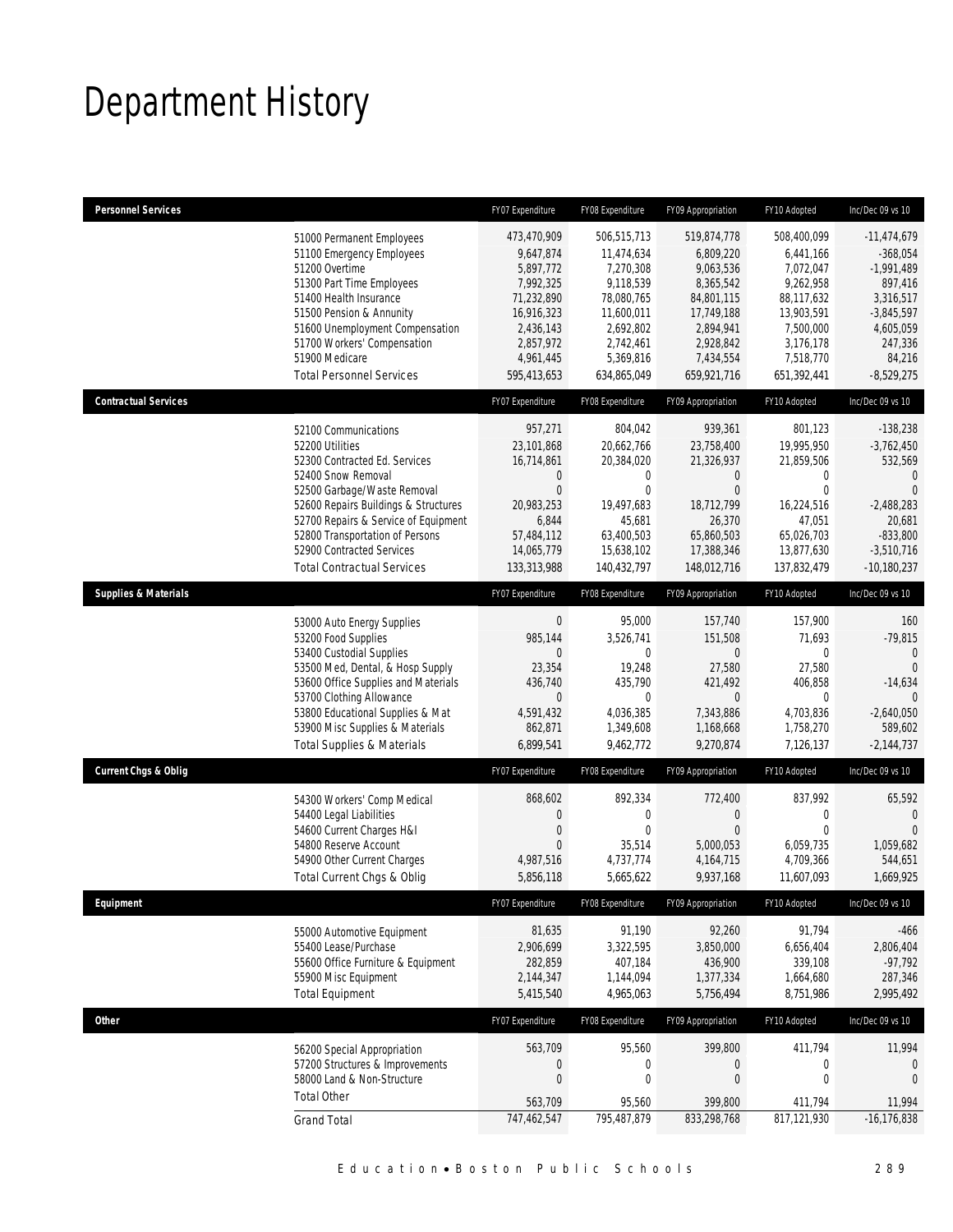# Employees by Category

|                |                                           | <b>FY07</b>   | <b>FY08</b>   | <b>FY09</b>   | <b>FY10</b>    | <b>FY10</b>   |
|----------------|-------------------------------------------|---------------|---------------|---------------|----------------|---------------|
| Acct           |                                           | Actual        | Actual        | <b>Actual</b> | <b>Adopted</b> | Proj          |
| Code           | <b>Expense Title</b>                      | 1/1/2007      | 1/1/2008      | 1/1/2009      |                | 1/1/2010      |
| 51002          | <b>REG ED TEACHER</b>                     | 2,314.3       | 2,311.6       | 2,246.6       | 2,068.8        | 2,081.6       |
| 51005          | <b>KDG TEACHER</b>                        | 195.0         | 200.5         | 213.6         | 209.4          | 206.5         |
| 51006          | OCC TEACHER                               | 39.0          | 42.0          | 45.0          | 34.0           | 34.0          |
| 51007          | <b>BIL KDG TEACHER</b>                    | 47.0          | 54.8          | 54.8          | 56.0           | 55.0          |
| 51008          | SPED RESOURCE TEACHER                     | 296.6         | 281.4         | 298.9         | 287.8          | 277.9         |
| 51009          | SPED SUB SEP TEACHER                      | 787.0         | 792.1         | 811.6         | 821.2          | 801.1         |
| 51010          | <b>BIL TEACHER</b>                        | 299.4         | 313.9         | 334.0         | 361.2          | 360.1         |
| 51011          | SPECIALIST TEACHER                        | 338.2         | 341.0         | 353.5         | 272.5          | 264.7         |
| 51012          | <b>SPED ITIN TEACHER</b>                  | 200.6         | 204.4         | 213.3         | 222.3          | 212.8         |
|                | <b>TOTAL TEACHERS</b>                     | 4,517.1       | 4,541.7       | 4,571.3       | 4,333.2        | 4,293.7       |
|                |                                           |               |               |               |                |               |
| 51013          | <b>CENTRAL ADMIN</b>                      | 31.0          | 30.0          | 31.0          | 29.0           | 27.2          |
| 51014          | <b>ELEM SCH ADMIN</b>                     | 129.0         | 134.0         | 134.8         | 130.1<br>52.0  | 130.1         |
| 51015          | MIDDLE SCH ADMIN<br><b>HIGH SCH ADMIN</b> | 64.9          | 67.3          | 61.0          |                | 52.0          |
| 51016<br>51017 | SPECIAL SCH ADMIN                         | 146.0<br>20.0 | 153.0<br>19.0 | 151.9<br>18.0 | 127.8<br>18.3  | 124.4<br>18.3 |
| 51018          | CLUSTER COORDINATOR                       | 0.0           | 0.0           | 0.0           | 0.0            | 0.0           |
| 51019          | PROFESSIONAL SUPPORT                      | 191.4         | 221.2         | 221.8         | 208.2          | 208.2         |
|                | <b>TOTAL ADMINISTRATORS</b>               | 582.3         | 624.5         | 618.5         | 565.4          | 560.2         |
|                |                                           |               |               |               |                |               |
| 51020          | <b>ITIN PUPIL SUPPORT</b>                 | 59.0          | 61.0          | 59.6          | 59.6           | 59.6          |
| 51021          | PROGRAM SUPPORT                           | 77.6          | 71.9          | 72.8          | 75.9           | 73.2          |
| 51022          | SPED-EVALUATION TEAM                      | 83.4          | 88.5          | 85.8          | 89.6           | 87.9          |
| 51023          | LIBRARIAN                                 | 20.0          | 19.7          | 20.9          | 15.7           | 15.7          |
| 51024          | <b>GUIDANCE</b>                           | 95.7          | 97.5          | 99.5          | 84.1           | 83.6          |
| 51025          | ATHLETIC INSTRUCTORS                      | 10.6          | 9.6           | 10.0          | 8.4            | 8.4           |
| 51026          | <b>NURSES</b>                             | 96.2          | 99.1          | 96.5          | 100.0          | 93.9          |
| 51045          | INSTRUCTIONAL COACH                       | 0.0           | 0.0           | 0.0           | 0.0            | 0.0           |
|                | <b>TOTAL SUPPORT</b>                      | 442.5         | 447.3         | 445.1         | 433.3          | 422.2         |
|                |                                           |               |               |               |                |               |
| 51039          | <b>INSTR AIDE</b>                         | 183.6         | 199.0         | 212.7         | 172.7          | 172.7         |
| 51041          | SPED RESOURCE AIDE                        | 15.0          | 18.0          | 19.0          | 13.0           | 13.0          |
| 51042          | SPED SUB SEP AIDE                         | 773.3         | 786.5         | 794.3         | 784.2          | 761.2         |
| 51043          | <b>BILINGUAL AIDE</b>                     | 66.4          | 75.7          | 86.2          | 75.3           | 75.3          |
|                | <b>TOTAL AIDES</b>                        | 1,038.3       | 1,079.2       | 1,112.2       | 1,045.2        | 1,022.2       |
|                |                                           |               |               |               |                |               |
| 51027          | <b>SEC/CLER</b><br>ETL SECRETARIAL/CLER   | 227.3         | 235.5         | 235.0<br>90.2 | 210.2          | 208.1         |
| 51028<br>51029 | <b>GUIDANCE CLERICAL</b>                  | 89.7<br>10.9  | 90.7<br>7.0   | 8.0           | 89.7<br>7.0    | 89.7<br>7.0   |
|                | <b>TOTAL SECRETARIAL</b>                  | 327.9         | 333.2         | 333.2         | 306.9          | 304.8         |
|                |                                           |               |               |               |                |               |
| 51030          | <b>CUSTODIAL</b>                          | 422.0         | 426.5         | 460.5         | 449.0          | 449.0         |
| 51032          | FT CAFETERIA WKR                          | 0.0           | 0.0           | 0.0           | 0.0            | 0.0           |
| 51304          | <b>FOOD SERVICE WKR</b>                   | 0.0           | 0.0           | 0.0           | 0.0            | 0.0           |
| 51033          | TECHNICAL SUPPORT                         | 154.6         | 170.0         | 195.6         | 187.2          | 177.5         |
| 51034          | <b>TECHNICAL SUPERVISOR</b>               | 52.0          | 52.0          | 53.0          | 45.0           | 45.0          |
| 51035          | SCHOOL POLICE OFFICER                     | 83.0          | 84.0          | 85.0          | 78.0           | 77.1          |
| 51036          | COMMUNITY FIELD COORD                     | 105.0         | 120.5         | 115.3         | 87.0           | 87.4          |
| 51037          | <b>EXTERNAL MONITOR</b>                   | 0.0           | 0.0           | 0.0           | 0.0            | 0.0           |
| 51038          | <b>HEALTH PARAPROFESS</b>                 | 5.0           | 5.0           | 6.0           | 6.0            | 6.0           |
| 51044          | <b>SECURITY AIDE</b>                      | 0.0           | 0.0           | 0.0           | 0.0            | 0.0           |
| 51307          | <b>BUS MONITOR</b>                        | 190.8         | 191.5         | 180.0         | 264.9          | 180.3         |
|                | <b>TOTAL CUST/SAFE/TECH</b>               | 1,012.4       | 1,049.5       | 1,095.4       | 1,117.1        | 1,022.3       |
|                |                                           |               |               |               |                |               |
| 51303          | <b>SEC/CLER PART-TIME</b>                 | 0.5           | 14.5          | 0.5           | 1.5            | 1.5           |
| 51305          | NON-ACAD PART-TIME                        | 8.0           | 8.0           | 4.0           | 1.0            | 1.0           |
| 51306          | LUNCH MONITOR                             | 153.3         | 147.0         | 176.5         | 178.0          | 178.0         |
| 51040          | LIBRARY AIDE<br><b>TOTAL PART-TIME</b>    | 46.2<br>208.0 | 49.0<br>218.5 | 47.6<br>228.6 | 27.6<br>208.1  | 27.6<br>208.1 |
|                |                                           |               |               |               |                |               |
|                | <b>TOTAL ACTIVE POSITIONS</b>             | 8,128.5       | 8,293.9       | 8,404.2       | 8,009.2        | 7,833.6       |
| 51003          | LONG TERM PAID LEAVE                      | 90.0          | 102.0         | 86.0          | 262.0          | 262.0         |
| 41031          | <b>CUSTODIAN LONG TERM LEAVE</b>          | 0.0           | 0.0           | 0.0           | 0.0            | 0.0           |
| 51701          | <b>INJURY &amp; WORKMAN'S COMP</b>        | 81.0          | 80.0          | 82.0          | 0.0            | 0.0           |
|                | TOTAL OTHER                               | 171.0         | 182.0         | 168.0         | 262.0          | 262.0         |
|                |                                           |               |               |               |                |               |
|                |                                           | 8,299.5       | 8,475.9       | 8,572.2       | 8,271.2        | 8,095.6       |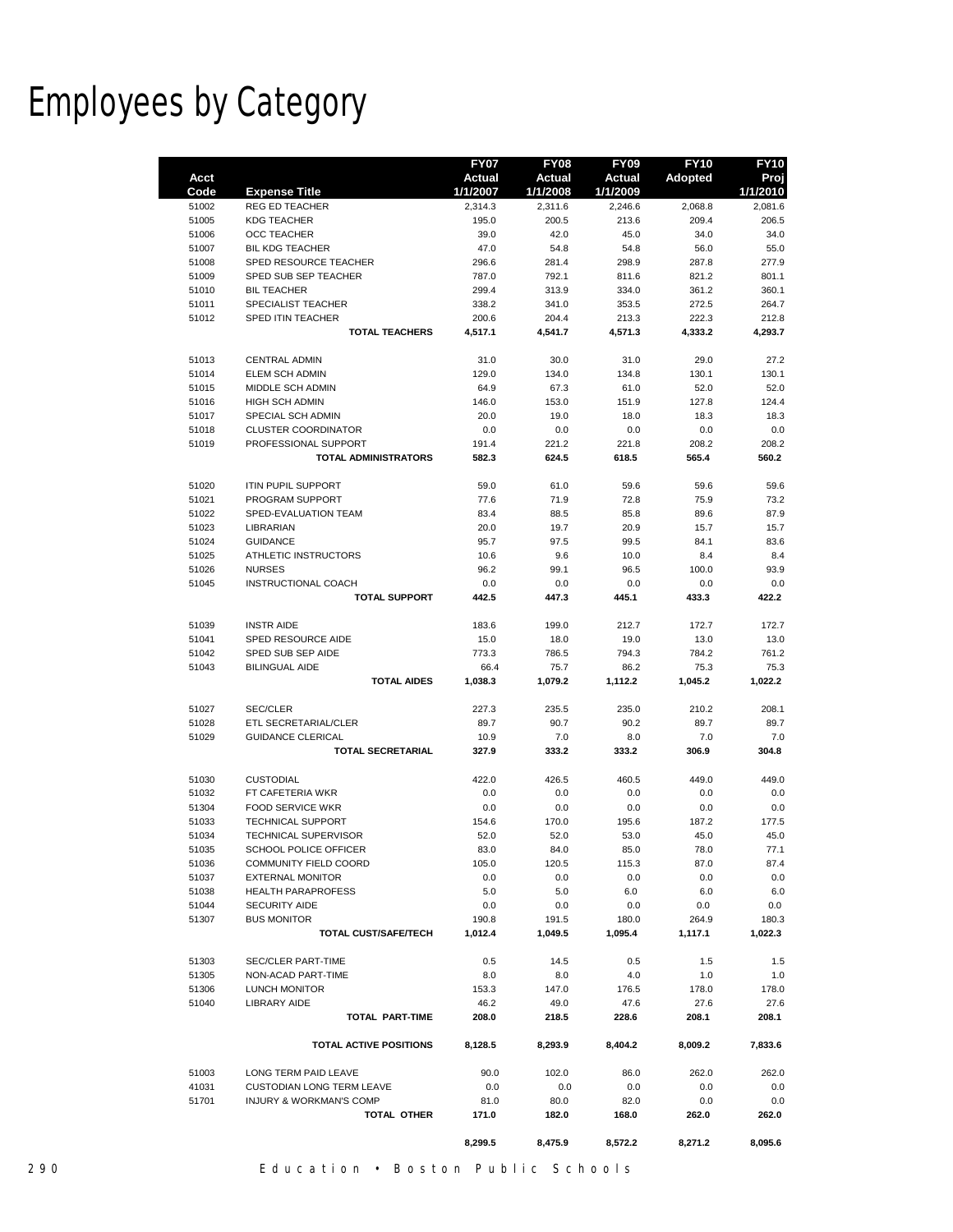# External Funds History

| <b>Personnel Services</b>       |                                                                                                                                                                                                                                                                                                                    | FY07 Expenditure                                                                                                                        | FY08 Expenditure                                                                                                                        | FY09 Appropriation                                                                                                                      | FY10 Adopted                                                                                                                             | Inc/Dec 09 vs 10                                                                                                              |
|---------------------------------|--------------------------------------------------------------------------------------------------------------------------------------------------------------------------------------------------------------------------------------------------------------------------------------------------------------------|-----------------------------------------------------------------------------------------------------------------------------------------|-----------------------------------------------------------------------------------------------------------------------------------------|-----------------------------------------------------------------------------------------------------------------------------------------|------------------------------------------------------------------------------------------------------------------------------------------|-------------------------------------------------------------------------------------------------------------------------------|
|                                 | 51000 Permanent Employees<br>51100 Emergency Employees<br>51200 Overtime<br>51300 Part Time Employees<br>51400 Health Insurance<br>51500 Pension & Annunity<br>51600 Unemployment Compensation<br>51700 Workers' Compensation<br>51800 Indirect Costs<br>51900 Medicare<br><b>Total Personnel Services</b>         | 50,670,825<br>2,147,861<br>10,001,767<br>5,980,176<br>8,740,149<br>5,200,824<br>14,320<br>116,853<br>2,145,778<br>650,904<br>85,669,457 | 33,845,903<br>2,469,644<br>10,422,429<br>6,383,771<br>7,503,176<br>3,695,138<br>58,175<br>211,320<br>4,684,587<br>557,761<br>69,831,904 | 42,550,740<br>3,053,105<br>10,330,224<br>4,077,821<br>6,505,231<br>3,428,412<br>98,872<br>141,987<br>3,026,572<br>475,575<br>73,688,539 | 42,584,369<br>3,790,421<br>12,527,697<br>3,671,658<br>7,514,320<br>4,161,472<br>124,012<br>171,584<br>3,249,344<br>539,348<br>78,334,225 | 33,629<br>737,316<br>2,197,473<br>$-406, 163$<br>1,009,089<br>733,060<br>25,140<br>29,597<br>222,772<br>63,773<br>4,645,686   |
| <b>Contractual Services</b>     |                                                                                                                                                                                                                                                                                                                    | FY07 Expenditure                                                                                                                        | FY08 Expenditure                                                                                                                        | FY09 Appropriation                                                                                                                      | FY10 Adopted                                                                                                                             | Inc/Dec 09 vs 10                                                                                                              |
|                                 | 52100 Communications<br>52200 Utilities<br>52300 Contracted Ed. Services<br>52400 Snow Removal<br>52500 Garbage/Waste Removal<br>52600 Repairs Buildings & Structures<br>52700 Repairs & Service of Equipment<br>52800 Transportation of Persons<br>52900 Contracted Services<br><b>Total Contractual Services</b> | 24,959<br>300,000<br>15,243,363<br>0<br>$\overline{0}$<br>1,423,132<br>$\mathbf 0$<br>538,273<br>28,024,423<br>45,554,150               | 36,914<br>299,996<br>12,349,599<br>0<br>0<br>1,356,861<br>$\mathbf{0}$<br>2,543,789<br>26,841,097<br>43,428,256                         | 26,908<br>300,000<br>11,777,105<br>0<br>$\overline{0}$<br>1,501,433<br>$\overline{0}$<br>518,844<br>27,433,426<br>41,557,716            | 17,805<br>300,000<br>11,777,105<br>0<br>$\mathbf{0}$<br>1,501,500<br>$\mathbf 0$<br>299,108<br>31,746,065<br>45,641,583                  | $-9,103$<br>$\mathbf 0$<br>$\mathbf{0}$<br>$\mathbf{0}$<br>$\theta$<br>67<br>$\Omega$<br>$-219,736$<br>4,312,639<br>4,083,867 |
| <b>Supplies &amp; Materials</b> |                                                                                                                                                                                                                                                                                                                    | FY07 Expenditure                                                                                                                        | FY08 Expenditure                                                                                                                        | FY09 Appropriation                                                                                                                      | FY10 Adopted                                                                                                                             | Inc/Dec 09 vs 10                                                                                                              |
|                                 | 53000 Auto Energy Supplies<br>53200 Food Supplies<br>53400 Custodial Supplies<br>53500 Med, Dental, & Hosp Supply<br>53600 Office Supplies and Materials<br>53700 Clothing Allowance<br>53800 Educational Supplies & Mat<br>53900 Misc Supplies & Materials<br><b>Total Supplies &amp; Materials</b>               | $\mathbf 0$<br>10,449,237<br>0<br>0<br>36,555<br>$\overline{0}$<br>8,636,786<br>1,139,303<br>20,261,881                                 | $\mathbf 0$<br>8,551,169<br>0<br>44,513<br>162,934<br>$\mathbf{0}$<br>8,361,725<br>1,032,263<br>18,152,604                              | $\mathbf 0$<br>13,339,870<br>0<br>$\overline{0}$<br>69,163<br>$\overline{0}$<br>6,668,291<br>1,093,126<br>21,170,450                    | 0<br>13,254,450<br>0<br>$\mathbf{0}$<br>158,000<br>$\mathbf 0$<br>11,524,318<br>984,759<br>25,921,527                                    | 0<br>$-85,420$<br>$\Omega$<br>$\theta$<br>88,837<br>$\theta$<br>4,856,027<br>$-108,367$<br>4,751,077                          |
| <b>Current Chgs &amp; Oblig</b> |                                                                                                                                                                                                                                                                                                                    | FY07 Expenditure                                                                                                                        | FY08 Expenditure                                                                                                                        | FY09 Appropriation                                                                                                                      | FY10 Adopted                                                                                                                             | Inc/Dec 09 vs 10                                                                                                              |
|                                 | 54300 Workers' Comp Medical<br>54400 Legal Liabilities<br>54600 Current Charges H&I<br>54800 Reserve Account<br>54900 Other Current Charges<br>Total Current Chgs & Oblig                                                                                                                                          | $\mathbf 0$<br>$\overline{0}$<br>0<br>0<br>117,378<br>117,378                                                                           | $\mathbf 0$<br>$\overline{0}$<br>0<br>0<br>100,384<br>100,384                                                                           | 0<br>$\mathbf{0}$<br>0<br>$\overline{0}$<br>151,882<br>151,882                                                                          | $\mathbf 0$<br>$\mathbf 0$<br>$\mathbf 0$<br>$\mathbf{0}$<br>75,173<br>75,173                                                            | 0<br>$\mathbf{0}$<br>$\mathbf{0}$<br>$\theta$<br>$-76,709$<br>$-76,709$                                                       |
| Equipment                       |                                                                                                                                                                                                                                                                                                                    | FY07 Expenditure                                                                                                                        | FY08 Expenditure                                                                                                                        | FY09 Appropriation                                                                                                                      | FY10 Adopted                                                                                                                             | Inc/Dec 09 vs 10                                                                                                              |
|                                 | 55000 Automotive Equipment<br>55400 Lease/Purchase<br>55600 Office Furniture & Equipment<br>55900 Misc Equipment<br><b>Total Equipment</b>                                                                                                                                                                         | 141,467<br>$\overline{0}$<br>4,227<br>2,185,328<br>2,331,022                                                                            | $\mathbf 0$<br>1,026,041<br>15,269<br>2,532,742<br>3,574,052                                                                            | 57,173<br>0<br>11,971<br>1,463,556<br>1,532,700                                                                                         | 60,000<br>0<br>$\mathbf 0$<br>1,433,194<br>1,493,194                                                                                     | 2,827<br>0<br>$-11,971$<br>$-30,362$<br>$-39,506$                                                                             |
| Other                           |                                                                                                                                                                                                                                                                                                                    | FY07 Expenditure                                                                                                                        | FY08 Expenditure                                                                                                                        | FY09 Appropriation                                                                                                                      | FY10 Adopted                                                                                                                             | Inc/Dec 09 vs 10                                                                                                              |
|                                 | 56200 Special Appropriation<br>57200 Structures & Improvements<br>58000 Land & Non-Structure<br><b>Total Other</b>                                                                                                                                                                                                 | $\pmb{0}$<br>$\pmb{0}$<br>$\boldsymbol{0}$<br>0                                                                                         | $\boldsymbol{0}$<br>$\boldsymbol{0}$<br>$\mathbf 0$<br>0                                                                                | $\boldsymbol{0}$<br>$\boldsymbol{0}$<br>$\boldsymbol{0}$<br>0                                                                           | $\boldsymbol{0}$<br>$\boldsymbol{0}$<br>$\mathbf 0$<br>0                                                                                 | 0<br>$\theta$<br>$\theta$<br>0                                                                                                |
|                                 | <b>Grand Total</b>                                                                                                                                                                                                                                                                                                 | 153,933,888                                                                                                                             | 135,087,200                                                                                                                             | 138,101,287                                                                                                                             | 151,465,702                                                                                                                              | 13,364,415                                                                                                                    |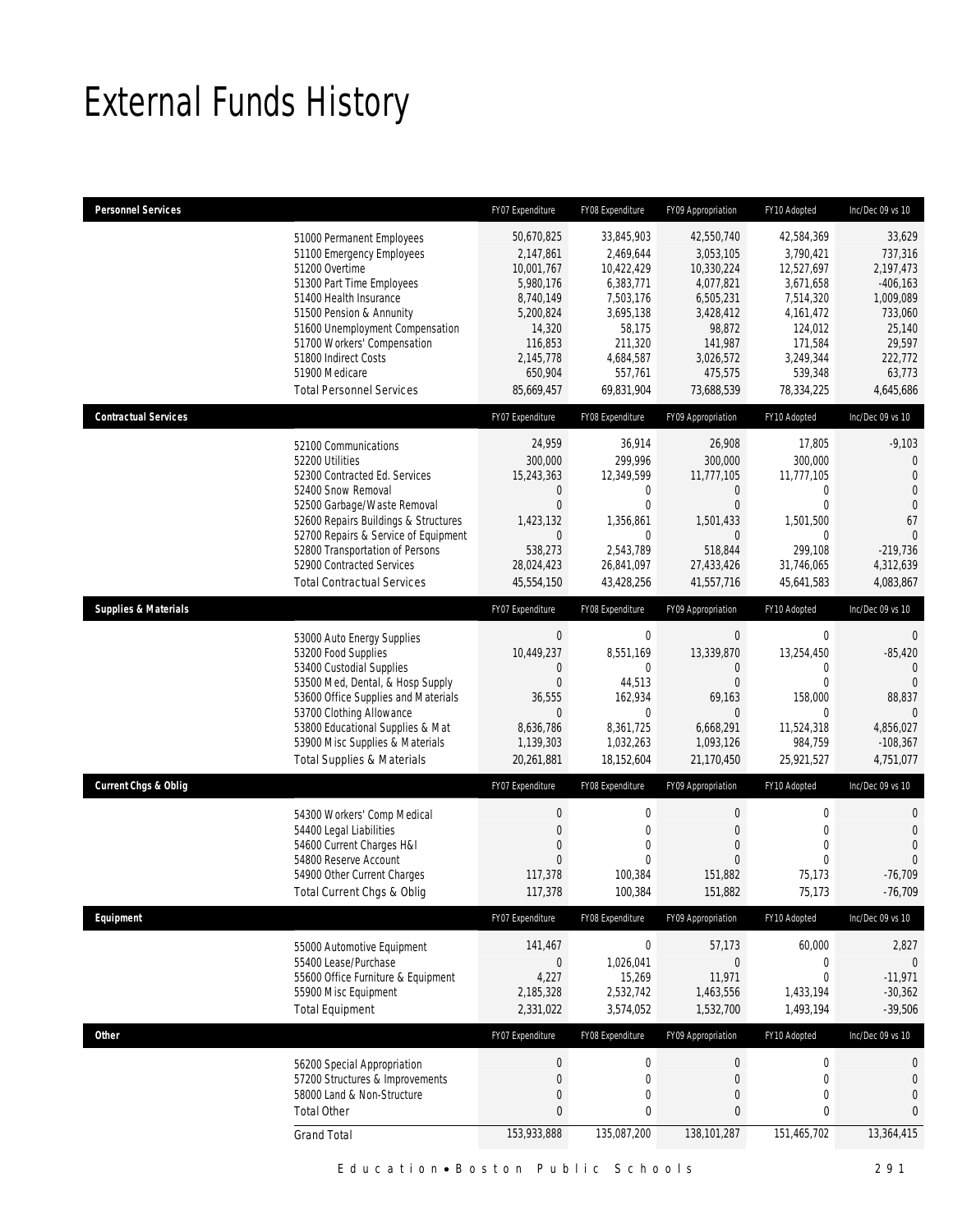# Program 1. General School Purposes

# *Dr. Carol R. Johnson, Superintendent Organization: 101000*

### *Program Description*

BPS strives to promote ongoing improvement in teaching and learning at each and every Boston Public School and in each and every classroom within these schools.

# *Program Strategies*

- To improve student attendance.
- To decrease the student dropout rate.
- To increase the percentage of students scoring at proficient and advanced levels on the MCAS Mathematics Exam systemwide.
- To increase the percentage of students scoring at proficient and advanced levels on the MCAS English Language Arts Exam systemwide.

| <b>Selected Service Indicators</b> |                                                                                                                                                                                                   | Actual '07                 | Actual '08                 | Approp '09                 | <b>Budget '10</b>          |
|------------------------------------|---------------------------------------------------------------------------------------------------------------------------------------------------------------------------------------------------|----------------------------|----------------------------|----------------------------|----------------------------|
|                                    | Personnel Services<br>Non Personnel                                                                                                                                                               | 595,413,653<br>152,048,894 | 634,865,054<br>160.622.825 | 659,921,716<br>173.377.052 | 651,392,441<br>165,729,489 |
|                                    | Total                                                                                                                                                                                             | 747,462,547                | 795,487,879                | 833,298,768                | 817, 121, 930              |
| Performance<br><b>Measures</b>     | <b>Acceleration Agenda Targets</b>                                                                                                                                                                | Actual '07                 | Actual '08                 | Target '09                 | Target '10                 |
|                                    | % 1st Graders Scoring at or above District Benchmark on DIBELS<br>MCAS ELA % Passing - Grade 3<br>MCAS ELA % Proficient and Advanced - Grade 3                                                    | 78%<br>29%                 | <b>TBR</b><br>74%<br>29%   | 57%<br>83%<br>46%          | <b>TBR</b><br>88%<br>59%   |
|                                    | MCAS ELA Proficiency Gap between Highest and Lowest Student<br>Subgroups (in percentage points) - Grade 3<br>% 10th Graders Passing ELA and Math as Part of Graduation<br>Requirement             |                            | 40<br>73%                  | 16<br>75%                  | 10<br>80%                  |
|                                    | % 10th Graders Passing ELA, Math and Science as Part of<br><b>Graduation Requirement</b><br>% B or Better on 8th Grade Math Final Exam<br>% Enrolled in Algebra 1 in 8th Grade (Non-Exam Schools) |                            | 57%<br>11.5%<br>1.0%       | 61%<br>28%<br><b>TBR</b>   | 66%<br>45%<br>10%          |
|                                    | Combined Average SAT Score<br>% High School Students Enrolled in Advanced Placement Courses<br>% Elementary School ELLs Moving at Least 2 Steps on MEPA in                                        |                            | 1,331<br>10%               | 1,395<br>12%               | 1,480<br>30%               |
|                                    | Same Grade, or at Least 1 Step Between Grades'<br>% Middle School ELLs Moving at Least 2 Steps on MEPA in Same<br>Grade, or at Least 1 Step Between Grades                                        |                            | <b>TBR</b><br><b>TBR</b>   | 75%<br>75%                 | 80%<br>80%                 |
|                                    | % High School ELLs Moving at Least 2 Steps on MEPA in Same<br>Grade, or at Least 1 Step Between Grades<br>Annual dropout rate % - High School                                                     | 7.9%                       | <b>TBR</b><br>7.2%         | 75%<br>7.0%                | 80%<br>5.0%                |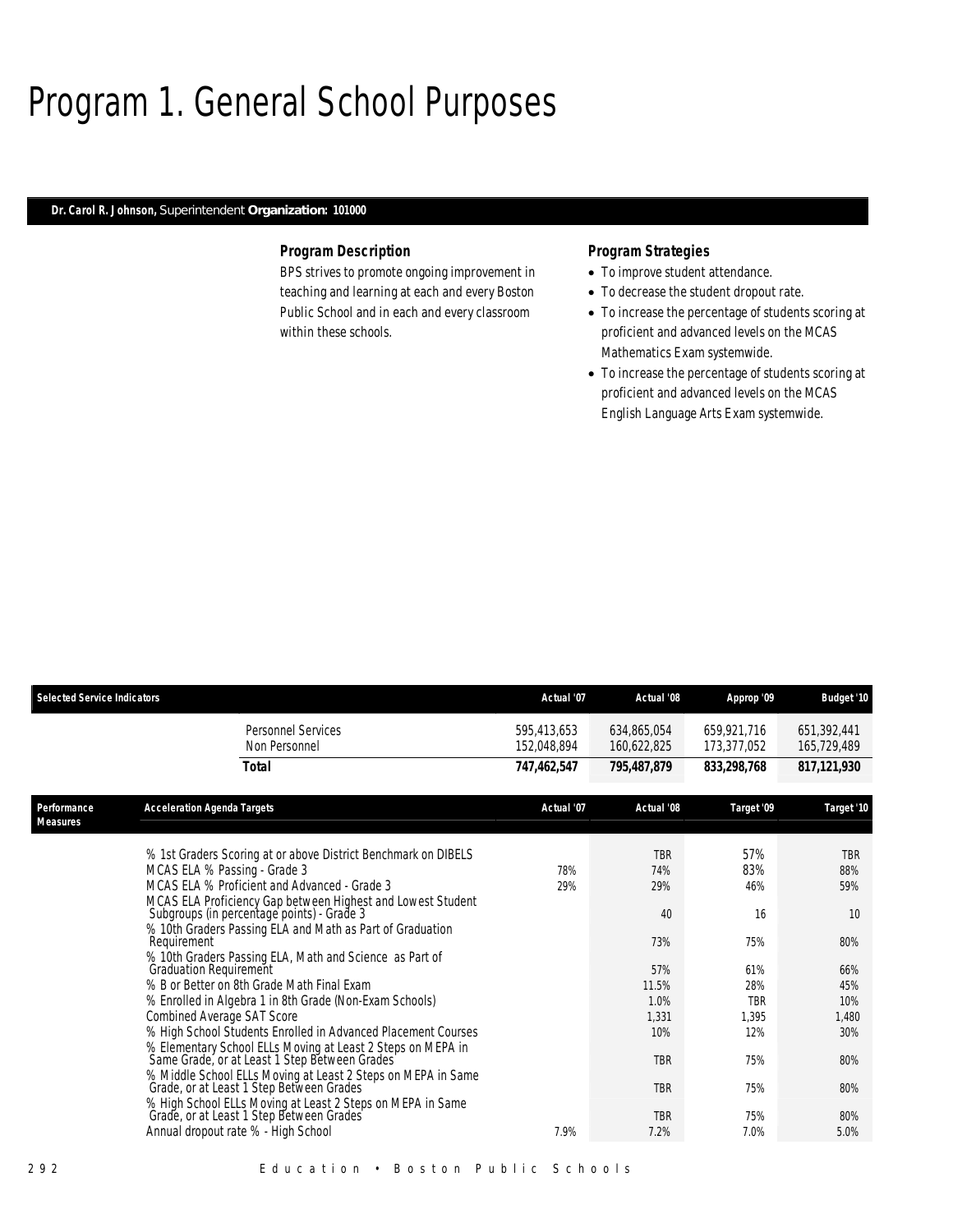| 4-Year Cohort Graduation Rate-System Wide                | 59.9% | 60% | 66% |
|----------------------------------------------------------|-------|-----|-----|
| 4-Year Cohort Graduation Rate-ELL Students               | 45%   | 40% | 50% |
| 4-Year Cohort Graduation Rate-Special Education Students | 36.9% | 40% | 50% |

| Performance<br>Measures | <b>Other District Measures</b>                 | Actual '07 | Actual '08 | Target '09 | Target '10 |
|-------------------------|------------------------------------------------|------------|------------|------------|------------|
|                         |                                                |            |            |            |            |
|                         | Daily student attendance % - Systemwide        | 92%        | 91.7%      | 91.5%      | <b>TBR</b> |
|                         | Daily student attendance % - Elementary        | 95%        | 94.8%      | 94.4%      | <b>TBR</b> |
|                         | Daily student attendance % - Middle            | 92%        | 92.7%      | 91.3%      | <b>TBR</b> |
|                         | Daily student attendance % - High School       | 88%        | 88.0%      | 88.3%      | TBR        |
|                         | Annual dropout rate % - Middle School          | 36%        | 33%        | <b>TBR</b> | TBR        |
|                         | MCAS Math - % Passing - Grade 3                | 67%        | 68%        | <b>TBR</b> | <b>TBR</b> |
|                         | MCAS Math - % Proficient & Advanced - Grade 3  | 36%        | 36%        | <b>TBR</b> | TBR        |
|                         | MCAS ELA - % Passing Grade 8                   | 85%        | 85%        | <b>TBR</b> | <b>TBR</b> |
|                         | MCAS ELA - % Proficient & Advanced - Grade 8   | 55%        | 57%        | <b>TBR</b> | TBR        |
|                         | MCAS Math - % Passing - Grade 8                | 58%        | 60%        | <b>TBR</b> | TBR        |
|                         | MCAS Math - % Proficient & Advanced - Grade 8  | 27%        | 34%        | <b>TBR</b> | <b>TBR</b> |
|                         | MCAS ELA - % Passing Grade 10                  | 87%        | 91%        | <b>TBR</b> | <b>TBR</b> |
|                         | MCAS ELA - % Proficient & Advanced - Grade 10  | 50%        | 58%        | <b>TBR</b> | TBR        |
|                         | MCAS Math - % Passing - Grade 10               | 82%        | 84%        | <b>TBR</b> | <b>TBR</b> |
|                         | MCAS Math - % Proficient & Advanced - Grade 10 | 55%        | 59%        | <b>TBR</b> | <b>TBR</b> |
|                         |                                                |            |            |            |            |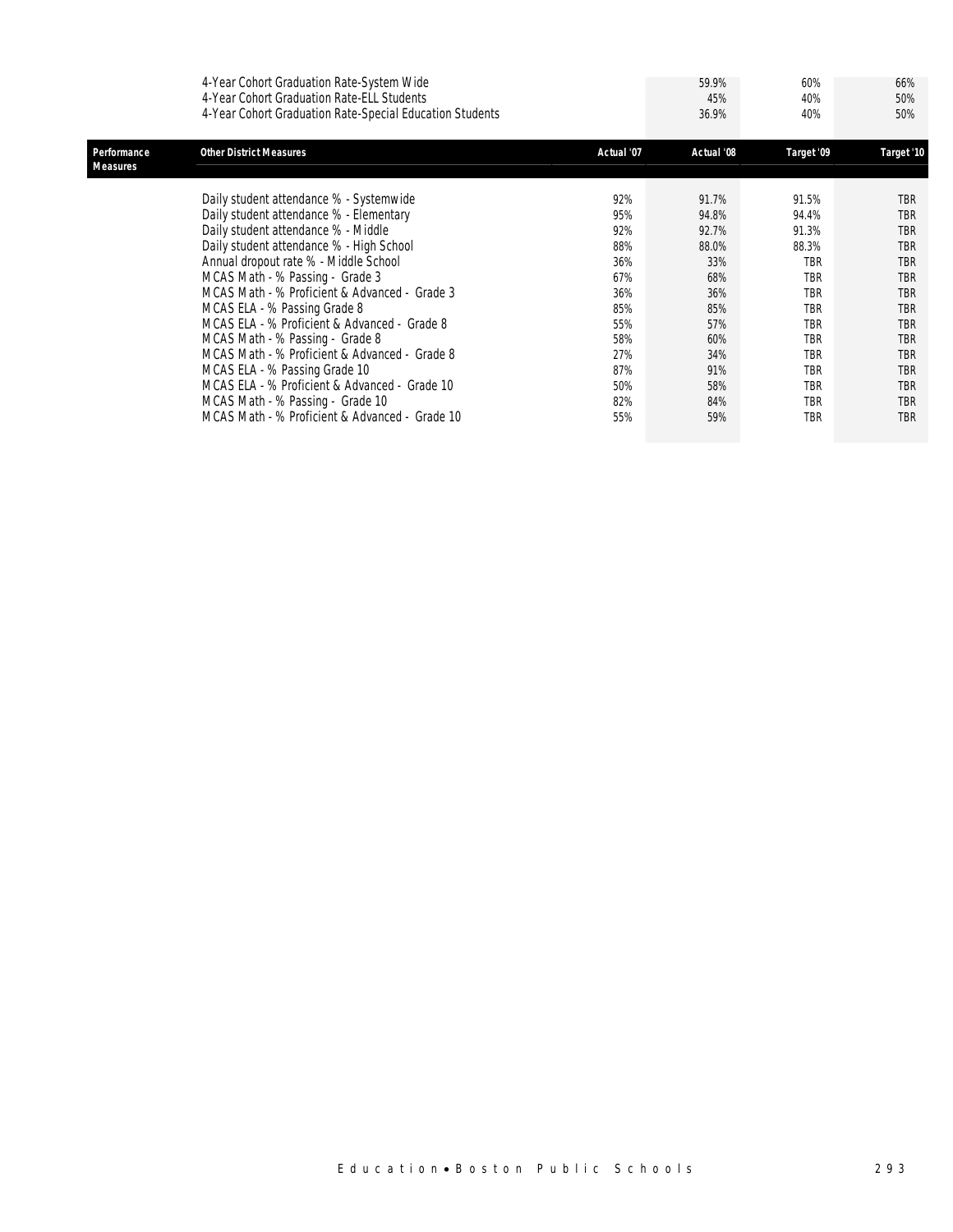# External Funds Projects

*Formula Grants* 

#### *Project Mission*

Formula grants are funds received through federal or state programs that provide assistance for educational services for low income, minority, and special needs students. Levels of funding are established through a predetermined formula that considers the amount of legislative appropriation and the number of students eligible for the program. Federal formula grants include the Title I, Title II, and SPED grants. MCAS support/Academic support is a state formula grant.

#### *Competitive Grants*

#### *Project Mission*

Competitive grants are funds received through open competition with other school districts and non-profit organizations. The grant providers establish the levels of funding. The use of these funds is determined through local planning, which typically aims to advance local priorities while meeting the funding requirements.

#### *Reimbursements*

#### *Project Mission*

Reimbursement funds are resources received by the local school districts as compensation for costs incurred by certain programs. Reimbursement programs include the Department of Agriculture's School Lunch Program and Summer Food Program.

*Revolving Funds and Other Grants* 

#### *Project Mission*

Additional resources are received through revolving funds and other grants. These include funds raised through the Boston Education Development Foundation, and the Homeless Student Initiative.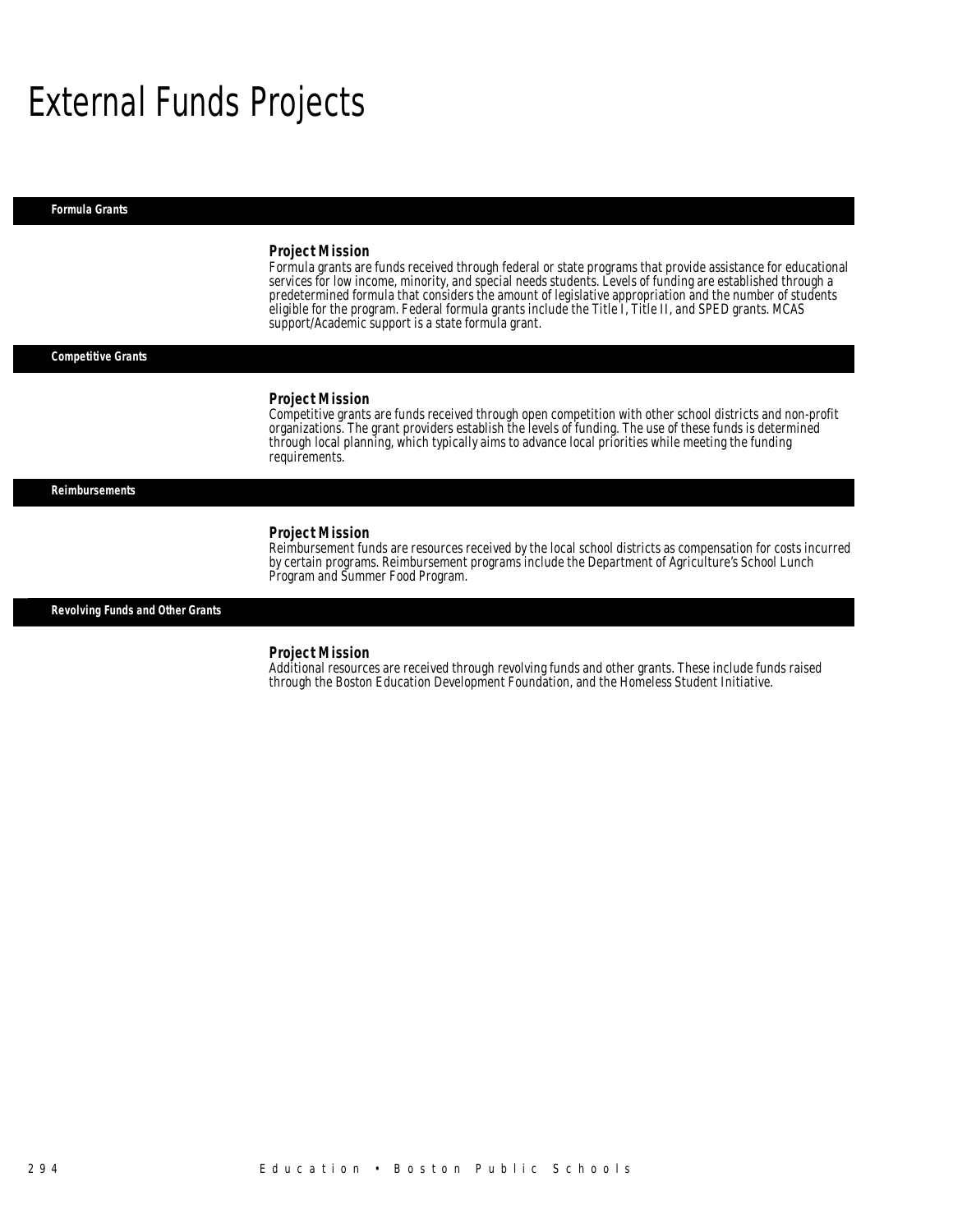# Boston Public Schools Capital Budget

### *Overview*

The City's public schools serve to educate and prepare Boston's youth, families and communities for the challenges of today and the future. The capital plan strives to ensure that a continuum of learning opportunities is available to the families who live and work in Boston. Fiscal Year 2010 capital investment supports a number of new and ongoing initiatives including renovations in support of the Superintendent's Pathways to Excellence plan.

# *FY10 Major Initiatives*

- Complete the addition to Roosevelt School Building. The addition and renovation is a US Green Building Council LEED registered project.
- Continued support of the Schoolyard Initiative by constructing three new school yards at the Lyndon, Curley and Perkins schools.
- Conversion and renovation of the King School into a K-8 program. Work will include a new elevator and kindergarten classrooms.
- Installation of photo-voltaic panels at the Latin Academy and the Murphy School in coordination with the SolarBoston program.

| Capital Budget Expenditures |                         | Total Actual '07 | Total Actual '08 |            | <b>Estimated '09 Total Projected '10</b> |
|-----------------------------|-------------------------|------------------|------------------|------------|------------------------------------------|
|                             | <b>Total Department</b> | 30,506,259       | 51,543,859       | 44.505.306 | 33,642,843                               |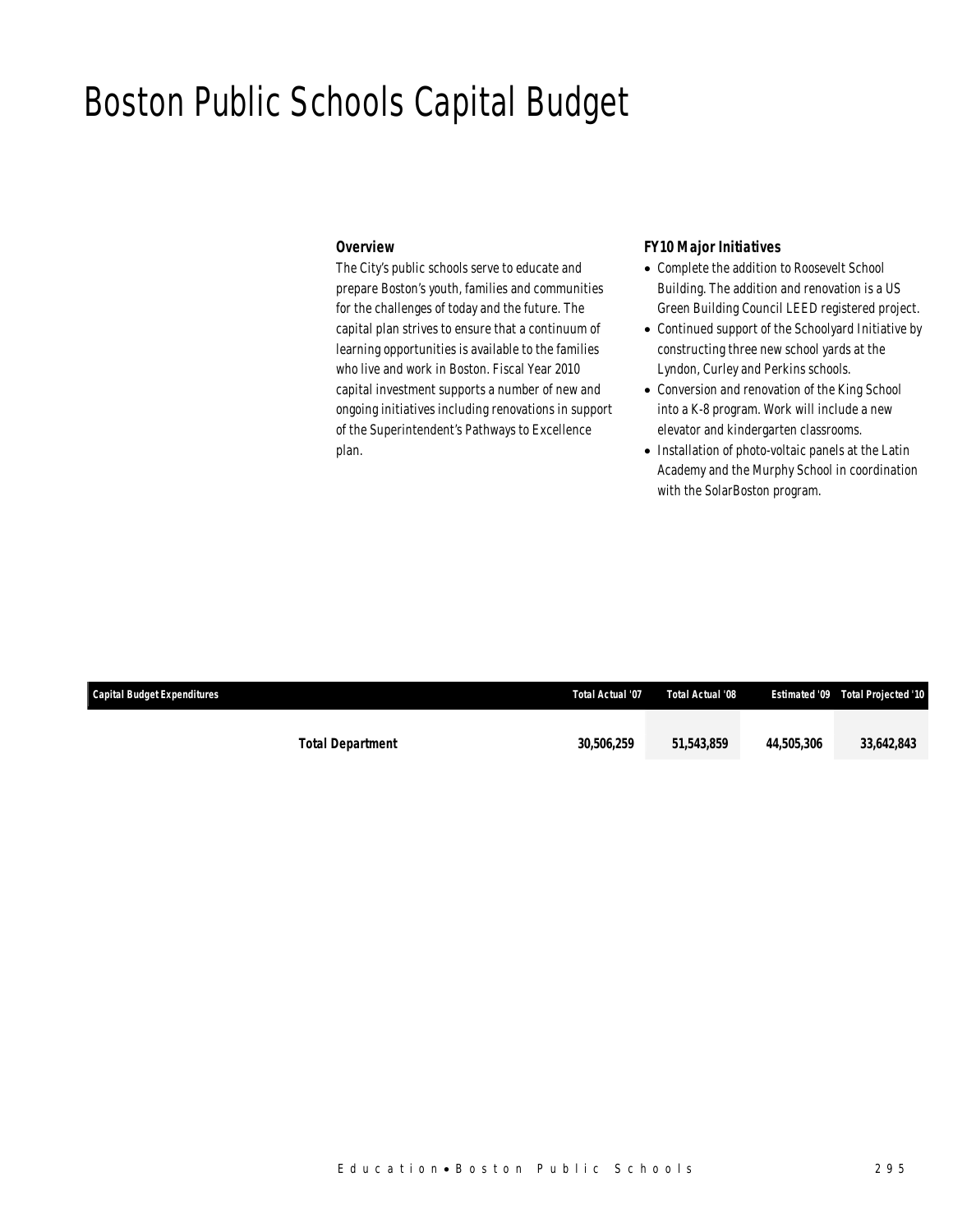### *ACCESS IMPROVEMENTS AT VARIOUS SCHOOLS II*

#### *Project Mission*

Provide access for persons with disabilities at various schools based on facility assessment survey. *Managing Department,* Construction Management *Status,* To Be Scheduled *Location,* Citywide

| <b>Authorizations</b>                    |           |             |             |             |           |
|------------------------------------------|-----------|-------------|-------------|-------------|-----------|
|                                          |           |             |             | Non Capital |           |
| Source                                   | Existing  | <b>FY10</b> | Future      | Fund        | Total     |
| City Capital                             | 1,814,250 | 0           | 2,000,000   | 0           | 3,814,250 |
| Grants/Other                             | 0         | 0           | 0           | 0           | 0         |
| Total                                    | 1,814,250 | 0           | 2,000,000   | 0           | 3,814,250 |
| <b>Expenditures (Actual and Planned)</b> |           |             |             |             |           |
|                                          | Thru      |             |             |             |           |
| Source                                   | 6/30/08   | <b>FY09</b> | <b>FY10</b> | FY11-14     | Total     |
| City Capital                             | 0         | $\Omega$    | 100,000     | 3.714.250   | 3.814.250 |
| Grants/Other                             | 0         | 0           | 0           | 0           | $\left($  |
| Total                                    | 0         | $\theta$    | 100,000     | 3.714.250   | 3,814,250 |

### *ACCESS IMPROVEMENTS AT WHEATLEY SCHOOL*

 *Project Mission* Install an elevator in the building for persons with disabilities. *Managing Department,* Construction Management *Status,* In Design *Location,* Roxbury

| <b>Authorizations</b>                    |          |                  |             |             |         |
|------------------------------------------|----------|------------------|-------------|-------------|---------|
|                                          |          |                  |             | Non Capital |         |
| Source                                   | Existing | <b>FY10</b>      | Future      | Fund        | Total   |
| City Capital                             | 500,000  | 0                | 0           | 0           | 500,000 |
| Grants/Other                             |          | 0                |             |             |         |
| Total                                    | 500,000  | $\Omega$         | $\theta$    | 0           | 500,000 |
| <b>Expenditures (Actual and Planned)</b> |          |                  |             |             |         |
|                                          | Thru     |                  |             |             |         |
| Source                                   | 6/30/08  | FY <sub>09</sub> | <b>FY10</b> | FY11-14     | Total   |
| City Capital                             | 29,252   | 30,000           | 100,000     | 340,748     | 500,000 |
| Grants/Other                             |          |                  |             |             |         |

Total 29,252 30,000 100,000 340,748 500,000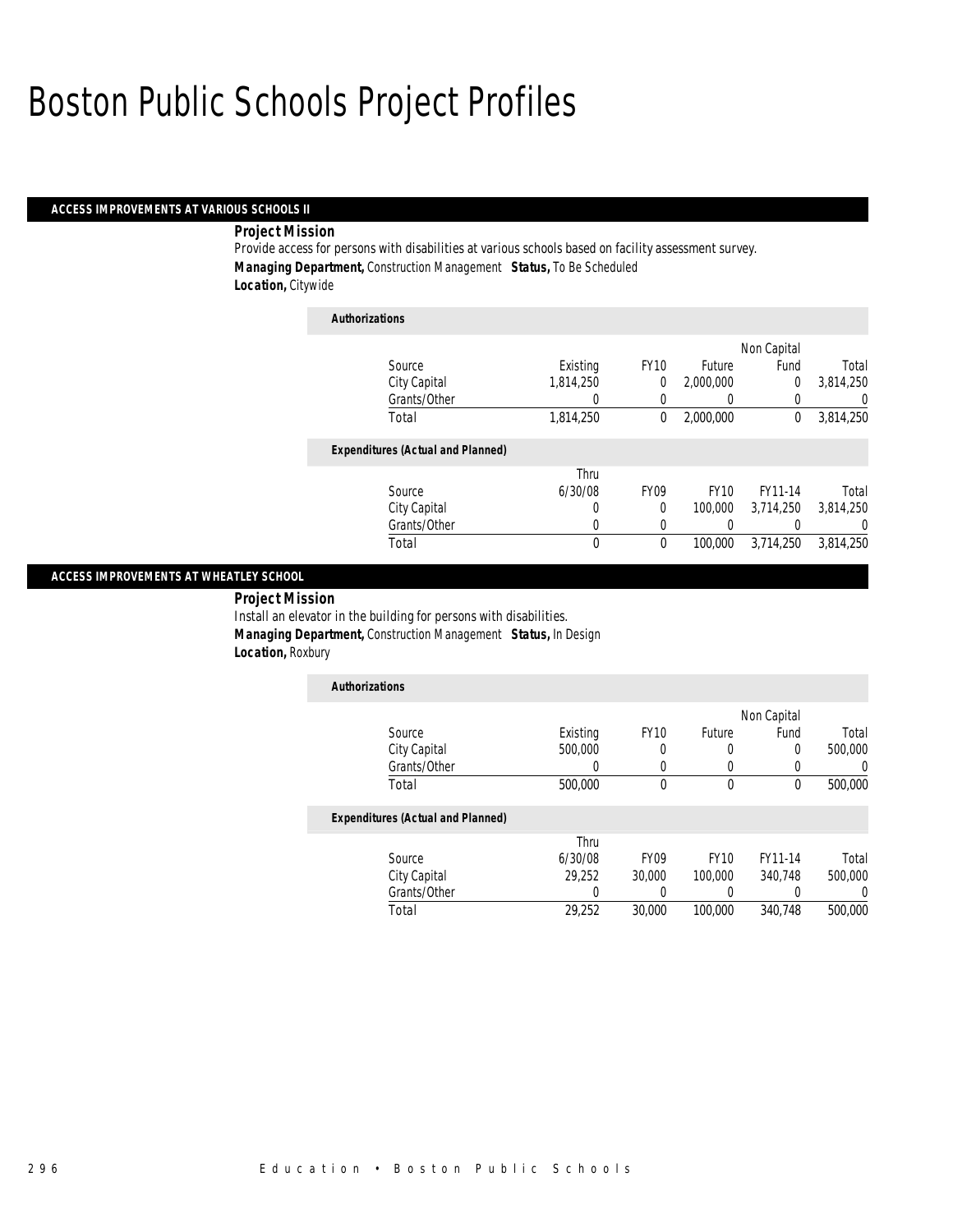#### *ACCREDITATION IMPROVEMENTS AT VARIOUS SCHOOLS*

*Project Mission* 

Necessary upgrades and improvements to various schools in the accreditation review process. *Managing Department,* School Department *Status,* To Be Scheduled *Location,* Citywide

| <b>Authorizations</b>                    |           |              |                  |             |           |
|------------------------------------------|-----------|--------------|------------------|-------------|-----------|
|                                          |           |              |                  | Non Capital |           |
| Source                                   | Existing  | <b>FY10</b>  | Future           | Fund        | Total     |
| City Capital                             | 1.000.000 | 0            | 1,000,000        | 0           | 2,000,000 |
| Grants/Other                             | 0         | 0            | $\left( \right)$ | 0           | O         |
| Total                                    | 1,000,000 | $\mathbf{0}$ | 1,000,000        | $\mathbf 0$ | 2,000,000 |
| <b>Expenditures (Actual and Planned)</b> |           |              |                  |             |           |
|                                          | Thru      |              |                  |             |           |
| Source                                   | 6/30/08   | <b>FY09</b>  | <b>FY10</b>      | FY11-14     | Total     |
| City Capital                             | $\Omega$  | 350,000      | 600.000          | 1.050.000   | 2.000.000 |
| Grants/Other                             | 0         | 0            | 0                | 0           |           |
| Total                                    | 0         | 350,000      | 600.000          | 1,050,000   | 2,000,000 |

#### *BALDWIN SCHOOL*

#### *Project Mission*

Replace fire alarm and install new elevator for improved building access. *Managing Department,* Construction Management *Status,* In Construction *Location,* Allston/Brighton

| <b>Authorizations</b>                    |          |             |                  |             |         |
|------------------------------------------|----------|-------------|------------------|-------------|---------|
|                                          |          |             |                  | Non Capital |         |
| Source                                   | Existing | <b>FY10</b> | Future           | Fund        | Total   |
| City Capital                             | 952,805  | 0           | $\left( \right)$ | 0           | 952,805 |
| Grants/Other                             |          |             |                  |             |         |
| Total                                    | 952,805  | 0           | $\theta$         |             | 952,805 |
| <b>Expenditures (Actual and Planned)</b> |          |             |                  |             |         |
|                                          | Thru     |             |                  |             |         |
| Source                                   | 6/30/08  | <b>FY09</b> | <b>FY10</b>      | FY11-14     | Total   |
| City Capital                             | 51,425   | 822,400     | $\Omega$         | 78.980      | 952.805 |
| Grants/Other                             |          |             |                  |             |         |

Total 51,425 822,400 0 78,980 952,805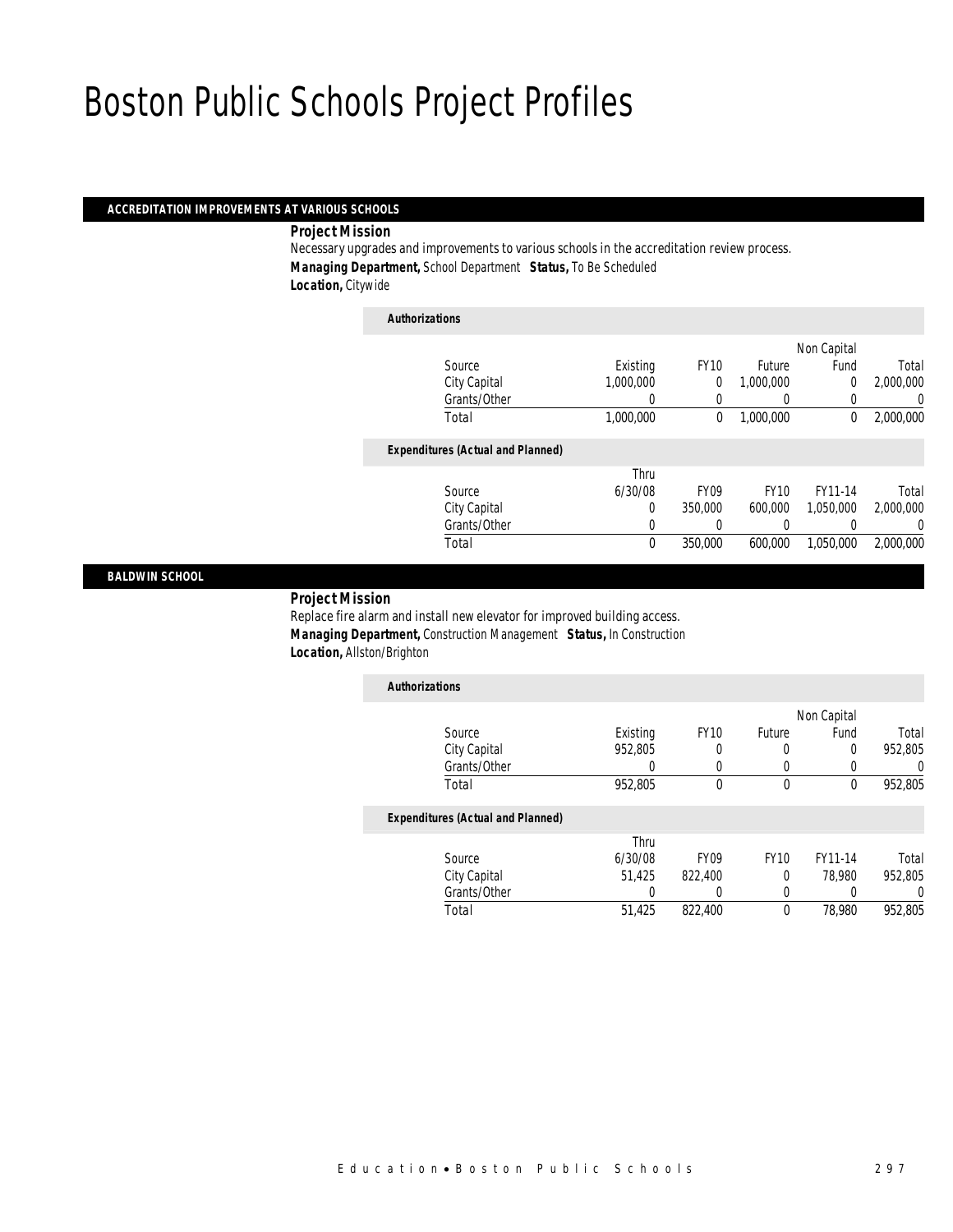### *BATHROOM IMPROVEMENTS AT EDISON SCHOOL*

 *Project Mission* Renovate the girls bathrooms. *Managing Department,* School Department *Status,* In Construction *Location,* Allston/Brighton

| <b>Authorizations</b>                    |          |                  |             |                |         |
|------------------------------------------|----------|------------------|-------------|----------------|---------|
|                                          |          |                  |             | Non Capital    |         |
| Source                                   | Existing | <b>FY10</b>      | Future      | Fund           | Total   |
| City Capital                             | 555,000  | 0                | 375,000     | $\overline{0}$ | 930,000 |
| Grants/Other                             | 0        | 0                | 0           | 0              | 0       |
| Total                                    | 555,000  | 0                | 375,000     | 0              | 930,000 |
| <b>Expenditures (Actual and Planned)</b> |          |                  |             |                |         |
|                                          | Thru     |                  |             |                |         |
| Source                                   | 6/30/08  | FY <sub>09</sub> | <b>FY10</b> | FY11-14        | Total   |
| City Capital                             | 0        | 275,000          | 275,000     | 380,000        | 930,000 |
| Grants/Other                             | 0        | 0                | 0           | 0              | 0       |
| Total                                    | $\theta$ | 275,000          | 275,000     | 380,000        | 930.000 |

#### *BOSTON LATIN SCHOOL*

### *Project Mission*

Replace lintels and repoint exterior masonry.

 *Managing Department,* Construction Management *Status,* In Design *Location,* Fenway/Kenmore

| <b>Authorizations</b> |           |             |        |             |           |
|-----------------------|-----------|-------------|--------|-------------|-----------|
|                       |           |             |        | Non Capital |           |
| Source                | Existing  | <b>FY10</b> | Future | Fund        | Total     |
| City Capital          | 1,479,000 |             |        | 0           | 1,479,000 |
| Grants/Other          |           |             |        |             |           |
| Total                 | 1,479,000 |             |        |             | 1,479,000 |

# *Expenditures (Actual and Planned)*

|              | Thru    |                      |                        |           |
|--------------|---------|----------------------|------------------------|-----------|
| Source       | 6/30/08 | FY <sub>09</sub>     | <b>FY10</b><br>FY11-14 | Total     |
| City Capital | 43.851  | 213,000<br>1.187.000 | 35.149                 | 1,479,000 |
| Grants/Other |         |                      |                        |           |
| Total        | 43.851  | 213,000<br>1.187.000 | 35.149                 | 1.479.000 |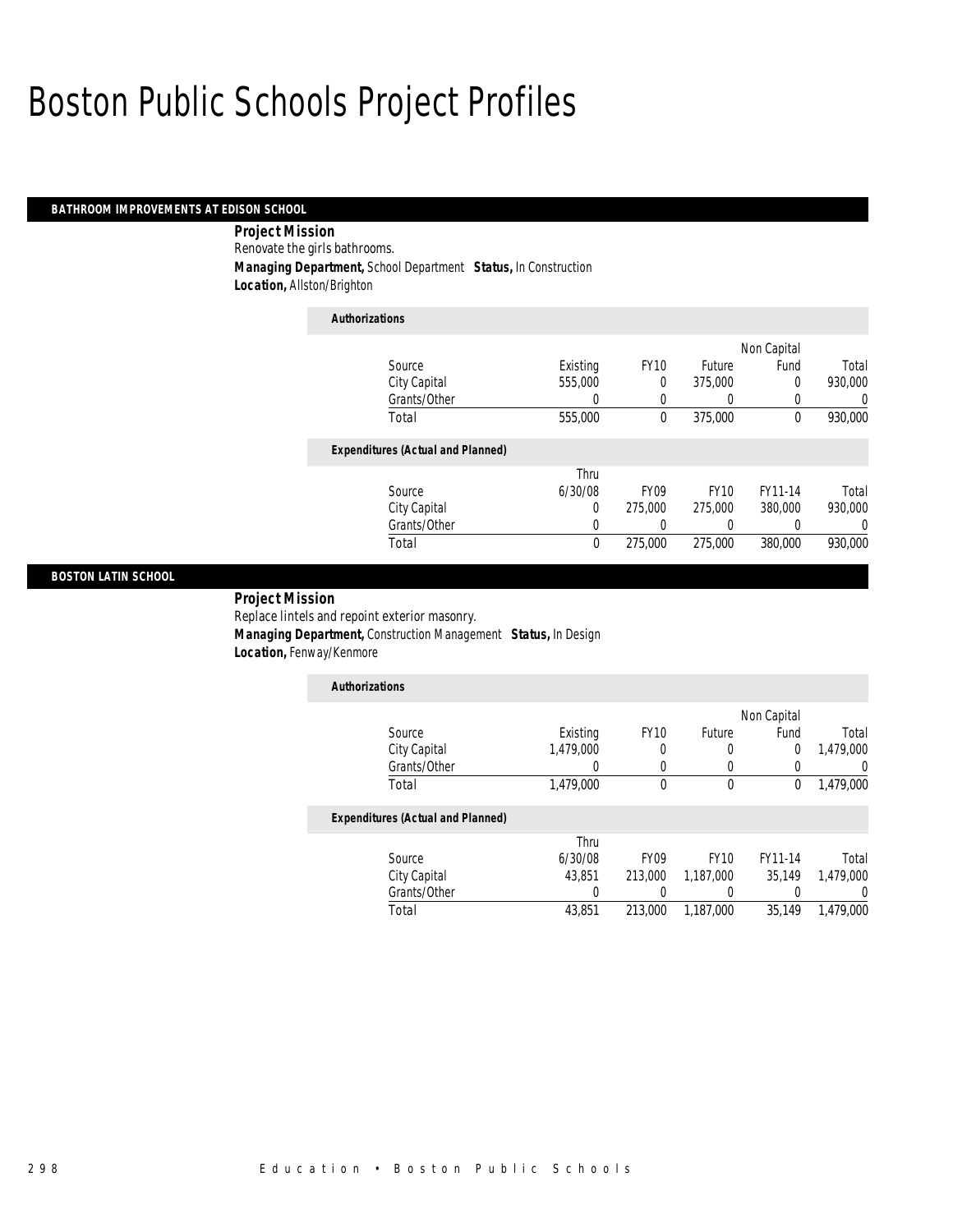# *CHARLESTOWN HIGH SCHOOL PHASE II*

# *Project Mission*

Replace windows, exterior doors, and repair masonry. *Managing Department,* Construction Management *Status,* In Construction

*Location,* Charlestown

| <b>Authorizations</b>                    |           |             |             |             |           |
|------------------------------------------|-----------|-------------|-------------|-------------|-----------|
|                                          |           |             |             | Non Capital |           |
| Source                                   | Existing  | <b>FY10</b> | Future      | Fund        | Total     |
| City Capital                             | 6,800,000 | 0           | $\left($    | 0           | 6,800,000 |
| Grants/Other                             |           | $\Omega$    | $\left($    |             | 0         |
| Total                                    | 6,800,000 | $\theta$    | $\mathbf 0$ | 0           | 6,800,000 |
| <b>Expenditures (Actual and Planned)</b> |           |             |             |             |           |
|                                          | Thru      |             |             |             |           |
| Source                                   | 6/30/08   | <b>FY09</b> | <b>FY10</b> | FY11-14     | Total     |
| City Capital                             | 354,839   | 3.578.375   | 1,449,000   | 1,417,786   | 6,800,000 |
| Grants/Other                             | 0         | 0           | 0           |             | 0         |
| Total                                    | 354.839   | 3.578.375   | 1.449.000   | 1.417.786   | 6,800,000 |

#### *CLEVELAND SCHOOL*

# *Project Mission*

Conduct a programming study for the original Cleveland building. Major renovation to include access improvements, roof, windows, HVAC, fire alarm, floors, lockers and masonry. A statement of interest has been submitted to the MSBA for funding assistance.

*Managing Department,* Construction Management *Status,* In Design

*Location,* Dorchester

| <b>Authorizations</b>                    |          |             |              |             |         |
|------------------------------------------|----------|-------------|--------------|-------------|---------|
|                                          |          |             |              | Non Capital |         |
| Source                                   | Existing | <b>FY10</b> | Future       | Fund        | Total   |
| City Capital                             | 630,000  | 0           | 0            | 0           | 630,000 |
| Grants/Other                             | 0        | $\left($    | 0            | 0           | 0       |
| Total                                    | 630,000  | $\Omega$    | $\mathbf{0}$ | 0           | 630,000 |
| <b>Expenditures (Actual and Planned)</b> |          |             |              |             |         |
|                                          | Thru     |             |              |             |         |
| Source                                   | 6/30/08  | <b>FY09</b> | <b>FY10</b>  | FY11-14     | Total   |
| City Capital                             | 99.166   | 16.931      | 0            | 513.903     | 630,000 |
| Grants/Other                             | 0        |             | 0            | 0           | 0       |
| Total                                    | 99,166   | 16.931      | 0            | 513,903     | 630,000 |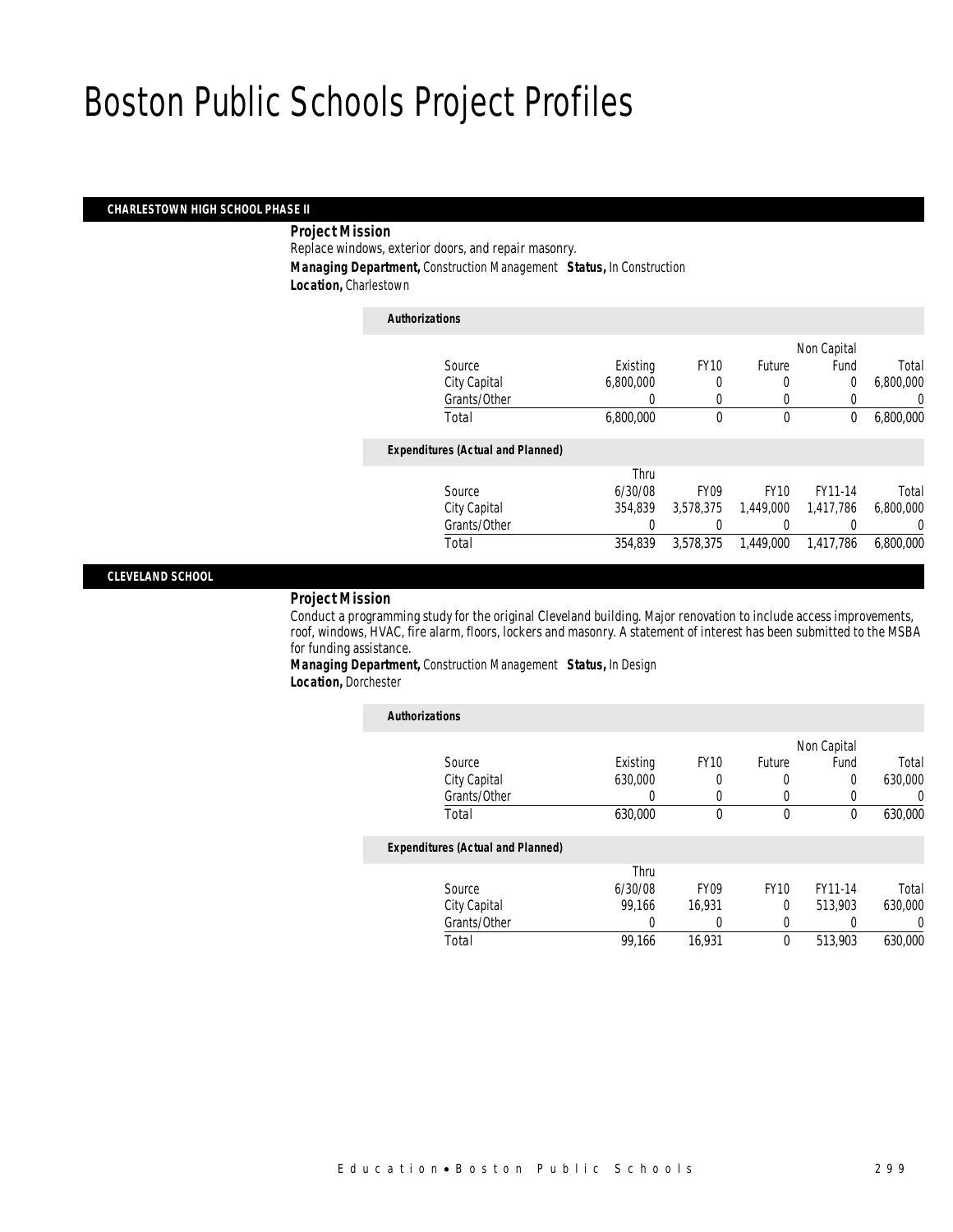### *CRITICAL FACILITY REPAIRS*

# *Project Mission*

A critical repair fund to be used for emergency repairs to school facilities including roofs, windows, masonry, electrical and HVAC systems.

*Managing Department,* School Department *Status,* Ongoing Program

*Location,* Citywide

| <b>Authorizations</b>                    |           |                  |             |             |                |
|------------------------------------------|-----------|------------------|-------------|-------------|----------------|
|                                          |           |                  |             | Non Capital |                |
| Source                                   | Existing  | <b>FY10</b>      | Future      | Fund        | Total          |
| City Capital                             | 2.617.208 | 500,000          | 500,000     | $\theta$    | 3.617.208      |
| Grants/Other                             | 0         | 0                | 0           | 0           | $\overline{0}$ |
| Total                                    | 2,617,208 | 500,000          | 500,000     | $\theta$    | 3,617,208      |
| <b>Expenditures (Actual and Planned)</b> |           |                  |             |             |                |
|                                          | Thru      |                  |             |             |                |
| Source                                   | 6/30/08   | FY <sub>09</sub> | <b>FY10</b> | FY11-14     | Total          |
| City Capital                             | 1.580.282 | 600,000          | 500,000     | 936.926     | 3,617,208      |
| Grants/Other                             | 0         | 0                | 0           |             | $\Omega$       |
| Total                                    | 1.580.282 | 600.000          | 500,000     | 936.926     | 3,617,208      |

#### *CURLEY SCHOOL K-8*

#### *Project Mission*

Major renovation to both buildings including exterior doors, windows, repair paved surfaces and playground space, replace the electrical system and add a fire sprinkler system. A statement of interest has been submitted to the MSBA for funding assistance.

*Managing Department,* Construction Management *Status,* To Be Scheduled *Location,* Jamaica Plain

| <b>Authorizations</b>                    |          |                  |             |             |            |
|------------------------------------------|----------|------------------|-------------|-------------|------------|
|                                          |          |                  |             | Non Capital |            |
| Source                                   | Existing | <b>FY10</b>      | Future      | Fund        | Total      |
| City Capital                             | O        | 0                | 10,900,000  | 0           | 10,900,000 |
| Grants/Other                             | 0        |                  |             |             | 0          |
| Total                                    | 0        | 0                | 10,900,000  | 0           | 10,900,000 |
| <b>Expenditures (Actual and Planned)</b> |          |                  |             |             |            |
|                                          | Thru     |                  |             |             |            |
| Source                                   | 6/30/08  | FY <sub>09</sub> | <b>FY10</b> | FY11-14     | Total      |
| City Capital                             | 0        | 0                | 0           | 10,900,000  | 10,900,000 |
| Grants/Other                             | 0        | $\Omega$         | 0           |             | $\left($   |
| Total                                    | 0        | 0                | $^{0}$      | 10,900,000  | 10,900,000 |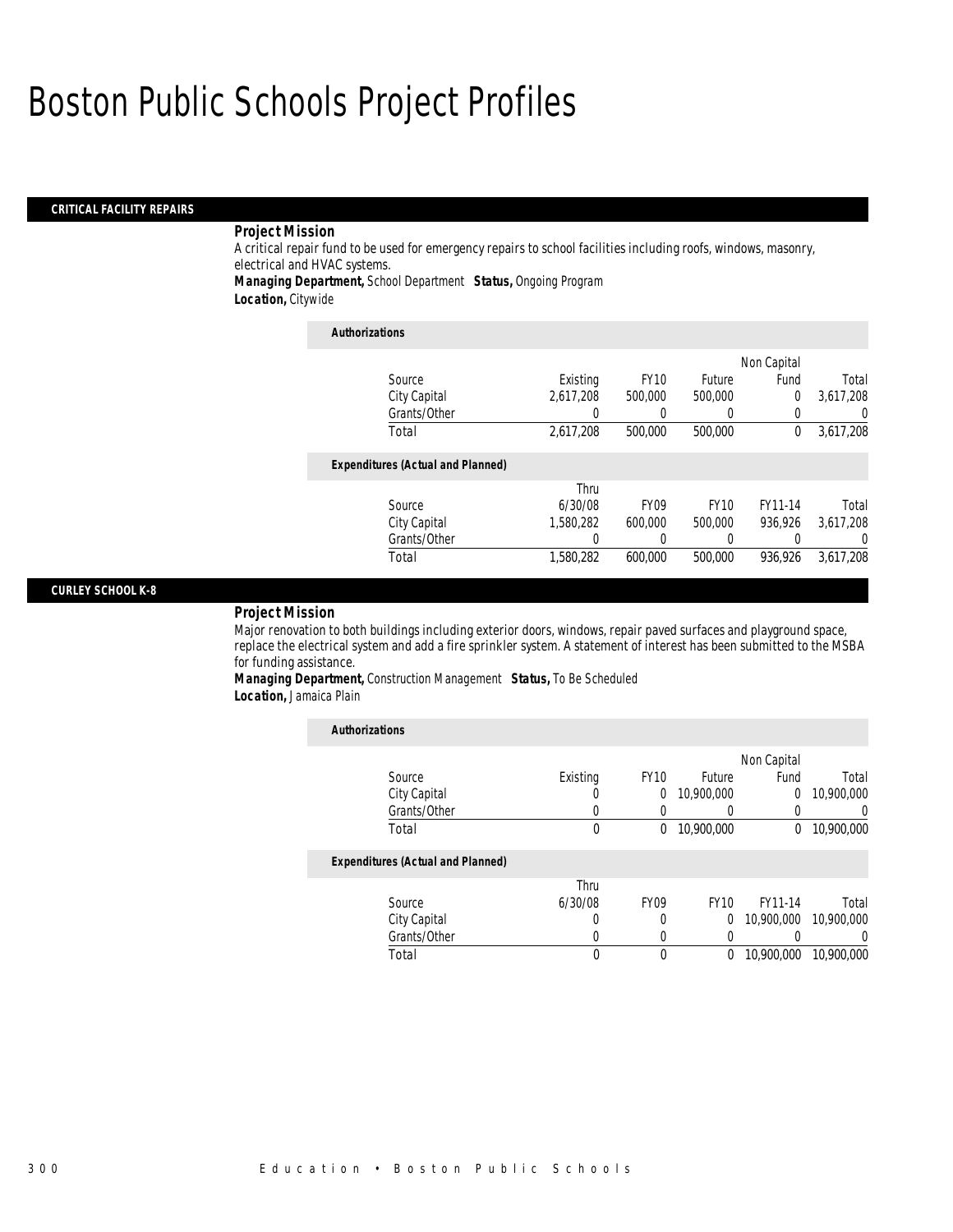#### *CURLEY SCHOOL K-8 CONVERSION IMPROVEMENTS*

*Project Mission* 

Improvements to both buildings for K-8 expansion including roof replacement, science lab, classroom upgrades, new bathroom and new plumbing.

*Managing Department,* School Department *Status,* In Construction

*Location,* Jamaica Plain

#### *Authorizations*

|                                          |          |             |             | Non Capital |         |
|------------------------------------------|----------|-------------|-------------|-------------|---------|
| Source                                   | Existing | <b>FY10</b> | Future      | Fund        | Total   |
| City Capital                             | 825,000  |             | 0           | 0           | 825,000 |
| Grants/Other                             |          |             |             |             | 0       |
| Total                                    | 825,000  | $\theta$    | $\mathbf 0$ | 0           | 825,000 |
| <b>Expenditures (Actual and Planned)</b> |          |             |             |             |         |
|                                          | Thru     |             |             |             |         |
| Source                                   | 6/30/08  | <b>FY09</b> | <b>FY10</b> | FY11-14     | Total   |
| City Capital                             | 0        | 224,162     | 0           | 600.838     | 825,000 |
| Grants/Other                             | 0        | 0           | 0           |             | 0       |
| Total                                    | 0        | 224,162     | $\theta$    | 600,838     | 825,000 |
|                                          |          |             |             |             |         |

# *DEARBORN SCHOOL*

*Project Mission* 

Major renovation of the entire school facility. A statement of interest has been submitted to the MSBA for funding assistance.

*Managing Department,* Construction Management *Status,* To Be Scheduled *Location,* Roxbury

| <b>Authorizations</b>                    |           |                  |             |             |                  |
|------------------------------------------|-----------|------------------|-------------|-------------|------------------|
|                                          |           |                  |             | Non Capital |                  |
| Source                                   | Existing  | <b>FY10</b>      | Future      | Fund        | Total            |
| City Capital                             | 1,000,000 | $\Omega$         | 17,450,000  | 0           | 18,450,000       |
| Grants/Other                             |           | $\Omega$         |             | 0           | $\left( \right)$ |
| Total                                    | 1,000,000 | $\Omega$         | 17,450,000  | $^{0}$      | 18,450,000       |
| <b>Expenditures (Actual and Planned)</b> |           |                  |             |             |                  |
|                                          | Thru      |                  |             |             |                  |
| Source                                   | 6/30/08   | FY <sub>09</sub> | <b>FY10</b> | FY11-14     | Total            |
| City Capital                             | 0         | $\Omega$         | 100,000     | 18,350,000  | 18,450,000       |
| Grants/Other                             | U         | $\left($         |             |             | $\left( \right)$ |
| Total                                    | 0         | $\mathbf 0$      | 100,000     | 18,350,000  | 18,450,000       |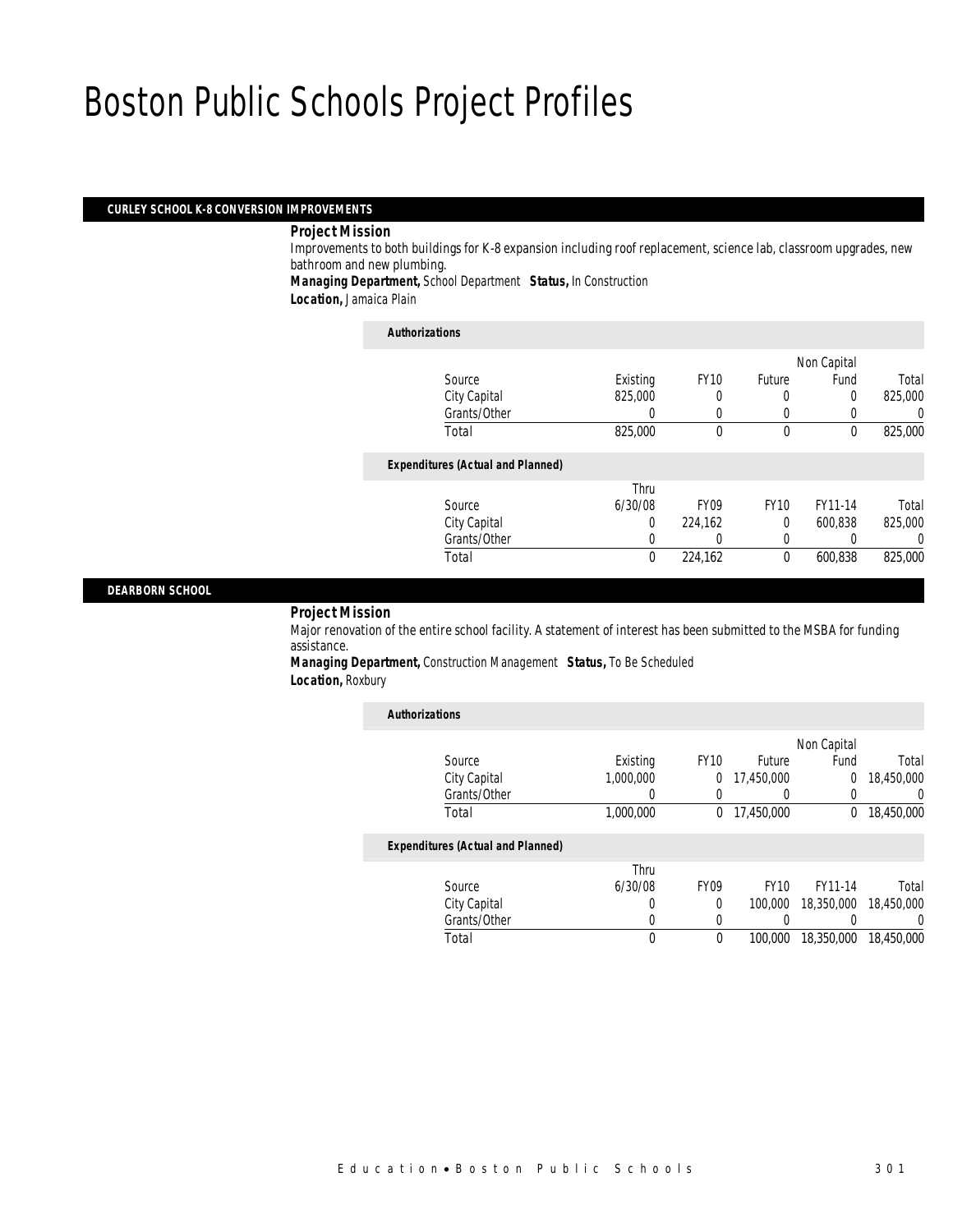# *DOOR REPLACEMENT AT VARIOUS SCHOOLS*

### *Project Mission*

Replace interior and exterior doors, hardware and classroom partitions at various school locations. *Managing Department,* School Department *Status,* Ongoing Program *Location,* Various neighborhoods

| <b>Authorizations</b>                    |           |                  |             |             |           |
|------------------------------------------|-----------|------------------|-------------|-------------|-----------|
|                                          |           |                  |             | Non Capital |           |
| Source                                   | Existing  | <b>FY10</b>      | Future      | Fund        | Total     |
| City Capital                             | 1.803.000 | 0                | 1.000.000   | $\Omega$    | 2.803.000 |
| Grants/Other                             | 0         | 0                | 0           | 0           | 0         |
| Total                                    | 1,803,000 | 0                | 1,000,000   | $\theta$    | 2,803,000 |
| <b>Expenditures (Actual and Planned)</b> |           |                  |             |             |           |
|                                          | Thru      |                  |             |             |           |
| Source                                   | 6/30/08   | FY <sub>09</sub> | <b>FY10</b> | FY11-14     | Total     |
| City Capital                             | 957.067   | 95,000           | 0           | 1.750.933   | 2,803,000 |
| Grants/Other                             | 0         | 0                | 0           |             | 0         |
| Total                                    | 957.067   | 95,000           | $\theta$    | 1.750.933   | 2.803.000 |

#### *DOOR REPLACEMENTS AT TOBIN SCHOOL*

 *Project Mission* Replace interior and exterior doors. *Managing Department,* School Department *Status,* In Construction *Location,* Roxbury

| <b>Authorizations</b>                    |          |             |        |             |         |
|------------------------------------------|----------|-------------|--------|-------------|---------|
|                                          |          |             |        | Non Capital |         |
| Source                                   | Existing | <b>FY10</b> | Future | Fund        | Total   |
| City Capital                             | 277,000  | 0           |        | 0           | 277,000 |
| Grants/Other                             |          |             |        |             |         |
| Total                                    | 277,000  | 0           | 0      | 0           | 277.000 |
| <b>Expenditures (Actual and Planned)</b> |          |             |        |             |         |

|              | Thru    |         |      |         |         |
|--------------|---------|---------|------|---------|---------|
| Source       | 6/30/08 | FY09    | FY10 | FY11-14 | Total   |
| City Capital |         | 277.000 |      |         | 277,000 |
| Grants/Other |         |         |      |         |         |
| Total        |         | 277,000 |      |         | 277,000 |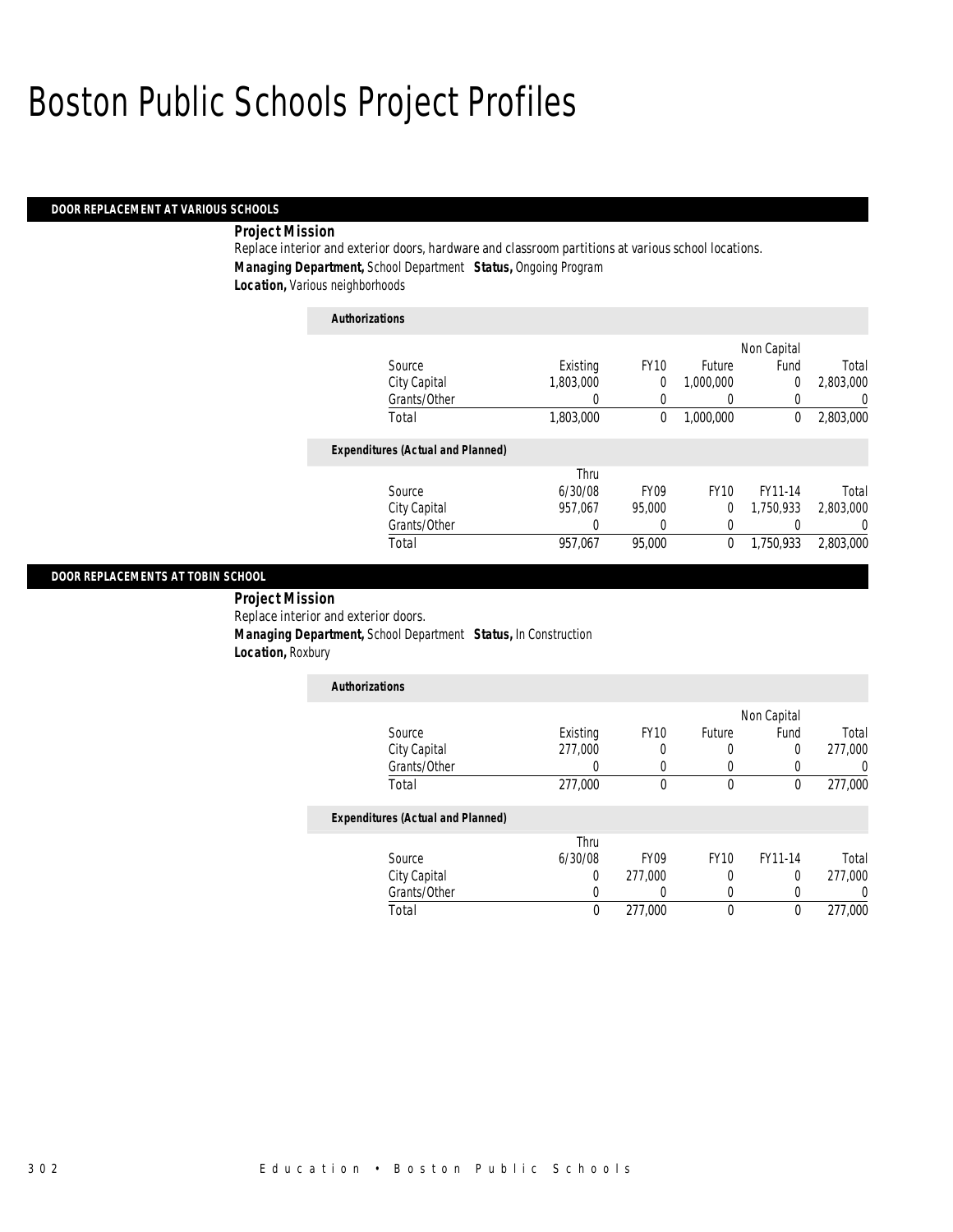# *ELECTRICAL UPGRADES AT GARFIELD SCHOOL*

### *Project Mission*

Update electrical system and lighting.

*Managing Department,* Construction Management *Status,* To Be Scheduled

*Location,* Allston/Brighton

| <b>Authorizations</b>                    |          |                  |             |             |         |
|------------------------------------------|----------|------------------|-------------|-------------|---------|
|                                          |          |                  |             | Non Capital |         |
| Source                                   | Existing | <b>FY10</b>      | Future      | Fund        | Total   |
| City Capital                             | 337,800  | $\theta$         | 528,000     | $\Omega$    | 865,800 |
| Grants/Other                             | 0        | $\Omega$         |             |             | 0       |
| Total                                    | 337,800  | 0                | 528,000     | 0           | 865,800 |
| <b>Expenditures (Actual and Planned)</b> |          |                  |             |             |         |
|                                          | Thru     |                  |             |             |         |
| Source                                   | 6/30/08  | FY <sub>09</sub> | <b>FY10</b> | FY11-14     | Total   |
| City Capital                             | 0        | 0                | 23,000      | 842.800     | 865,800 |
| Grants/Other                             | 0        | $\Omega$         | 0           |             | 0       |
| Total                                    | 0        | 0                | 23,000      | 842.800     | 865,800 |
|                                          |          |                  |             |             |         |

### *ELECTRICAL UPGRADES AT HAMILTON SCHOOL*

*Project Mission* 

Update the electrical system.

 *Managing Department,* Construction Management *Status,* To Be Scheduled *Location,* Allston/Brighton

|  | L <i>ucation,</i> Aliston/Dhyntol |  |  |  |
|--|-----------------------------------|--|--|--|
|  |                                   |  |  |  |

| <b>Authorizations</b>                    |          |             |        |             |         |
|------------------------------------------|----------|-------------|--------|-------------|---------|
|                                          |          |             |        | Non Capital |         |
| Source                                   | Existing | <b>FY10</b> | Future | Fund        | Total   |
| City Capital                             | 895,000  | 0           | O      | 0           | 895,000 |
| Grants/Other                             |          |             |        |             |         |
| Total                                    | 895,000  | 0           | 0      | 0           | 895,000 |
| <b>Expenditures (Actual and Planned)</b> |          |             |        |             |         |

| Thru    |             |             |         |         |
|---------|-------------|-------------|---------|---------|
| 6/30/08 | <b>FY09</b> | <b>FY10</b> | FY11-14 | Total   |
|         |             |             | 895,000 | 895,000 |
|         |             |             |         |         |
|         |             |             | 895,000 | 895,000 |
|         |             |             |         |         |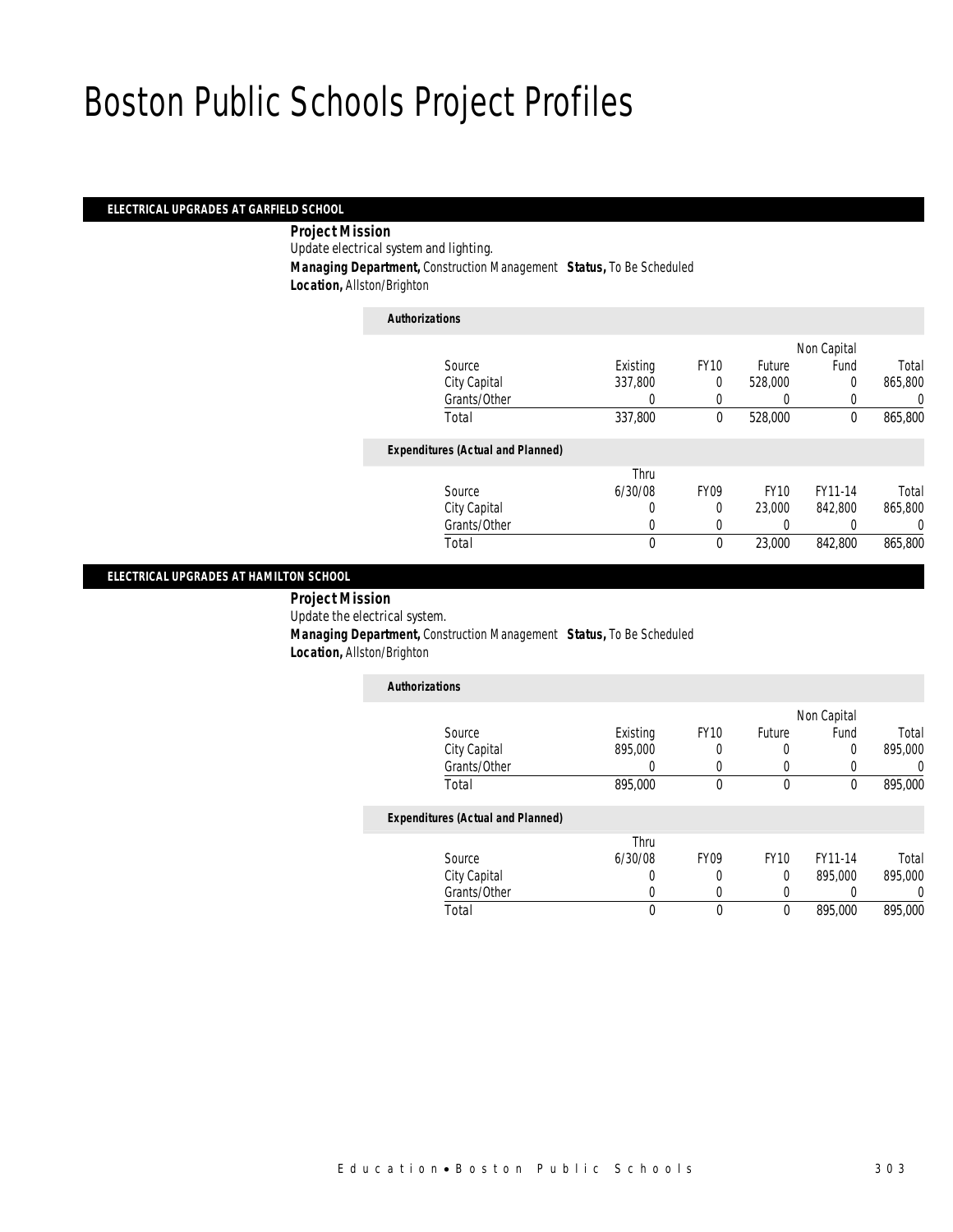# *ELECTRICAL UPGRADES AT HENNIGAN SCHOOL*

 *Project Mission* Improve interior lighting. *Managing Department,* School Department *Status,* To Be Scheduled *Location,* Jamaica Plain

| <b>Authorizations</b>                    |                  |             |               |             |                  |
|------------------------------------------|------------------|-------------|---------------|-------------|------------------|
|                                          |                  |             |               | Non Capital |                  |
| Source                                   | Existing         | <b>FY10</b> | <b>Future</b> | Fund        | Total            |
| City Capital                             | 200,000          | 0           | 0             | 0           | 200,000          |
| Grants/Other                             | $\left( \right)$ |             | 0             |             | $\left( \right)$ |
| Total                                    | 200,000          | 0           | 0             | 0           | 200,000          |
| <b>Expenditures (Actual and Planned)</b> |                  |             |               |             |                  |
|                                          | Thru             |             |               |             |                  |
| Source                                   | 6/30/08          | <b>FY09</b> | <b>FY10</b>   | FY11-14     | Total            |
| City Capital                             | 0                | 0           | 0             | 200,000     | 200,000          |
| Grants/Other                             | 0                | 0           | 0             |             | $\left($         |
| Total                                    | 0                | 0           | $\mathbf 0$   | 200,000     | 200,000          |

#### *EMS SYSTEM UPGRADE PHASE I*

### *Project Mission*

Enhance Energy Management System capability at the Barron Center, Campbell Center, Carter Center, Channing, Grew and White Stadium.

*Managing Department,* School Department *Status,* In Construction *Location,* Various neighborhoods

| <b>Authorizations</b>                    |          |             |             |             |         |
|------------------------------------------|----------|-------------|-------------|-------------|---------|
|                                          |          |             |             | Non Capital |         |
| Source                                   | Existing | <b>FY10</b> | Future      | Fund        | Total   |
| City Capital                             | 525,000  | 0           | 0           | $\Omega$    | 525,000 |
| Grants/Other                             |          |             |             | 0           |         |
| Total                                    | 525,000  | $\Omega$    | 0           | 0           | 525,000 |
| <b>Expenditures (Actual and Planned)</b> |          |             |             |             |         |
|                                          | Thru     |             |             |             |         |
| Source                                   | 6/30/08  | <b>FY09</b> | <b>FY10</b> | FY11-14     | Total   |
| City Capital                             | 263,580  |             | 0           | 261.420     | 525,000 |
| Grants/Other                             |          | 0           | 0           | 0           |         |
| Total                                    | 263.580  | $\Omega$    | 0           | 261.420     | 525,000 |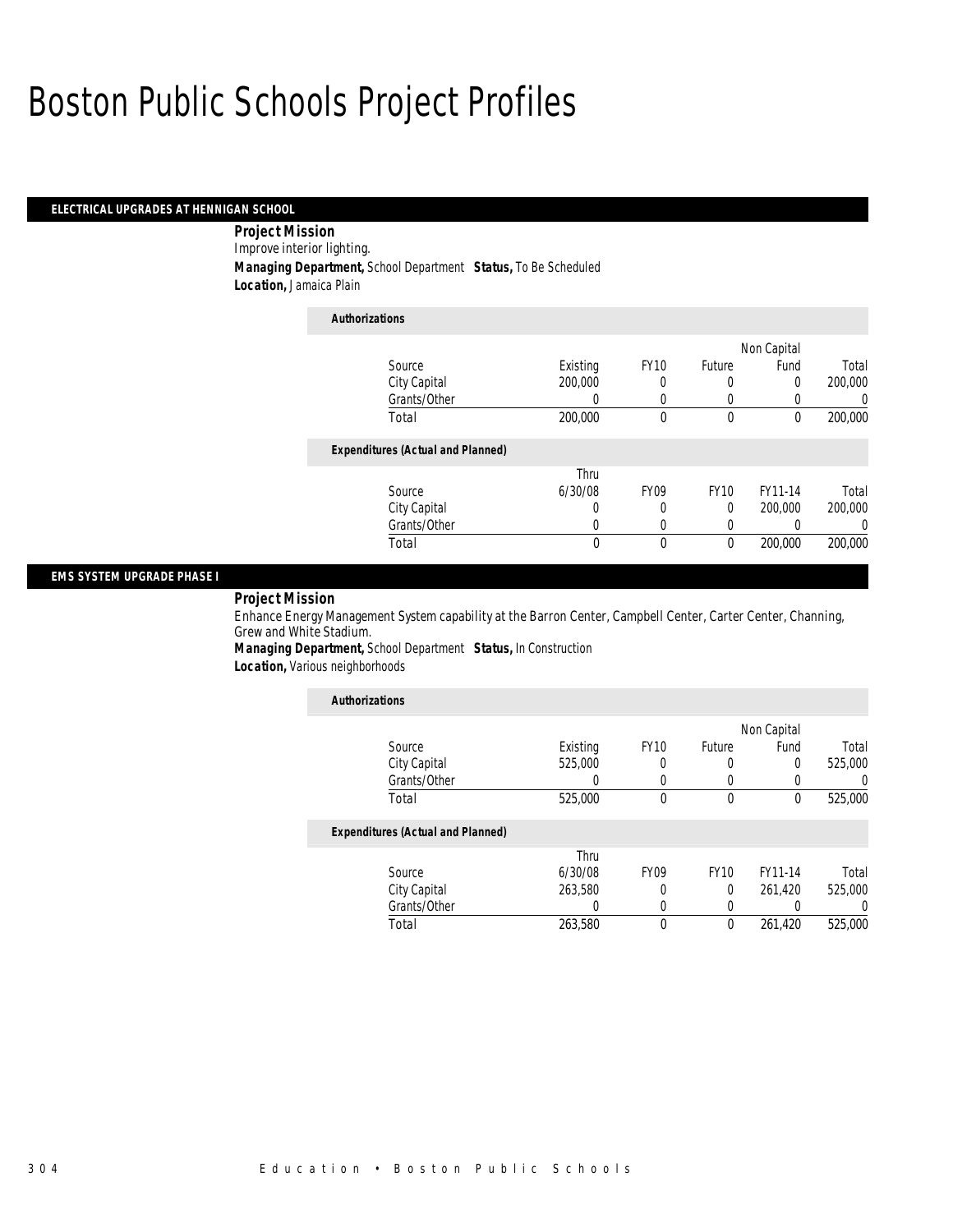### *EXTERIOR RENOVATIONS AT EAST BOSTON HIGH SCHOOL*

 *Project Mission* Improve exterior lighting. *Managing Department,* School Department *Status,* In Construction *Location,* East Boston

# *Authorizations* Source **Existing** FY10 Future Non Capital Fund Total City Capital 49,900 0 0 0 49,900 Grants/Other 0 0 0 0 0 0 Total 49,900 0 0 0 49,900*Expenditures (Actual and Planned)* Source Thru 6/30/08 FY09 FY10 FY11-14 Total City Capital 0 49,900 0 0 49,900 Grants/Other 0 0 0 0 0 0 Total 0 49,900 0 0 49,900

### *EXTERIOR RENOVATIONS AT VARIOUS SCHOOLS*

*Project Mission* 

Repair or replacement of exterior components including doors, stairs and/or lighting at various school locations. *Managing Department,* School Department *Status,* To Be Scheduled *Location*, Various neighborhoods

| <b>Authorizations</b>                    |           |             |           |             |           |
|------------------------------------------|-----------|-------------|-----------|-------------|-----------|
|                                          |           |             |           | Non Capital |           |
| Source                                   | Existing  | <b>FY10</b> | Future    | Fund        | Total     |
| City Capital                             | 1,951,435 | 0           | 3,700,000 |             | 5,651,435 |
| Grants/Other                             |           |             |           |             |           |
| Total                                    | 1,951,435 | 0           | 3,700,000 |             | 5,651,435 |
| <b>Expenditures (Actual and Planned)</b> |           |             |           |             |           |

|              | Thru    |                  |             |           |           |
|--------------|---------|------------------|-------------|-----------|-----------|
| Source       | 6/30/08 | FY <sub>09</sub> | <b>FY10</b> | FY11-14   | Total     |
| City Capital |         |                  | 327,000     | 5.324.435 | 5,651,435 |
| Grants/Other |         |                  |             |           |           |
| Total        |         |                  | 327,000     | 5.324.435 | 5,651,435 |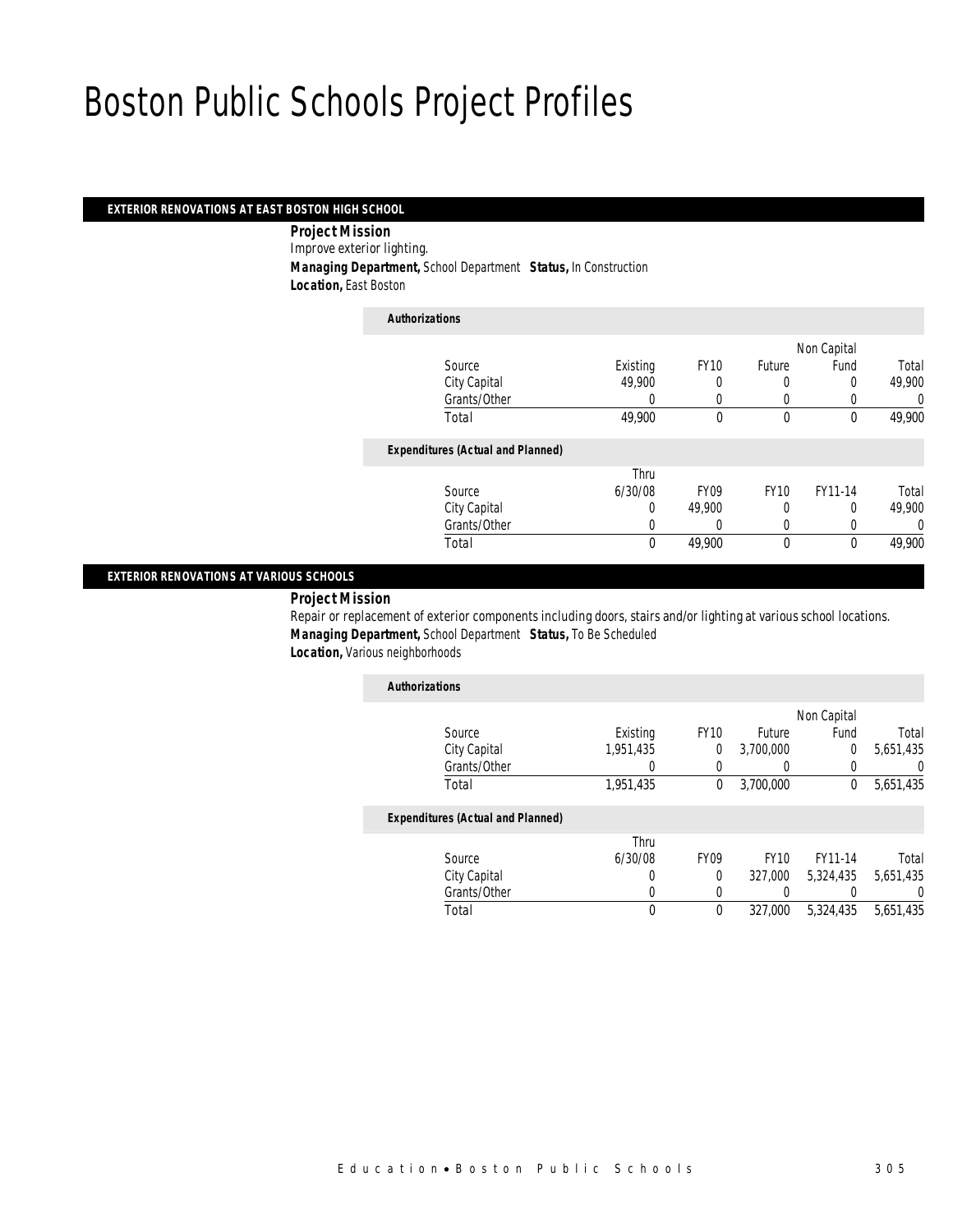# *FIRE ALARM REPLACEMENT AT HALEY SCHOOL*

# *Project Mission*

Upgrade fire alarms and emergency lights.

*Managing Department,* School Department *Status,* In Construction

*Location,* Roslindale

| <b>Authorizations</b>                    |          |                  |              |             |         |
|------------------------------------------|----------|------------------|--------------|-------------|---------|
|                                          |          |                  |              | Non Capital |         |
| Source                                   | Existing | <b>FY10</b>      | Future       | Fund        | Total   |
| City Capital                             | 204.000  | 0                | 0            | 0           | 204.000 |
| Grants/Other                             | 0        | 0                | 0            | 0           | 0       |
| Total                                    | 204,000  | 0                | $\mathbf{0}$ | 0           | 204,000 |
| <b>Expenditures (Actual and Planned)</b> |          |                  |              |             |         |
|                                          | Thru     |                  |              |             |         |
| Source                                   | 6/30/08  | FY <sub>09</sub> | <b>FY10</b>  | FY11-14     | Total   |
| City Capital                             | 0        | 204.000          | 0            | 0           | 204.000 |
| Grants/Other                             | 0        | 0                | 0            |             | 0       |
| Total                                    | 0        | 204,000          | 0            | 0           | 204.000 |

#### *FIRE ALARM REPLACEMENT AT MADISON PARK HIGH SCHOOL*

*Project Mission* 

Upgrade fire alarms and emergency lights.

*Managing Department,* School Department *Status,* In Construction

*Location,* Roxbury

| <b>Authorizations</b> |           |             |        |             |           |
|-----------------------|-----------|-------------|--------|-------------|-----------|
|                       |           |             |        | Non Capital |           |
| Source                | Existing  | <b>FY10</b> | Future | Fund        | Total     |
| City Capital          | 1,598,181 |             |        |             | 1,598,181 |
| Grants/Other          |           |             |        |             |           |
| Total                 | 1,598,181 |             |        |             | 1,598,181 |

# *Expenditures (Actual and Planned)*

|              | Thru    |      |      |           |           |
|--------------|---------|------|------|-----------|-----------|
| Source       | 6/30/08 | FY09 | FY10 | FY11-14   | Total     |
| City Capital |         |      |      | 1,598,181 | 1.598.181 |
| Grants/Other |         |      |      |           |           |
| Total        |         |      |      | 1,598,181 | 1,598,181 |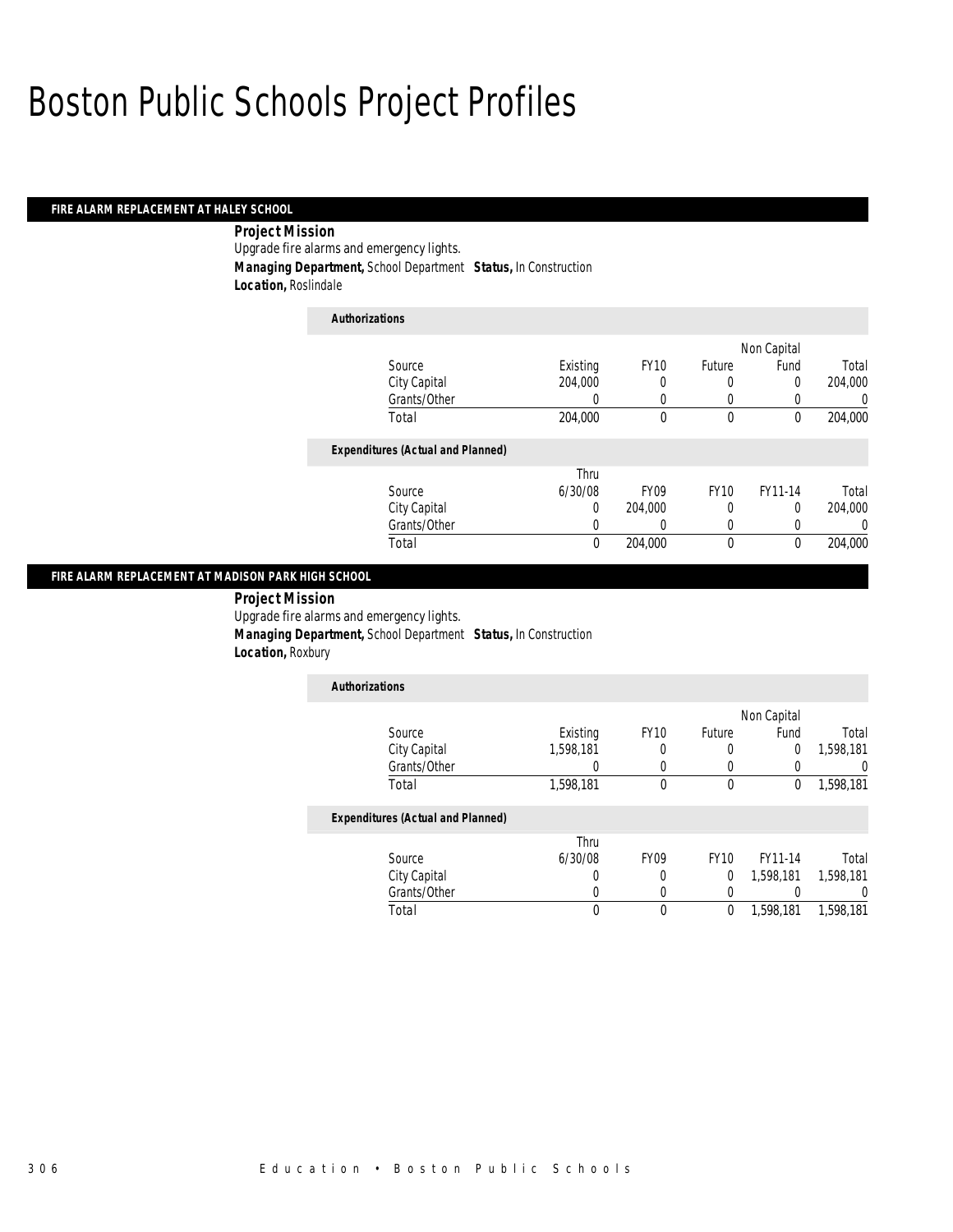# *FIRE ALARM REPLACEMENT AT MURPHY SCHOOL*

#### *Project Mission*

Upgrade fire alarms and emergency lights.

*Managing Department,* School Department *Status,* In Construction

*Location,* Dorchester

### *Authorizations*

|                                          |          |             |             | Non Capital |         |
|------------------------------------------|----------|-------------|-------------|-------------|---------|
| Source                                   | Existing | <b>FY10</b> | Future      | Fund        | Total   |
| City Capital                             | 781,500  |             |             | 0           | 781,500 |
| Grants/Other                             | 0        | $\Omega$    |             |             | 0       |
| Total                                    | 781,500  | 0           | $\mathbf 0$ | 0           | 781,500 |
| <b>Expenditures (Actual and Planned)</b> |          |             |             |             |         |
|                                          | Thru     |             |             |             |         |
| Source                                   | 6/30/08  | <b>FY09</b> | <b>FY10</b> | FY11-14     | Total   |
| City Capital                             | 0        | 728,500     | 0           | 53,000      | 781,500 |
| Grants/Other                             |          |             |             |             | 0       |
| Total                                    | 0        | 728,500     | 0           | 53,000      | 781,500 |
|                                          |          |             |             |             |         |

### *FIRE ALARM REPLACEMENT AT VARIOUS SCHOOLS*

*Project Mission* 

Upgrade fire alarms and emergency lights at Madison Park High School and other various school locations. *Managing Department,* Construction Management *Status,* Ongoing Program **Location, Various neighborhoods** 

| <b>Authorizations</b>                    |            |             |               |             |            |
|------------------------------------------|------------|-------------|---------------|-------------|------------|
|                                          |            |             |               | Non Capital |            |
| Source                                   | Existing   | <b>FY10</b> | <b>Future</b> | Fund        | Total      |
| City Capital                             | 10,492,859 |             | 7,460,500     | 0           | 17,953,359 |
| Grants/Other                             |            |             |               |             |            |
| Total                                    | 10,492,859 |             | 7,460,500     | 0           | 17,953,359 |
| <b>Expenditures (Actual and Planned)</b> |            |             |               |             |            |
|                                          | Thru       |             |               |             |            |

|              | Thru      |         |             |                                 |       |
|--------------|-----------|---------|-------------|---------------------------------|-------|
| Source       | 6/30/08   | FY09    | <b>FY10</b> | FY11-14                         | Total |
| City Capital | 4.821.319 | 322.750 |             | 2,506,395 10,302,895 17,953,359 |       |
| Grants/Other |           |         |             |                                 |       |
| Total        | 4.821.319 | 322.750 |             | 2,506,395 10,302,895 17,953,359 |       |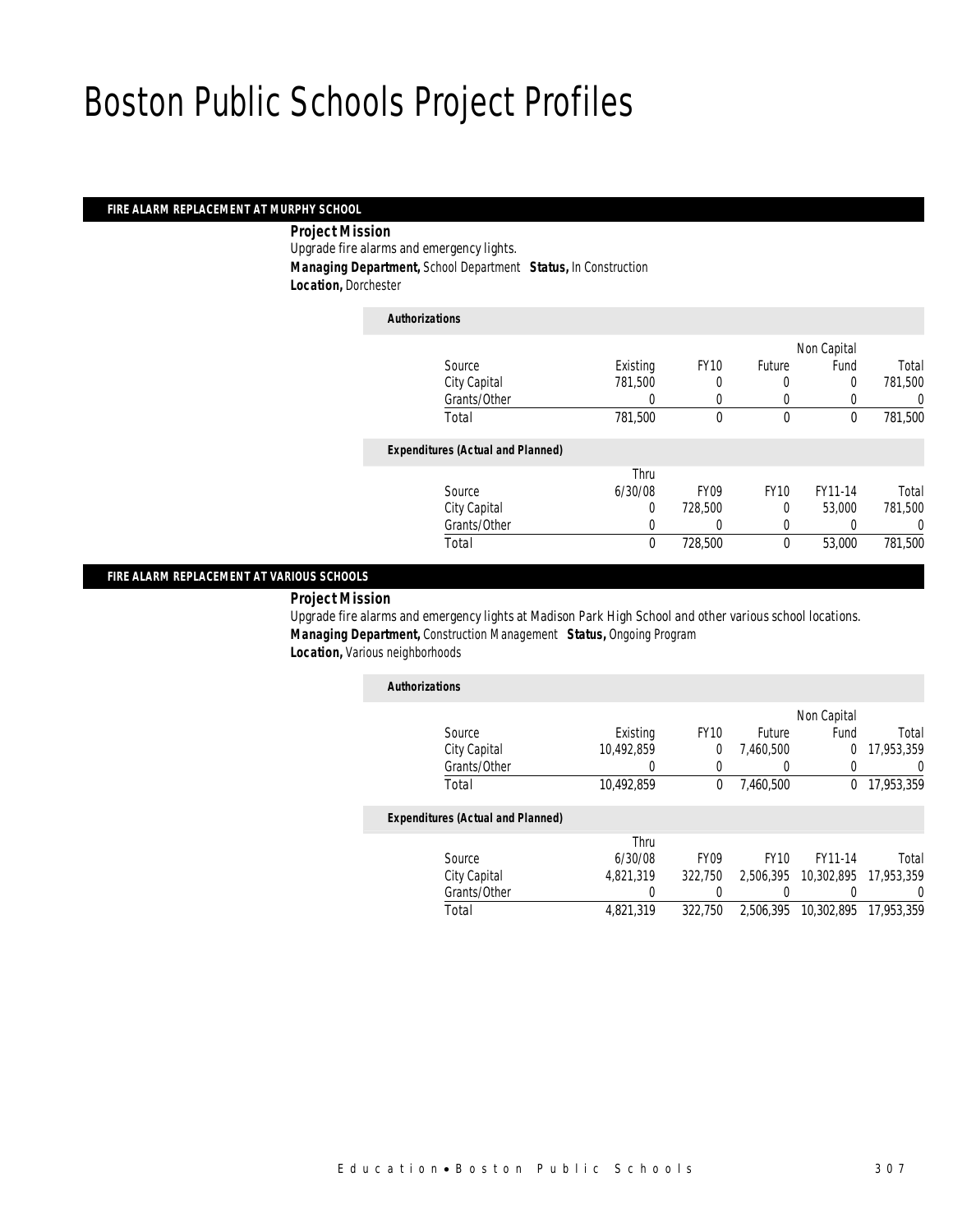#### *FIRE SYSTEMS AT VARIOUS SCHOOLS*

# *Project Mission*

Upgrade or replacement of the fire alarm and/or fire protection system at various school buildings. *Managing Department,* School Department *Status,* Ongoing Program *Location,* Various neighborhoods

| <b>Authorizations</b>                    |             |             |             |             |            |
|------------------------------------------|-------------|-------------|-------------|-------------|------------|
|                                          |             |             |             | Non Capital |            |
| Source                                   | Existing    | <b>FY10</b> | Future      | Fund        | Total      |
| City Capital                             | 2,000,000   | 0           | 12,500,000  | 0           | 14,500,000 |
| Grants/Other                             | 0           | 0           |             | 0           | 0          |
| Total                                    | 2,000,000   | 0           | 12,500,000  | 0           | 14,500,000 |
| <b>Expenditures (Actual and Planned)</b> |             |             |             |             |            |
|                                          | Thru        |             |             |             |            |
| Source                                   | 6/30/08     | <b>FY09</b> | <b>FY10</b> | FY11-14     | Total      |
| City Capital                             | 0           | $\Omega$    | 1.495.815   | 13,004,185  | 14,500,000 |
| Grants/Other                             | 0           | 0           |             |             | 0          |
| Total                                    | $\mathbf 0$ | 0           | 1,495,815   | 13,004,185  | 14,500,000 |

#### *HVAC AT CHARLESTOWN HIGH SCHOOL*

 *Project Mission* Replace HVAC system. *Managing Department,* Construction Management *Status,* To Be Scheduled *Location,* Charlestown

| <b>Authorizations</b> |          |             |        |             |         |
|-----------------------|----------|-------------|--------|-------------|---------|
|                       |          |             |        | Non Capital |         |
| Source                | Existing | <b>FY10</b> | Future | Fund        | Total   |
| City Capital          | U        | 900,000     |        |             | 900,000 |
| Grants/Other          |          |             |        |             |         |
| Total                 | 0        | 900,000     |        |             | 900,000 |
|                       |          |             |        |             |         |

# *Expenditures (Actual and Planned)*

|              | Thru    |                  |         |         |         |
|--------------|---------|------------------|---------|---------|---------|
| Source       | 6/30/08 | FY <sub>09</sub> | FY10    | FY11-14 | Total   |
| City Capital |         |                  | 450,000 | 450,000 | 900,000 |
| Grants/Other |         |                  |         |         |         |
| Total        |         |                  | 450,000 | 450,000 | 900,000 |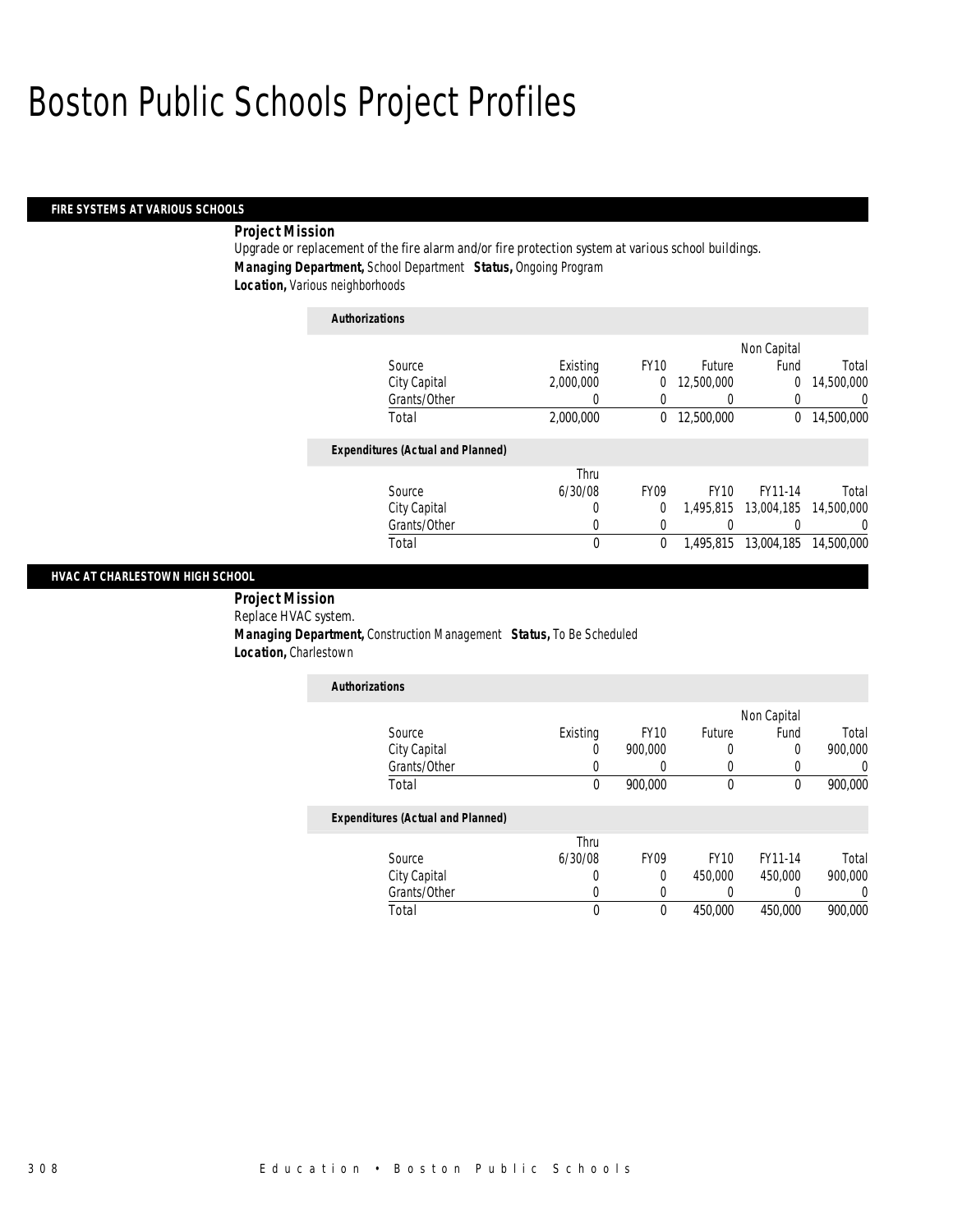#### *HVAC AT ENGLISH HIGH SCHOOL*

# *Project Mission*

Replace DDC controls and HVAC system. This is a scheduled phase II of English HS HVAC replacement. *Managing Department,* School Department *Status,* In Design *Location,* Jamaica Plain

# *Authorizations*

|                                          |          |             |             | Non Capital |           |
|------------------------------------------|----------|-------------|-------------|-------------|-----------|
| Source                                   | Existing | <b>FY10</b> | Future      | Fund        | Total     |
| City Capital                             | 693,000  | 4,677,000   |             | $\Omega$    | 5,370,000 |
| Grants/Other                             | 0        |             | 0           | 0           | 0         |
| Total                                    | 693,000  | 4.677.000   | $\mathbf 0$ | 0           | 5,370,000 |
| <b>Expenditures (Actual and Planned)</b> |          |             |             |             |           |
|                                          | Thru     |             |             |             |           |
| Source                                   | 6/30/08  | <b>FY09</b> | <b>FY10</b> | FY11-14     | Total     |
| City Capital                             | 323,000  | 800,000     | 2,500,000   | 1,747,000   | 5,370,000 |
| Grants/Other                             | 0        |             |             |             | 0         |
| Total                                    | 323,000  | 800,000     | 2,500,000   | 1,747,000   | 5,370,000 |
|                                          |          |             |             |             |           |

#### *HVAC AT GUILD SCHOOL*

 *Project Mission* Replace DDC controls and HVAC system. *Managing Department,* School Department *Status,* In Construction *Location,* East Boston

| <b>Authorizations</b>                    |          |             |                  |              |                |
|------------------------------------------|----------|-------------|------------------|--------------|----------------|
|                                          |          |             |                  | Non Capital  |                |
| Source                                   | Existing | <b>FY10</b> | <b>Future</b>    | Fund         | Total          |
| City Capital                             | 450,000  | $\Omega$    | 0                | 0            | 450,000        |
| Grants/Other                             | 0        | 0           | $\left( \right)$ |              | $\Omega$       |
| Total                                    | 450,000  | 0           | 0                | $\Omega$     | 450,000        |
| <b>Expenditures (Actual and Planned)</b> |          |             |                  |              |                |
|                                          | Thru     |             |                  |              |                |
| Source                                   | 6/30/08  | <b>FY09</b> | <b>FY10</b>      | FY11-14      | Total          |
| City Canital                             | 154910   | 250.000     | $\cap$           | <b>15100</b> | <b>AEO OOO</b> |

| City Capital | 154,810 | 250,000 | 45.190 | 450,000 |
|--------------|---------|---------|--------|---------|
| Grants/Other |         |         |        |         |
| Total        | 154,810 | 250,000 | 45.190 | 450,000 |
|              |         |         |        |         |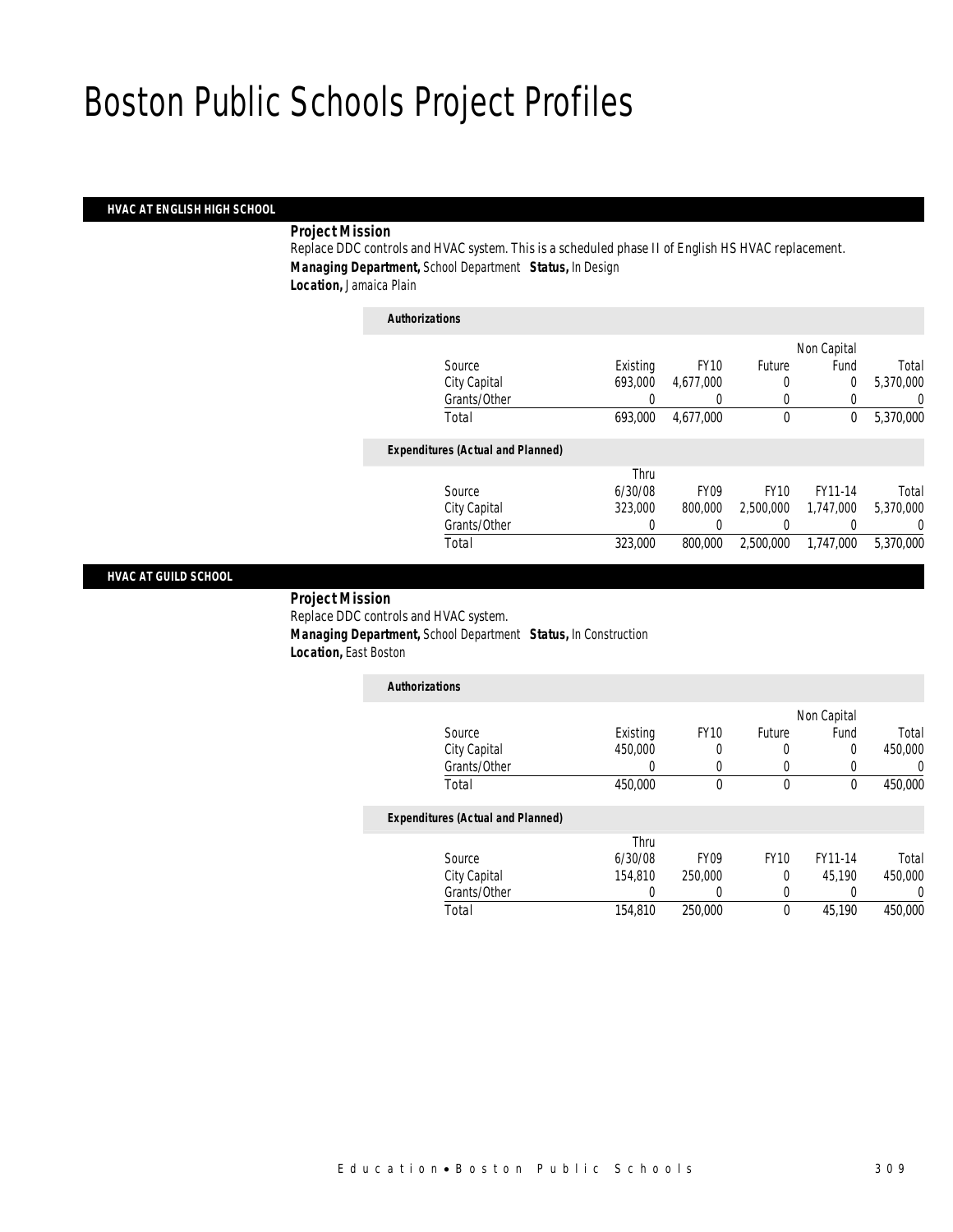#### *HVAC AT JACKSON/MANN SCHOOL*

 *Project Mission* Replace the HVAC system. *Managing Department,* School Department *Status,* To Be Scheduled *Location,* Allston/Brighton

*Authorizations*

| Authorizations                           |           |                  |             |                |           |
|------------------------------------------|-----------|------------------|-------------|----------------|-----------|
|                                          |           |                  |             | Non Capital    |           |
| Source                                   | Existing  | <b>FY10</b>      | Future      | Fund           | Total     |
| City Capital                             | 2.000.000 | 0                | 2,000,000   | $\overline{0}$ | 4,000,000 |
| Grants/Other                             | 0         | 0                | 0           | 0              | 0         |
| Total                                    | 2,000,000 | 0                | 2,000,000   | 0              | 4,000,000 |
| <b>Expenditures (Actual and Planned)</b> |           |                  |             |                |           |
|                                          | Thru      |                  |             |                |           |
| Source                                   | 6/30/08   | FY <sub>09</sub> | <b>FY10</b> | FY11-14        | Total     |
| City Capital                             | 0         | 0                | 0           | 4.000.000      | 4,000,000 |
| Grants/Other                             | 0         | 0                | 0           |                | $\left($  |
| Total                                    | 0         | 0                | 0           | 4.000.000      | 4.000.000 |

### *HVAC AT JAMES M. CURLEY SCHOOL*

 *Project Mission* Replace air conditioning chiller unit. *Managing Department,* School Department *Status,* In Construction *Location,* Jamaica Plain

| <b>Authorizations</b>                    |          |                  |             |             |         |
|------------------------------------------|----------|------------------|-------------|-------------|---------|
|                                          |          |                  |             | Non Capital |         |
| Source                                   | Existing | <b>FY10</b>      | Future      | Fund        | Total   |
| City Capital                             | 154,184  | 0                | 0           | 0           | 154,184 |
| Grants/Other                             |          | 0                |             | 0           |         |
| Total                                    | 154,184  | 0                | 0           | 0           | 154,184 |
| <b>Expenditures (Actual and Planned)</b> |          |                  |             |             |         |
|                                          | Thru     |                  |             |             |         |
| Source                                   | 6/30/08  | FY <sub>09</sub> | <b>FY10</b> | FY11-14     | Total   |
| City Capital                             |          |                  | 0           | 154,184     | 154,184 |

Grants/Other 0 0 0 0 0 0 0<br>Total 0 0 0 154,184 154,184

Total 0 0 0 154,184 154,184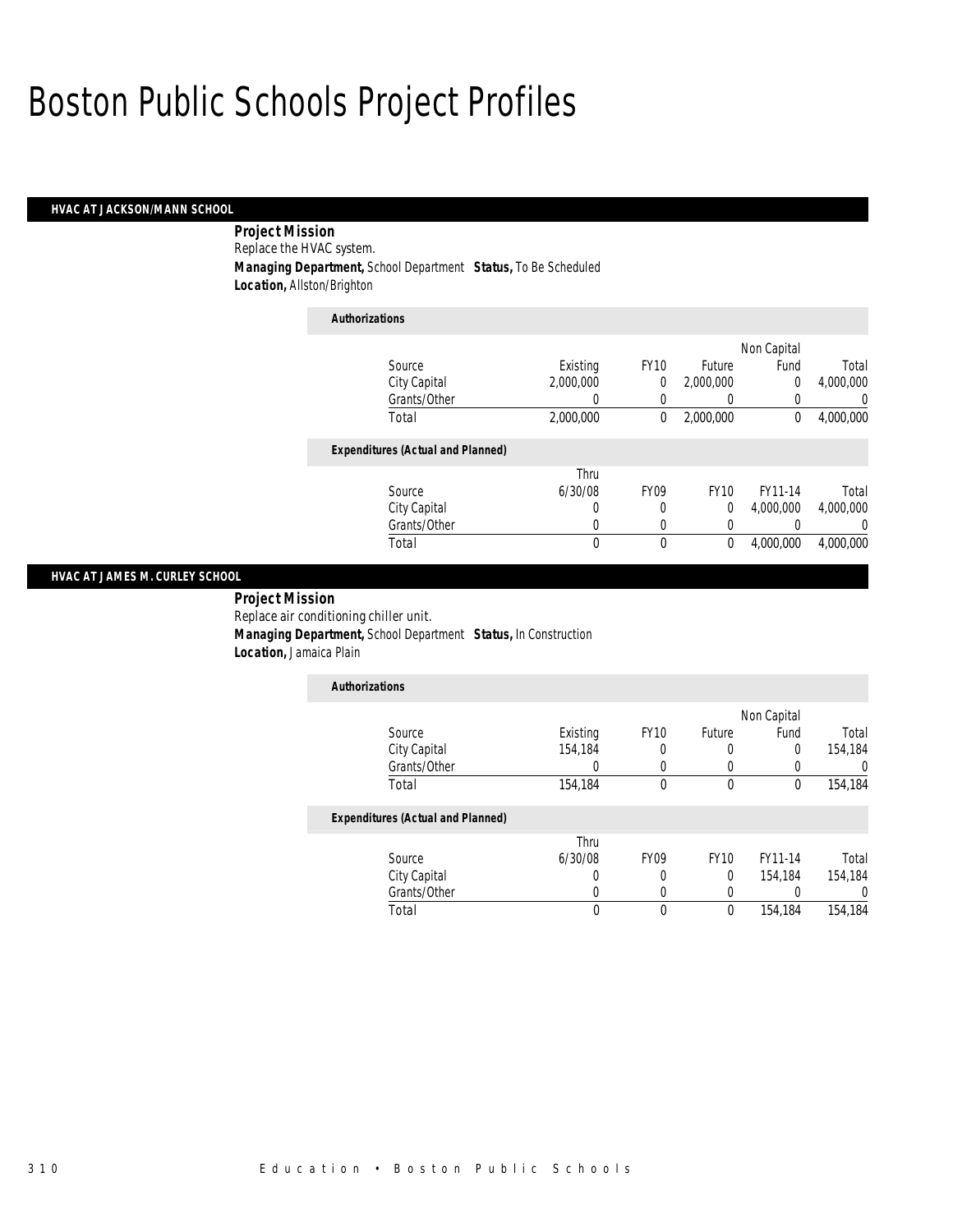# *HVAC AT KILMER SCHOOL*

# *Project Mission*

Replace DDC controls and HVAC system.

*Managing Department,* School Department *Status,* In Construction

*Location,* West Roxbury

# *Authorizations*

|                                          |          |                  |             | Non Capital |         |
|------------------------------------------|----------|------------------|-------------|-------------|---------|
| Source                                   | Existing | <b>FY10</b>      | Future      | Fund        | Total   |
| City Capital                             | 600,000  | 0                | 0           | 0           | 600,000 |
| Grants/Other                             |          | 0                |             |             | 0       |
| Total                                    | 600,000  | $\theta$         | $\mathbf 0$ | 0           | 600,000 |
| <b>Expenditures (Actual and Planned)</b> |          |                  |             |             |         |
|                                          | Thru     |                  |             |             |         |
| Source                                   | 6/30/08  | FY <sub>09</sub> | <b>FY10</b> | FY11-14     | Total   |
| City Capital                             | 188.737  | 401.500          | 0           | 9.763       | 600,000 |
| Grants/Other                             | 0        |                  | 0           |             | 0       |
| Total                                    | 188,737  | 401,500          | 0           | 9,763       | 600,000 |
|                                          |          |                  |             |             |         |

#### *HVAC AT PERKINS SCHOOL*

 *Project Mission* Upgrade heating system. *Managing Department,* School Department *Status,* In Construction *Location,* South Boston

| <b>Authorizations</b>                    |          |             |               |             |         |
|------------------------------------------|----------|-------------|---------------|-------------|---------|
|                                          |          |             |               | Non Capital |         |
| Source                                   | Existing | <b>FY10</b> | <b>Future</b> | Fund        | Total   |
| City Capital                             | 285,513  | 0           | O             | 0           | 285,513 |
| Grants/Other                             |          |             |               |             | 0       |
| Total                                    | 285,513  | 0           | 0             | 0           | 285,513 |
| <b>Expenditures (Actual and Planned)</b> |          |             |               |             |         |
|                                          | T1       |             |               |             |         |

|              | Thru    |             |             |         |         |
|--------------|---------|-------------|-------------|---------|---------|
| Source       | 6/30/08 | <b>FY09</b> | <b>FY10</b> | FY11-14 | Total   |
| City Capital |         |             | 285,513     |         | 285,513 |
| Grants/Other |         |             |             |         |         |
| Total        |         |             | 285,513     |         | 285,513 |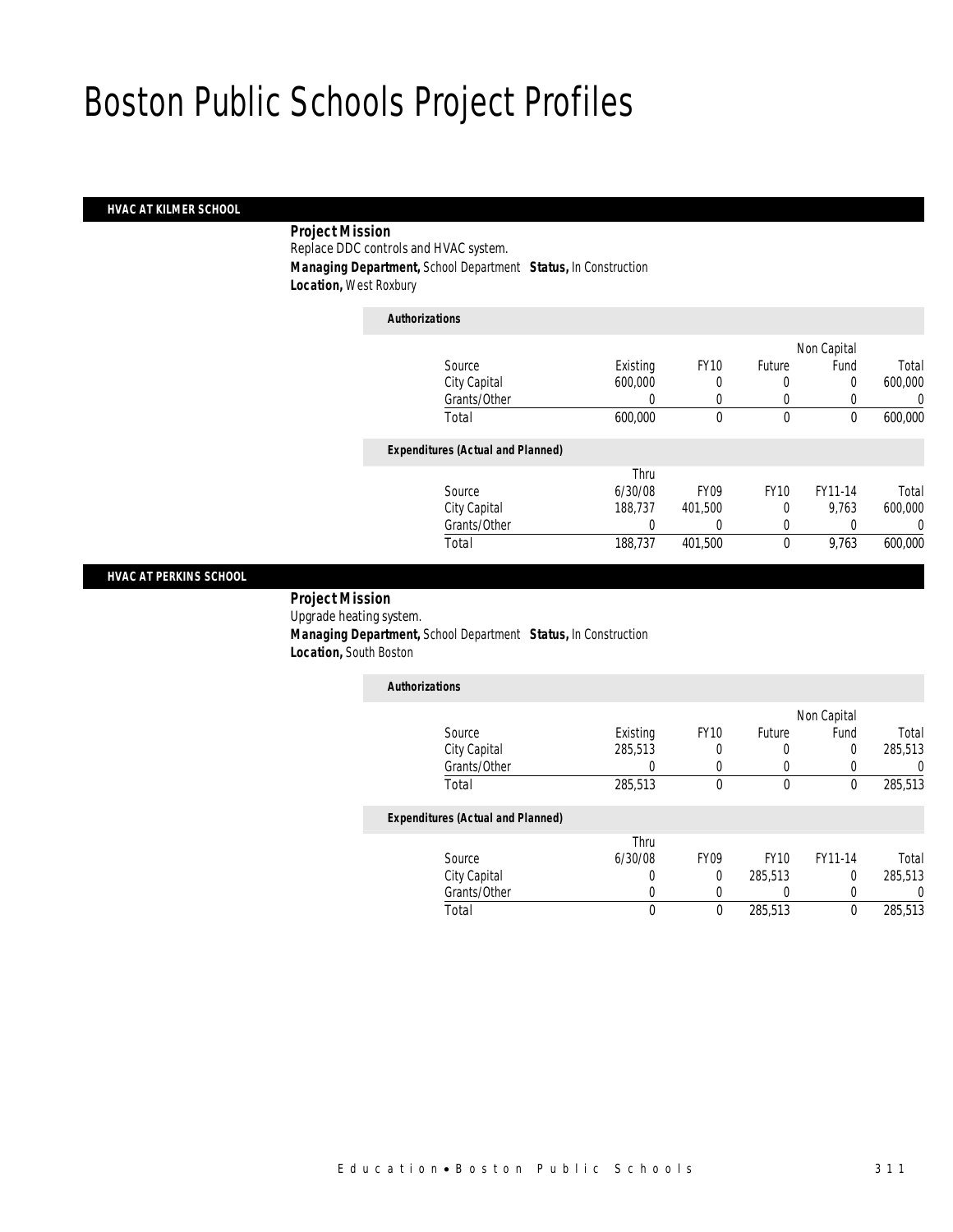#### *HVAC AT WINSHIP SCHOOL*

# *Project Mission* Replace boiler and DDC controls. *Managing Department,* School Department *Status,* In Construction *Location,* Allston/Brighton

| <b>Authorizations</b> |                                          |           |             |             |             |           |
|-----------------------|------------------------------------------|-----------|-------------|-------------|-------------|-----------|
|                       |                                          |           |             |             | Non Capital |           |
|                       | Source                                   | Existing  | <b>FY10</b> | Future      | Fund        | Total     |
|                       | City Capital                             | 1,194,754 |             |             | $\Omega$    | 1.194.754 |
|                       | Grants/Other                             |           |             | 0           |             | 0         |
| Total                 |                                          | 1,194,754 | $\theta$    | $\theta$    | 0           | 1,194,754 |
|                       | <b>Expenditures (Actual and Planned)</b> |           |             |             |             |           |
|                       |                                          | Thru      |             |             |             |           |
|                       | Source                                   | 6/30/08   | <b>FY09</b> | <b>FY10</b> | FY11-14     | Total     |
|                       | City Capital                             | 408.464   | 786.289     | 0           |             | 1.194.754 |
|                       | Grants/Other                             |           |             | 0           |             | $\left($  |
| Total                 |                                          | 408,464   | 786,289     | $\theta$    |             | 1,194,754 |

#### *HVAC IMPROVEMENTS AT VARIOUS SCHOOLS*

*Project Mission* 

Replace the DDC controls and HVAC units at various school locations. *Managing Department,* School Department *Status,* Ongoing Program *Location,* Various neighborhoods

| <b>Authorizations</b> |           |             |           |             |           |
|-----------------------|-----------|-------------|-----------|-------------|-----------|
|                       |           |             |           | Non Capital |           |
| Source                | Existing  | <b>FY10</b> | Future    | Fund        | Total     |
| City Capital          | 2,239,149 |             | 5,000,000 |             | 7,239,149 |
| Grants/Other          |           |             |           |             |           |
| Total                 | 2,239,149 |             | 5,000,000 |             | 7,239,149 |

# *Expenditures (Actual and Planned)*

|              | Thru    |                  |             |           |           |
|--------------|---------|------------------|-------------|-----------|-----------|
| Source       | 6/30/08 | FY <sub>09</sub> | <b>FY10</b> | FY11-14   | Total     |
| City Capital |         | 200.000          | 364,487     | 6.674.662 | 7.239.149 |
| Grants/Other |         |                  |             |           |           |
| Total        |         | 200.000          | 364,487     | 6.674.662 | 7.239.149 |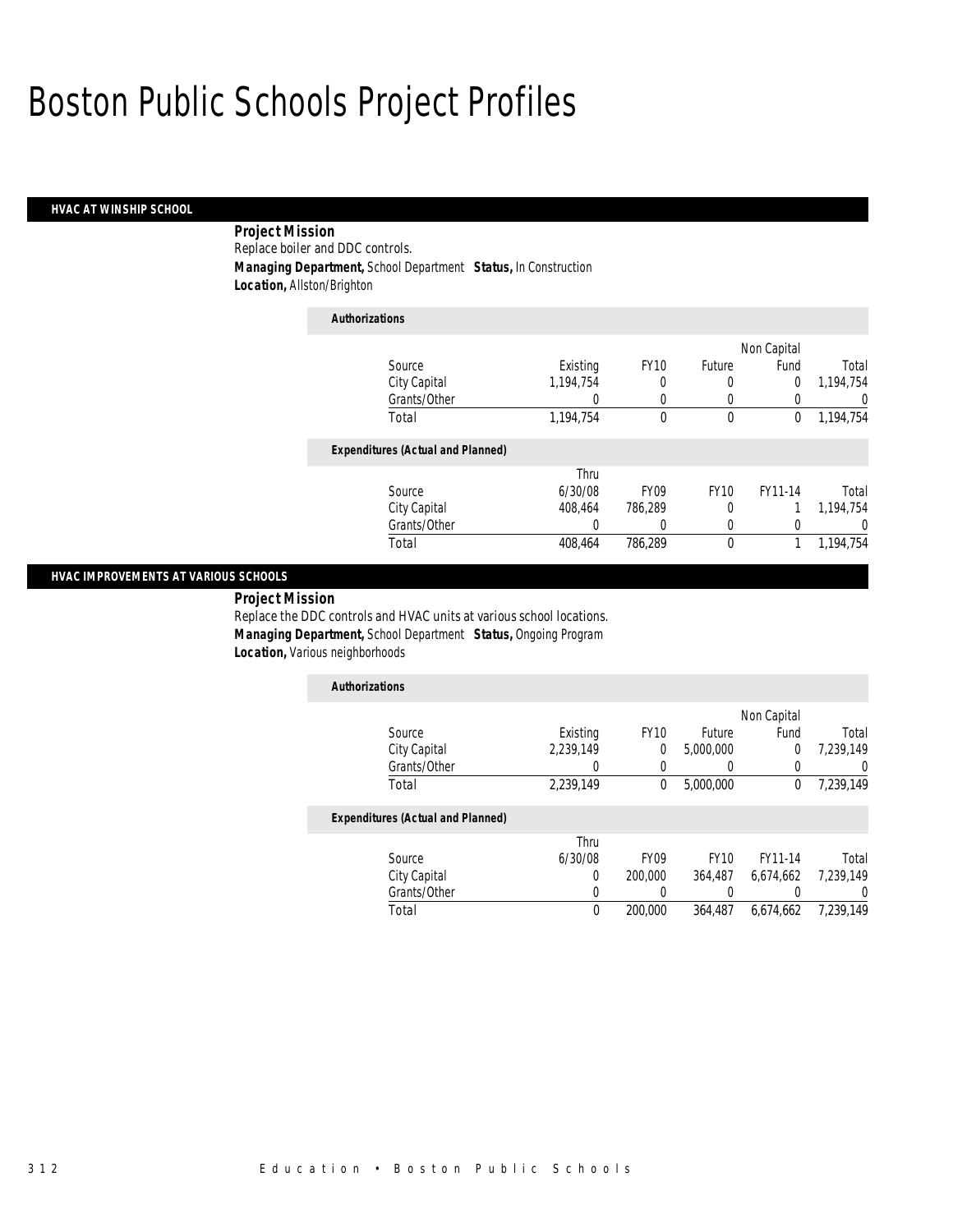### *INTERIOR REFURBISHMENTS AT VARIOUS SCHOOLS*

*Project Mission* 

Interior refurbishments including doors, floor and wall finishes, handrails and interior lighting. *Managing Department,* School Department *Status,* Ongoing Program *Location,* Various neighborhoods

*Authorizations*

|                                          |          |             |             | Non Capital |           |
|------------------------------------------|----------|-------------|-------------|-------------|-----------|
| Source                                   | Existing | <b>FY10</b> | Future      | Fund        | Total     |
| City Capital                             | 750,000  | 0           | 2,000,000   | $\Omega$    | 2,750,000 |
| Grants/Other                             | 0        |             |             |             | 0         |
| Total                                    | 750,000  | 0           | 2,000,000   | 0           | 2,750,000 |
| <b>Expenditures (Actual and Planned)</b> |          |             |             |             |           |
|                                          | Thru     |             |             |             |           |
| Source                                   | 6/30/08  | <b>FY09</b> | <b>FY10</b> | FY11-14     | Total     |
| City Capital                             | 0        | 0           | $\Omega$    | 2.750.000   | 2,750,000 |
| Grants/Other                             | 0        | $\Omega$    | 0           |             | 0         |
| Total                                    | 0        | $\theta$    | 0           | 2,750,000   | 2,750,000 |
|                                          |          |             |             |             |           |

#### *K-1 CLASSROOM IMPROVEMENTS*

*Project Mission* 

Improvements to accommodate new K-1 classrooms including new bathrooms. *Managing Department,* School Department *Status,* Ongoing Program **Location, Various neighborhoods** 

| <b>Authorizations</b>                    |           |             |           |             |           |
|------------------------------------------|-----------|-------------|-----------|-------------|-----------|
|                                          |           |             |           | Non Capital |           |
| Source                                   | Existing  | <b>FY10</b> | Future    | Fund        | Total     |
| City Capital                             | 1,000,000 |             | 1,600,000 |             | 2,600,000 |
| Grants/Other                             |           |             |           |             |           |
| Total                                    | 1,000,000 |             | 1,600,000 |             | 2,600,000 |
| <b>Fxnenditures (Actual and Planned)</b> |           |             |           |             |           |

#### *Expenditures (Actual and Planned)*

|              | Thru    | FY <sub>09</sub> | <b>FY10</b> | FY11-14       |           |
|--------------|---------|------------------|-------------|---------------|-----------|
| Source       | 6/30/08 |                  |             |               | Total     |
| City Capital | 274.190 | 214.196          |             | $0$ 2.111.614 | 2,600,000 |
| Grants/Other |         |                  |             |               |           |
| Total        | 274.190 | 214.196          |             | $0$ 2.111.614 | 2,600,000 |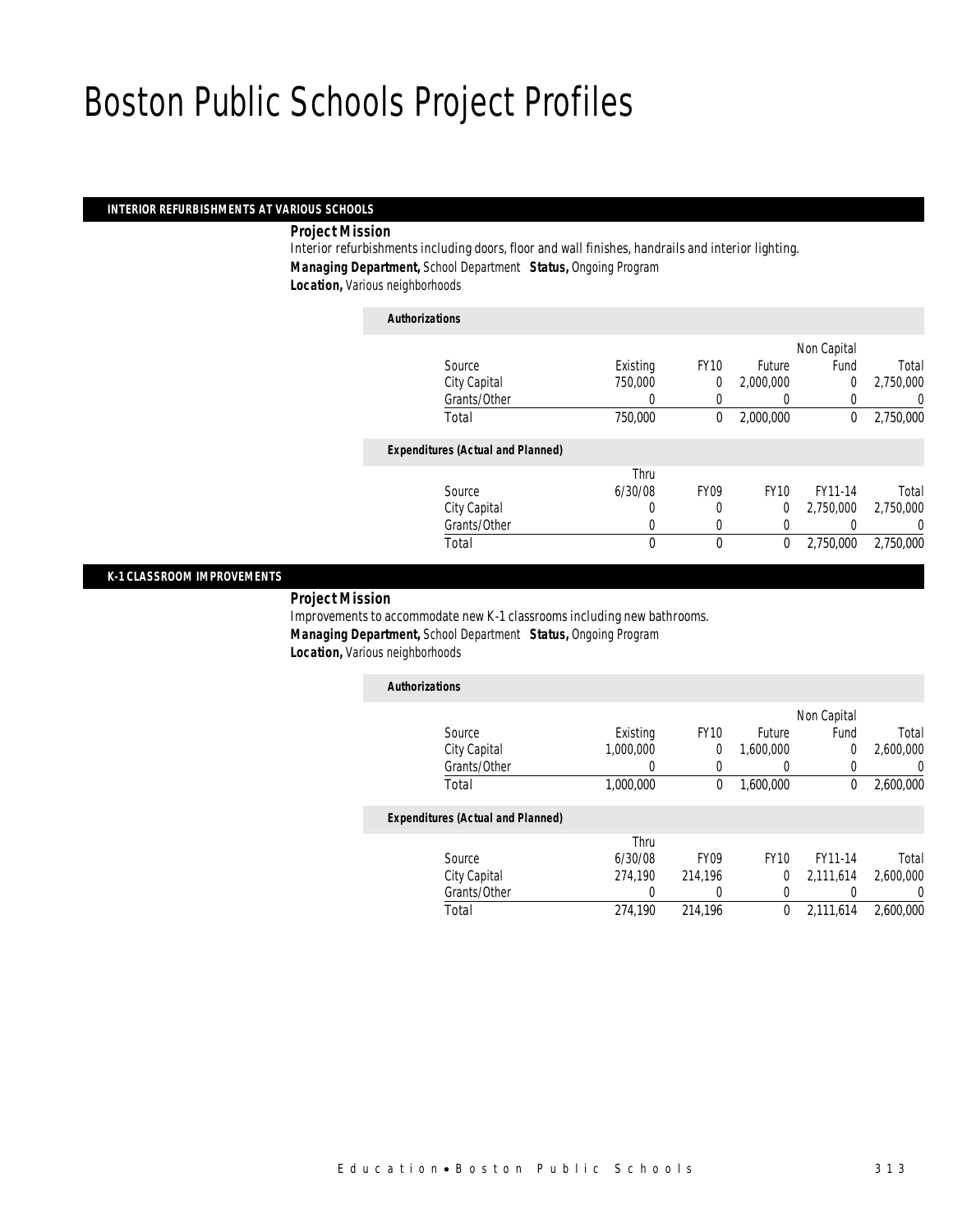# *KING SCHOOL*

# *Project Mission*

Major renovation to include elevator, DDC controls, exterior paving and bathroom upgrades. *Managing Department,* School Department *Status,* In Construction *Location,* Dorchester

| <b>Authorizations</b>                    |           |             |             |             |           |
|------------------------------------------|-----------|-------------|-------------|-------------|-----------|
|                                          |           |             |             | Non Capital |           |
| Source                                   | Existing  | <b>FY10</b> | Future      | Fund        | Total     |
| City Capital                             | 3,450,000 | 0           | 0           | 0           | 3,450,000 |
| Grants/Other                             | 0         | 0           | 0           | 0           | U         |
| Total                                    | 3,450,000 | 0           | 0           | 0           | 3,450,000 |
| <b>Expenditures (Actual and Planned)</b> |           |             |             |             |           |
|                                          | Thru      |             |             |             |           |
| Source                                   | 6/30/08   | <b>FY09</b> | <b>FY10</b> | FY11-14     | Total     |
| City Capital                             | 0         | 1,000,000   | 900.000     | 1.550.000   | 3,450,000 |
| Grants/Other                             | 0         | 0           | 0           |             | 0         |
| Total                                    | 0         | 1,000,000   | 900.000     | 1,550,000   | 3,450,000 |

### *LIFE SAFETY IMPROVEMENTS AT 2 SCHOOLS*

# *Project Mission*

Life safety improvements including fire escape repairs, elevators, egress improvements and sprinklers where necessary at the Winthrop School and the Fuller School.

*Managing Department,* Construction Management *Status,* In Design

*Location,* Various neighborhoods

| <b>Authorizations</b>                    |           |                  |             |             |                  |
|------------------------------------------|-----------|------------------|-------------|-------------|------------------|
|                                          |           |                  |             | Non Capital |                  |
| Source                                   | Existing  | <b>FY10</b>      | Future      | Fund        | Total            |
| City Capital                             | 2.400.000 | 0                | 0           | 0           | 2,400,000        |
| Grants/Other                             | 0         | 0                |             |             | 0                |
| Total                                    | 2,400,000 | $\theta$         | $\theta$    | 0           | 2,400,000        |
| <b>Expenditures (Actual and Planned)</b> |           |                  |             |             |                  |
|                                          | Thru      |                  |             |             |                  |
| Source                                   | 6/30/08   | FY <sub>09</sub> | <b>FY10</b> | FY11-14     | Total            |
| City Capital                             | 9.872     | 50,000           | 820.127     | 1,520,000   | 2,400,000        |
| Grants/Other                             | 0         |                  |             |             | $\left( \right)$ |
| Total                                    | 9,872     | 50,000           | 820.127     | 1,520,000   | 2.400.000        |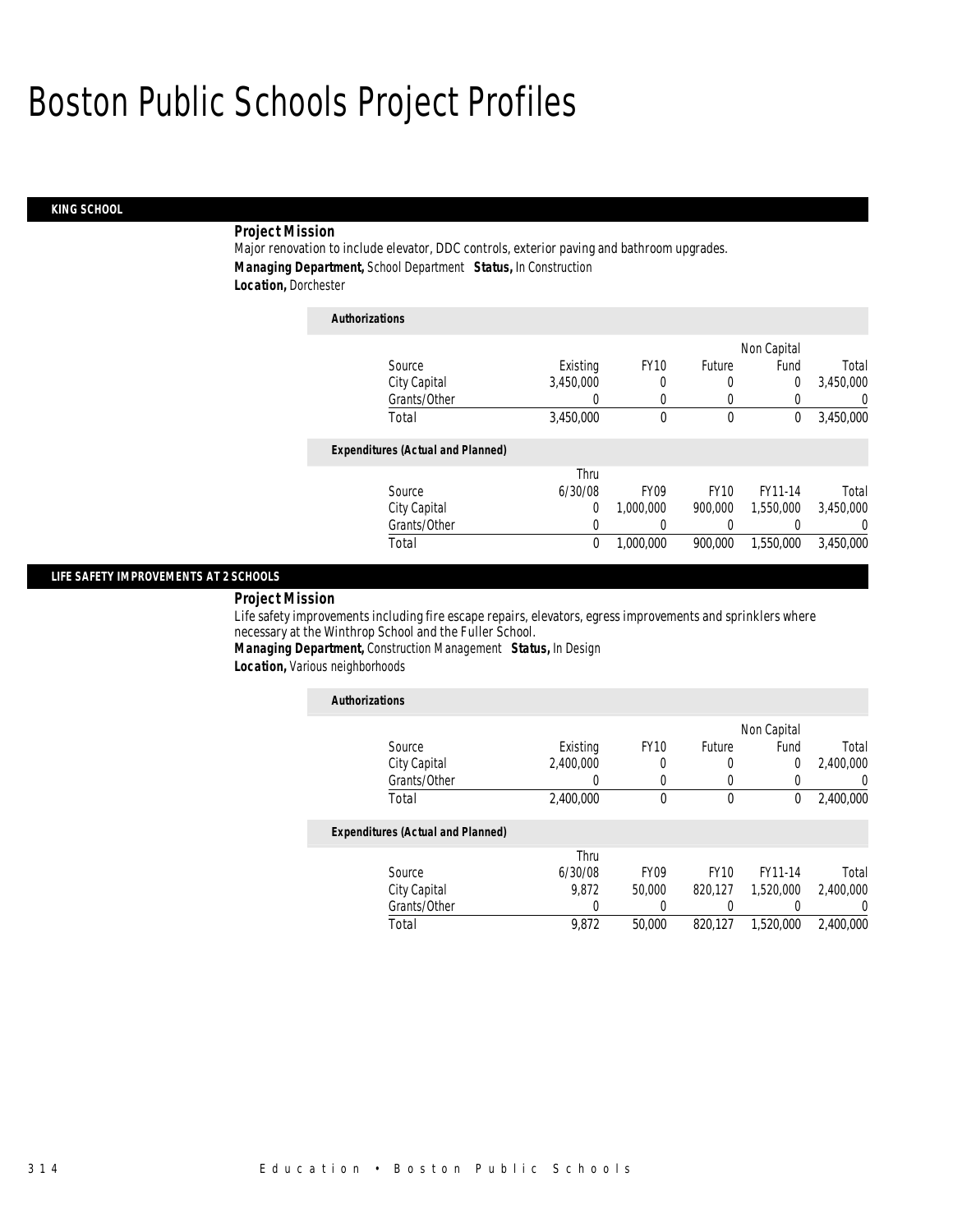#### *MADISON PARK / O'BRYANT PAVERS PHASE III*

*Project Mission* 

Perform structural concrete repairs and waterproofing in additional areas. *Managing Department,* Construction Management *Status,* To Be Scheduled *Location,* Roxbury

| <b>Authorizations</b>                    |             |             |             |                |           |
|------------------------------------------|-------------|-------------|-------------|----------------|-----------|
|                                          |             |             |             | Non Capital    |           |
| Source                                   | Existing    | <b>FY10</b> | Future      | Fund           | Total     |
| City Capital                             | 2,830,000   | 0           | 0           | $\overline{0}$ | 2,830,000 |
| Grants/Other                             |             | $\left($    | 0           |                | 0         |
| Total                                    | 2,830,000   | 0           | $\mathbf 0$ | 0              | 2,830,000 |
| <b>Expenditures (Actual and Planned)</b> |             |             |             |                |           |
|                                          | Thru        |             |             |                |           |
| Source                                   | 6/30/08     | <b>FY09</b> | <b>FY10</b> | FY11-14        | Total     |
| City Capital                             | $\Omega$    | 51.000      | 1.000.000   | 1,779,000      | 2,830,000 |
| Grants/Other                             | 0           |             |             |                | 0         |
| Total                                    | $\mathbf 0$ | 51,000      | 1.000.000   | 1.779.000      | 2.830.000 |
|                                          |             |             |             |                |           |

#### *MASONRY AT BOSTON ADULT TECHNICAL ACADEMY (BATA)*

 *Project Mission* Repair masonry. *Managing Department,* School Department *Status,* To Be Scheduled *Location,* Dorchester

| <b>Authorizations</b> |          |             |        |             |         |
|-----------------------|----------|-------------|--------|-------------|---------|
|                       |          |             |        | Non Capital |         |
| Source                | Existing | <b>FY10</b> | Future | Fund        | Total   |
| City Capital          | 315,000  | 0           |        |             | 315,000 |
| Grants/Other          |          |             |        |             |         |
| Total                 | 315,000  |             |        |             | 315,000 |

### *Expenditures (Actual and Planned)*

|              | Thru    |             |             |         |         |
|--------------|---------|-------------|-------------|---------|---------|
| Source       | 6/30/08 | <b>FY09</b> | <b>FY10</b> | FY11-14 | Total   |
| City Capital |         |             |             | 315,000 | 315,000 |
| Grants/Other |         |             |             |         |         |
| Total        |         |             |             | 315,000 | 315,000 |
|              |         |             |             |         |         |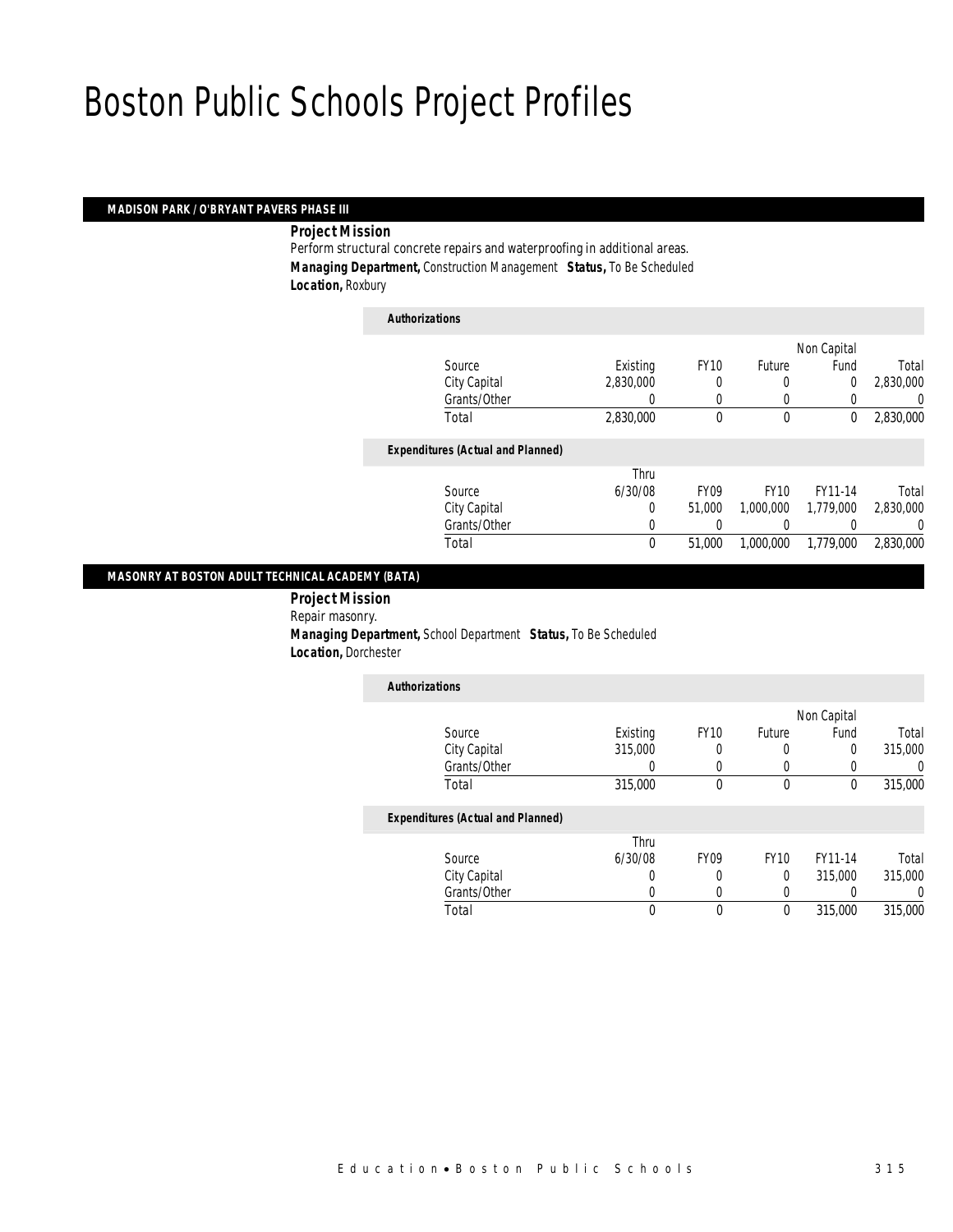#### *MASONRY AT BRIGHTON HIGH SCHOOL*

*Project Mission* 

Repair masonry.

*Managing Department,* School Department *Status,* In Construction

*Authorizations*

*Location,* Allston/Brighton

| Authorizations                           |           |             |             |             |           |
|------------------------------------------|-----------|-------------|-------------|-------------|-----------|
|                                          |           |             |             | Non Capital |           |
| Source                                   | Existing  | <b>FY10</b> | Future      | Fund        | Total     |
| City Capital                             | 1.800.000 | 0           | 0           | 0           | 1,800,000 |
| Grants/Other                             |           | 0           | 0           |             | $\Omega$  |
| Total                                    | 1,800,000 | 0           | 0           | 0           | 1,800,000 |
| <b>Expenditures (Actual and Planned)</b> |           |             |             |             |           |
|                                          | Thru      |             |             |             |           |
| Source                                   | 6/30/08   | <b>FY09</b> | <b>FY10</b> | FY11-14     | Total     |
| City Capital                             | 0         | 595,000     | 1,205,000   | 0           | 1,800,000 |
| Grants/Other                             | 0         |             | 0           |             | 0         |
| Total                                    | 0         | 595,000     | 1.205.000   | 0           | 1.800.000 |

#### *MASONRY AT YOUNG ACHIEVERS SCHOOL*

 *Project Mission* Repair masonry. *Managing Department,* School Department *Status,* In Construction *Location,* Mattapan

| <b>Authorizations</b>                    |          |             |        |             |           |
|------------------------------------------|----------|-------------|--------|-------------|-----------|
|                                          |          |             |        | Non Capital |           |
| Source                                   | Existing | <b>FY10</b> | Future | Fund        | Total     |
| City Capital                             | 638,271  | 427,379     | 0      | 0           | 1,065,650 |
| Grants/Other                             |          |             |        |             |           |
| Total                                    | 638,271  | 427,379     | 0      | 0           | 1,065,650 |
| <b>Expenditures (Actual and Planned)</b> |          |             |        |             |           |
|                                          | Thru     |             |        |             |           |

Grants/Other 0 0 0 0 0 0

Total 0 665,400 400,250 0 1,065,650

|              | Thru    |         |             |         |           |
|--------------|---------|---------|-------------|---------|-----------|
| Source       | 6/30/08 | FY09    | <b>FY10</b> | FY11-14 | Total     |
| City Capital |         | 665,400 | 400.250     |         | 1,065,650 |
| Grants/Other |         |         |             |         |           |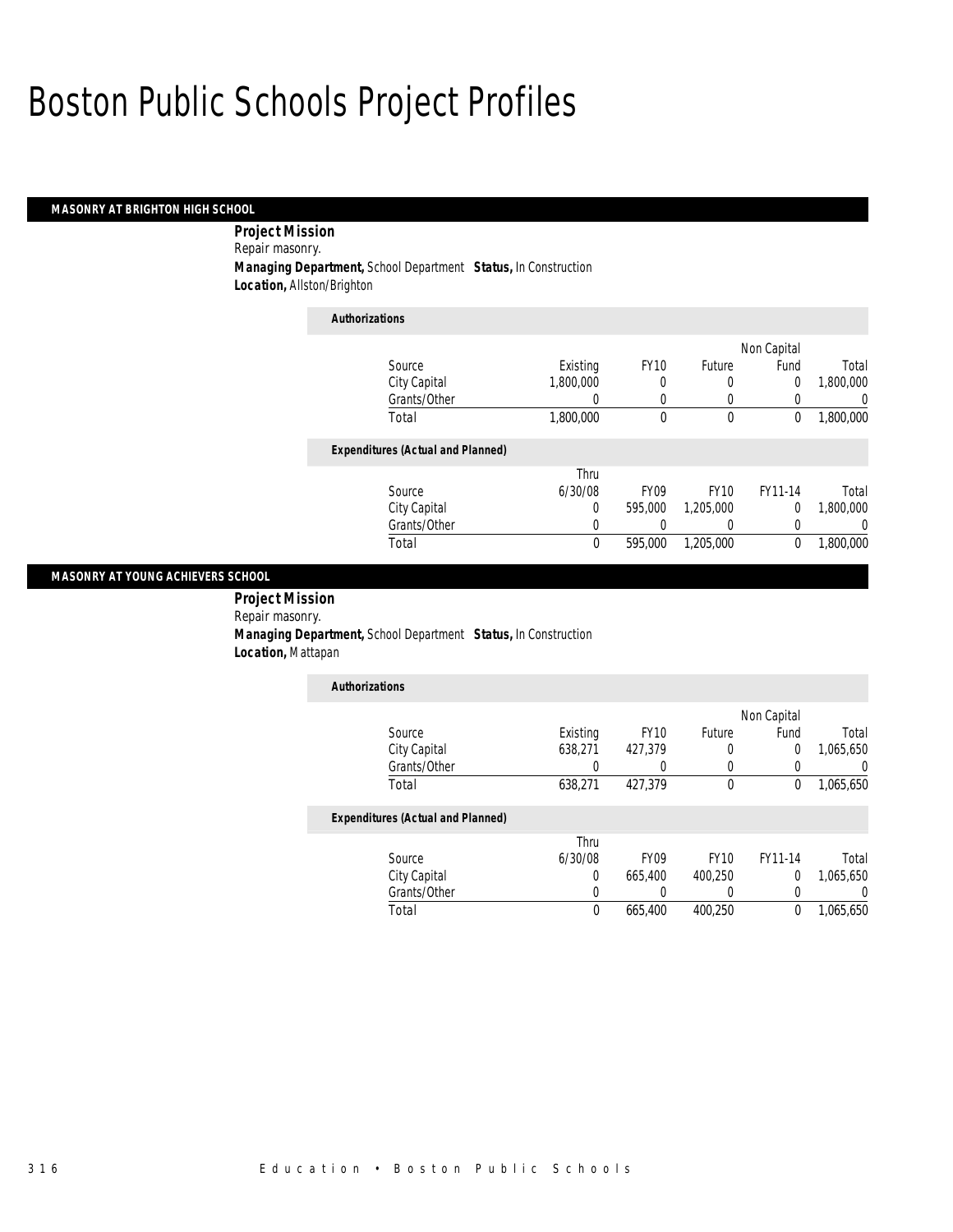### *MASONRY REPAIRS AT VARIOUS SCHOOLS*

# *Project Mission*

Exterior masonry restoration at various school locations. *Managing Department,* School Department *Status,* Ongoing Program *Location,* Various neighborhoods

# *Authorizations*

|                                          |          |                  |             | Non Capital    |           |
|------------------------------------------|----------|------------------|-------------|----------------|-----------|
| Source                                   | Existing | <b>FY10</b>      | Future      | Fund           | Total     |
| City Capital                             | 884,165  | 1,572,621        |             | $\overline{0}$ | 2,456,786 |
| Grants/Other                             | 0        |                  | 0           | 0              | 0         |
| Total                                    | 884,165  | 1,572,621        | $\mathbf 0$ | 0              | 2,456,786 |
| <b>Expenditures (Actual and Planned)</b> |          |                  |             |                |           |
|                                          | Thru     |                  |             |                |           |
| Source                                   | 6/30/08  | FY <sub>09</sub> | <b>FY10</b> | FY11-14        | Total     |
| City Capital                             | 0        | 867.000          | 818,609     | 771.177        | 2,456,786 |
| Grants/Other                             | 0        |                  |             |                | 0         |
| Total                                    | 0        | 867.000          | 818,609     | 771,177        | 2,456,786 |
|                                          |          |                  |             |                |           |

#### *OUTDOOR CLASSROOMS*

# *Project Mission*

Develop outdoor educational space in school yards at the Russell School in Dorchester, the Mendell School in Roxbury and the Condon School in South Boston.

*Managing Department,* Construction Management *Status,* New Project *Location*, Various neighborhoods

| <b>Authorizations</b>                    |          |             |             |             |         |
|------------------------------------------|----------|-------------|-------------|-------------|---------|
|                                          |          |             |             | Non Capital |         |
| Source                                   | Existing | <b>FY10</b> | Future      | Fund        | Total   |
| City Capital                             | O        | 0           | 0           | 0           | 0       |
| Grants/Other                             | 270,000  | 0           | 0           | 0           | 270,000 |
| Total                                    | 270,000  | 0           | $\mathbf 0$ | 0           | 270,000 |
| <b>Expenditures (Actual and Planned)</b> |          |             |             |             |         |
|                                          | Thru     |             |             |             |         |
| Source                                   | 6/30/08  | <b>FY09</b> | <b>FY10</b> | FY11-14     | Total   |
| City Capital                             | 0        | 0           | 0           | 0           | 0       |
| Grants/Other                             | 0        | 0           | 70,000      | 200,000     | 270,000 |
| Total                                    | 0        | 0           | 70,000      | 200,000     | 270,000 |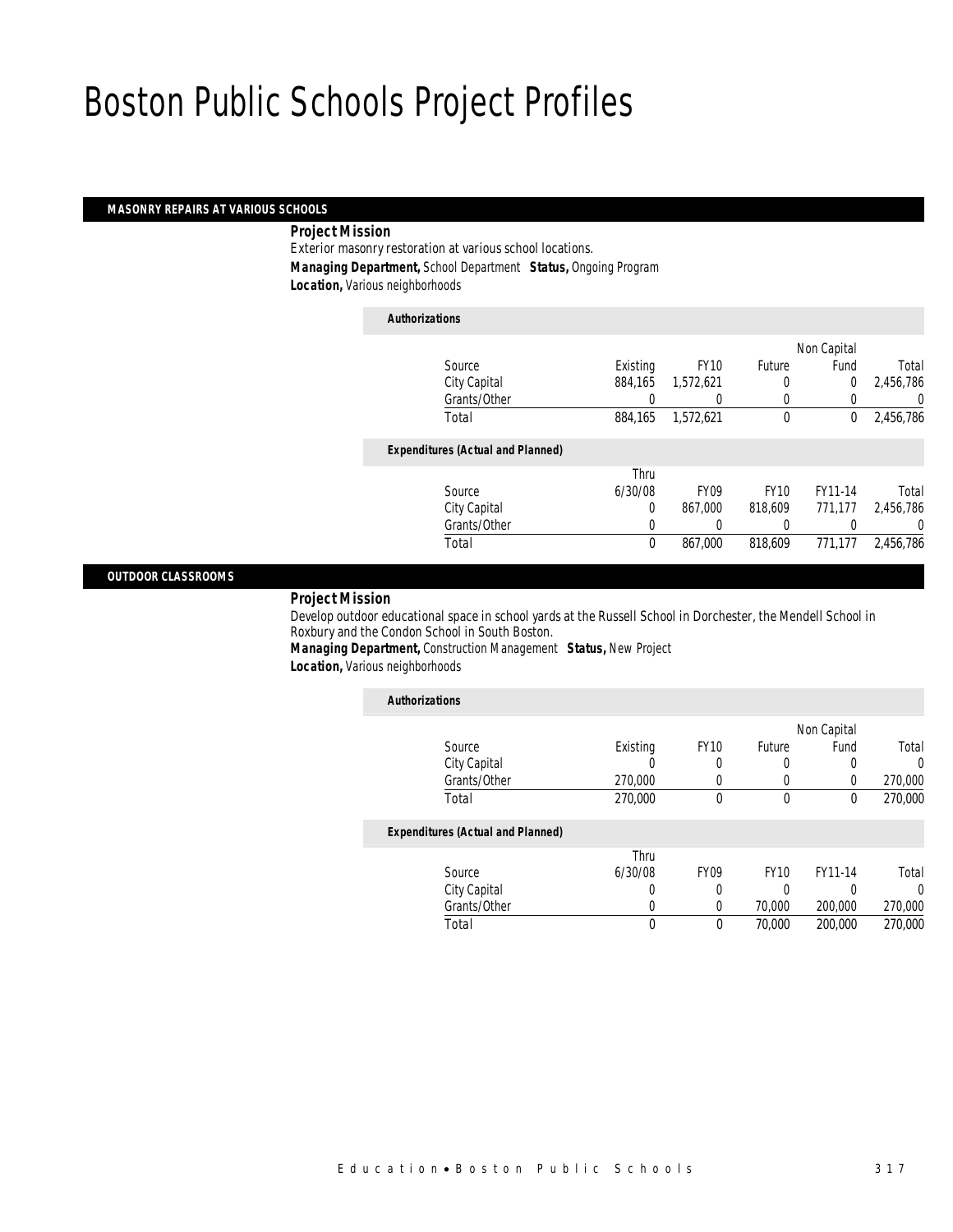# *PATHWAYS TO EXCELLENCE*

# *Project Mission*

Projects outlined in the Superintendant's Phase II reorganization plan. *Managing Department,* School Department *Status,* New Project *Location,* Various neighborhoods

| <b>Authorizations</b>                    |          |             |              |             |          |
|------------------------------------------|----------|-------------|--------------|-------------|----------|
|                                          |          |             |              | Non Capital |          |
| Source                                   | Existing | <b>FY10</b> | Future       | Fund        | Total    |
| City Capital                             | 0        | 502.238     | 0            | 0           | 502,238  |
| Grants/Other                             | 0        |             | 0            |             | $\left($ |
| Total                                    | 0        | 502,238     | $\mathbf{0}$ | $\theta$    | 502,238  |
| <b>Expenditures (Actual and Planned)</b> |          |             |              |             |          |
|                                          | Thru     |             |              |             |          |
| Source                                   | 6/30/08  | <b>FY09</b> | <b>FY10</b>  | FY11-14     | Total    |
| City Capital                             | 0        | 0           | 100,000      | 402.238     | 502.238  |
| Grants/Other                             | 0        |             | 0            |             | $\Omega$ |
| Total                                    | 0        | $\theta$    | 100,000      | 402.238     | 502.238  |

### *PATHWAYS TO EXCELLENCE BATA*

*Project Mission* 

Superintendant's Phase II reorganization plan renovations including science labs, library and media center, new furniture, and security and technology improvements.

*Managing Department,* School Department *Status,* New Project

*Location,* Dorchester

| <b>Authorizations</b>                    |          |                  |               |             |          |
|------------------------------------------|----------|------------------|---------------|-------------|----------|
|                                          |          |                  |               | Non Capital |          |
| Source                                   | Existing | <b>FY10</b>      | <b>Future</b> | Fund        | Total    |
| City Capital                             | 0        | 451.361          |               | $\Omega$    | 451,361  |
| Grants/Other                             |          |                  |               |             | 0        |
| Total                                    | 0        | 451,361          | $\mathbf{0}$  | $\theta$    | 451,361  |
| <b>Expenditures (Actual and Planned)</b> |          |                  |               |             |          |
|                                          | Thru     |                  |               |             |          |
| Source                                   | 6/30/08  | FY <sub>09</sub> | <b>FY10</b>   | FY11-14     | Total    |
| City Capital                             | 0        | $\theta$         | 451,361       | $\Omega$    | 451,361  |
| Grants/Other                             | 0        | 0                |               | 0           | $\left($ |
| Total                                    | 0        | $\theta$         | 451,361       | $\theta$    | 451.361  |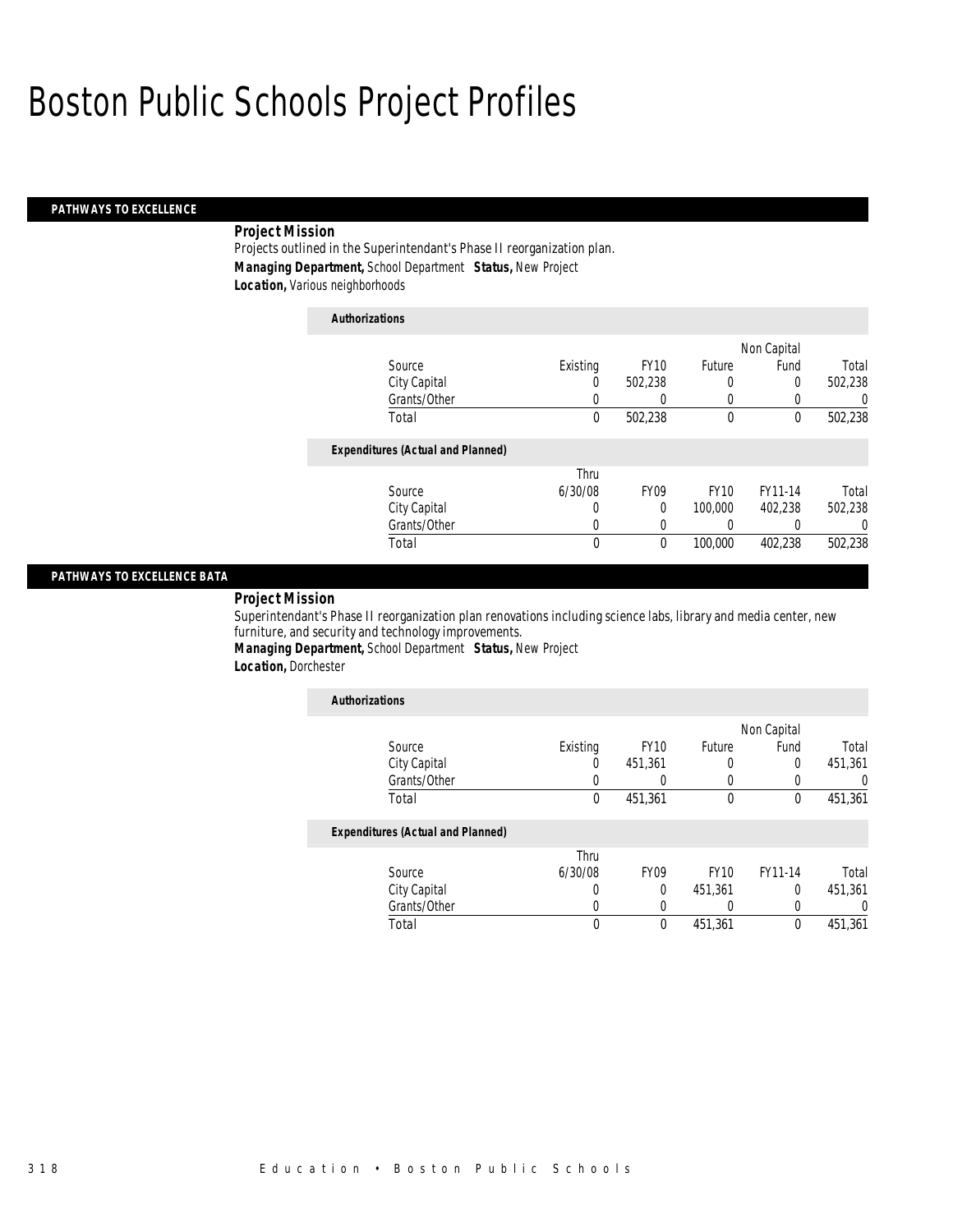#### *PATHWAYS TO EXCELLENCE BEETHOVEN SCHOOL*

*Project Mission* 

Superintendant's Phase II reorganization plan renovations including new bathroom stalls and partitions. *Managing Department,* School Department *Status,* New Project *Location,* West Roxbury

*Authorizations*

| <b>Authorizations</b>                    |             |                  |             |             |        |
|------------------------------------------|-------------|------------------|-------------|-------------|--------|
|                                          |             |                  |             | Non Capital |        |
| Source                                   | Existing    | <b>FY10</b>      | Future      | Fund        | Total  |
| City Capital                             | 0           | 74,830           |             | 0           | 74,830 |
| Grants/Other                             | 0           |                  | 0           |             | 0      |
| Total                                    | $\mathbf 0$ | 74,830           | $\theta$    | 0           | 74,830 |
| <b>Expenditures (Actual and Planned)</b> |             |                  |             |             |        |
|                                          | Thru        |                  |             |             |        |
| Source                                   | 6/30/08     | FY <sub>09</sub> | <b>FY10</b> | FY11-14     | Total  |
| City Capital                             | 0           | $\Omega$         | 74,830      | 0           | 74,830 |
| Grants/Other                             | 0           | $\Omega$         |             | 0           | 0      |
| Total                                    | $\mathbf 0$ | 0                | 74,830      | 0           | 74,830 |
|                                          |             |                  |             |             |        |

### *PATHWAYS TO EXCELLENCE EDISON SCHOOL*

*Project Mission* 

Superintendant's Phase II reorganization plan renovations including new bathroom stalls and partitions, library, media center, and school yard improvements.

*Managing Department,* School Department *Status,* New Project *Location,* Allston/Brighton

| <b>Authorizations</b>                    |             |             |             |             |         |
|------------------------------------------|-------------|-------------|-------------|-------------|---------|
|                                          |             |             |             | Non Capital |         |
| Source                                   | Existing    | <b>FY10</b> | Future      | Fund        | Total   |
| City Capital                             | 0           | 408.200     | 0           | 0           | 408,200 |
| Grants/Other                             |             |             | 0           | 0           | 0       |
| Total                                    | $\mathbf 0$ | 408,200     | 0           | 0           | 408,200 |
| <b>Expenditures (Actual and Planned)</b> |             |             |             |             |         |
|                                          | Thru        |             |             |             |         |
| Source                                   | 6/30/08     | <b>FY09</b> | <b>FY10</b> | FY11-14     | Total   |
| City Capital                             | 0           | 0           | 408.200     | 0           | 408.200 |
| Grants/Other                             | 0           |             | 0           | 0           | 0       |
| Total                                    | 0           | $\Omega$    | 408,200     | 0           | 408.200 |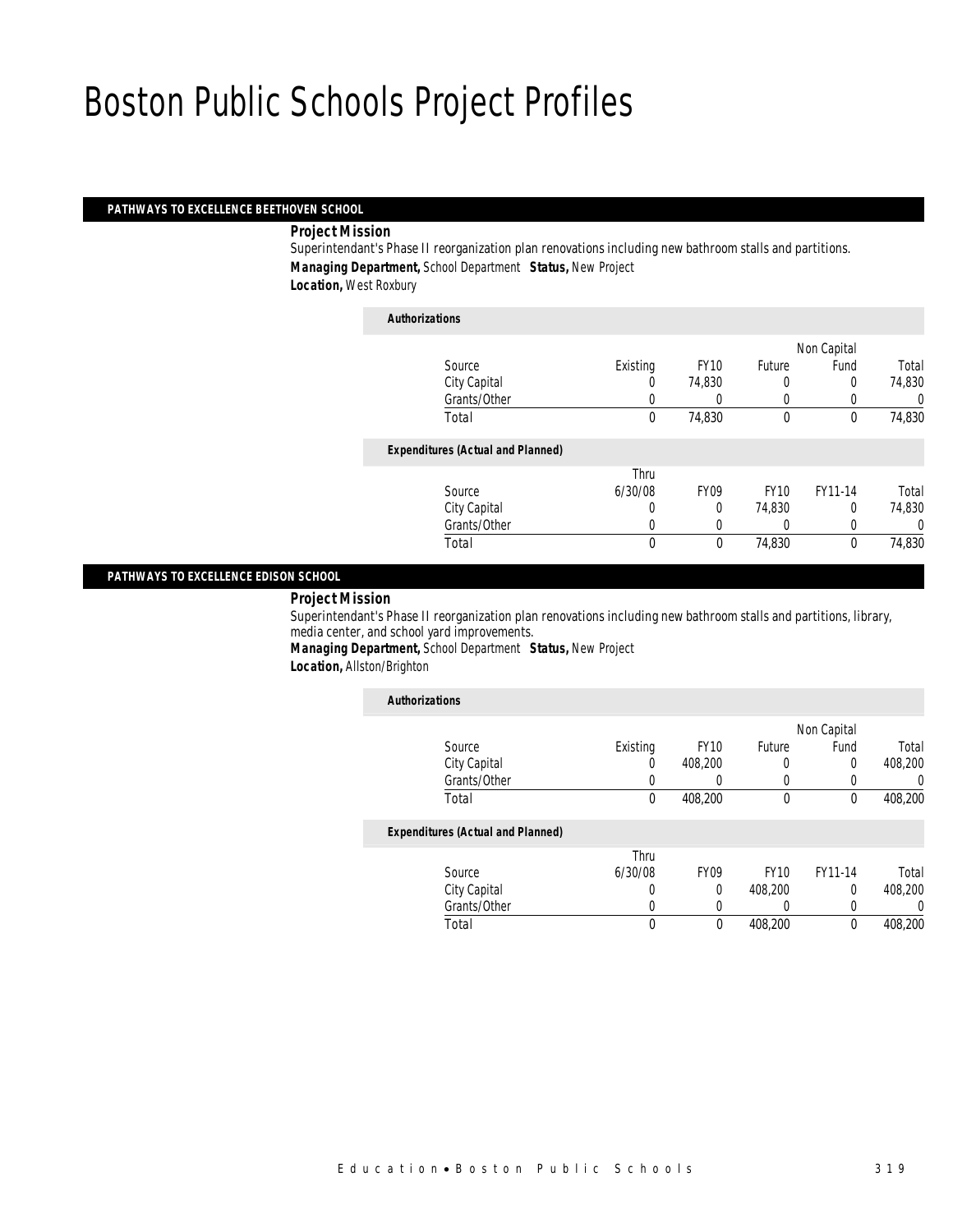# *PATHWAYS TO EXCELLENCE ELIHU GREENWOOD SCHOOL*

#### *Project Mission*

Superintendant's Phase II reorganization plan renovations including handicap bathroom stalls, new partitions in two of the four bathrooms, and refurbishing of lockers.

*Managing Department,* School Department *Status,* New Project

*Location,* Hyde Park

| <b>Authorizations</b>                    |          |             |             |             |          |
|------------------------------------------|----------|-------------|-------------|-------------|----------|
|                                          |          |             |             | Non Capital |          |
| Source                                   | Existing | <b>FY10</b> | Future      | Fund        | Total    |
| City Capital                             | U        | 60,000      |             | 0           | 60,000   |
| Grants/Other                             | 0        | 0           |             |             | $\left($ |
| Total                                    | $\theta$ | 60,000      | $\theta$    | 0           | 60,000   |
| <b>Expenditures (Actual and Planned)</b> |          |             |             |             |          |
|                                          | Thru     |             |             |             |          |
| Source                                   | 6/30/08  | <b>FY09</b> | <b>FY10</b> | FY11-14     | Total    |
| City Capital                             | 0        | 0           | 60,000      | $\Omega$    | 60,000   |
| Grants/Other                             | O        | 0           |             | 0           | 0        |
| Total                                    | 0        | $\theta$    | 60,000      | $\theta$    | 60,000   |

# *PATHWAYS TO EXCELLENCE GARFIELD SCHOOL*

### *Project Mission*

Superintendant's Phase II reorganization plan renovations including science labs, library and media center, new furniture, bathroom stalls and partitions.

*Managing Department,* School Department *Status,* New Project

*Location,* Allston/Brighton

| <b>Authorizations</b>                    |                  |             |             |             |         |
|------------------------------------------|------------------|-------------|-------------|-------------|---------|
|                                          |                  |             |             | Non Capital |         |
| Source                                   | Existing         | <b>FY10</b> | Future      | Fund        | Total   |
| City Capital                             | O                | 460,538     |             | 0           | 460,538 |
| Grants/Other                             | 0                | 0           | 0           | 0           | 0       |
| Total                                    | 0                | 460,538     | $\theta$    | $\theta$    | 460,538 |
| <b>Expenditures (Actual and Planned)</b> |                  |             |             |             |         |
|                                          | Thru             |             |             |             |         |
| Source                                   | 6/30/08          | <b>FY09</b> | <b>FY10</b> | FY11-14     | Total   |
| City Capital                             | 0                | $\theta$    | 110.538     | 350,000     | 460,538 |
| Grants/Other                             | $\left( \right)$ | 0           |             |             | 0       |
| Total                                    | 0                | 0           | 110,538     | 350,000     | 460.538 |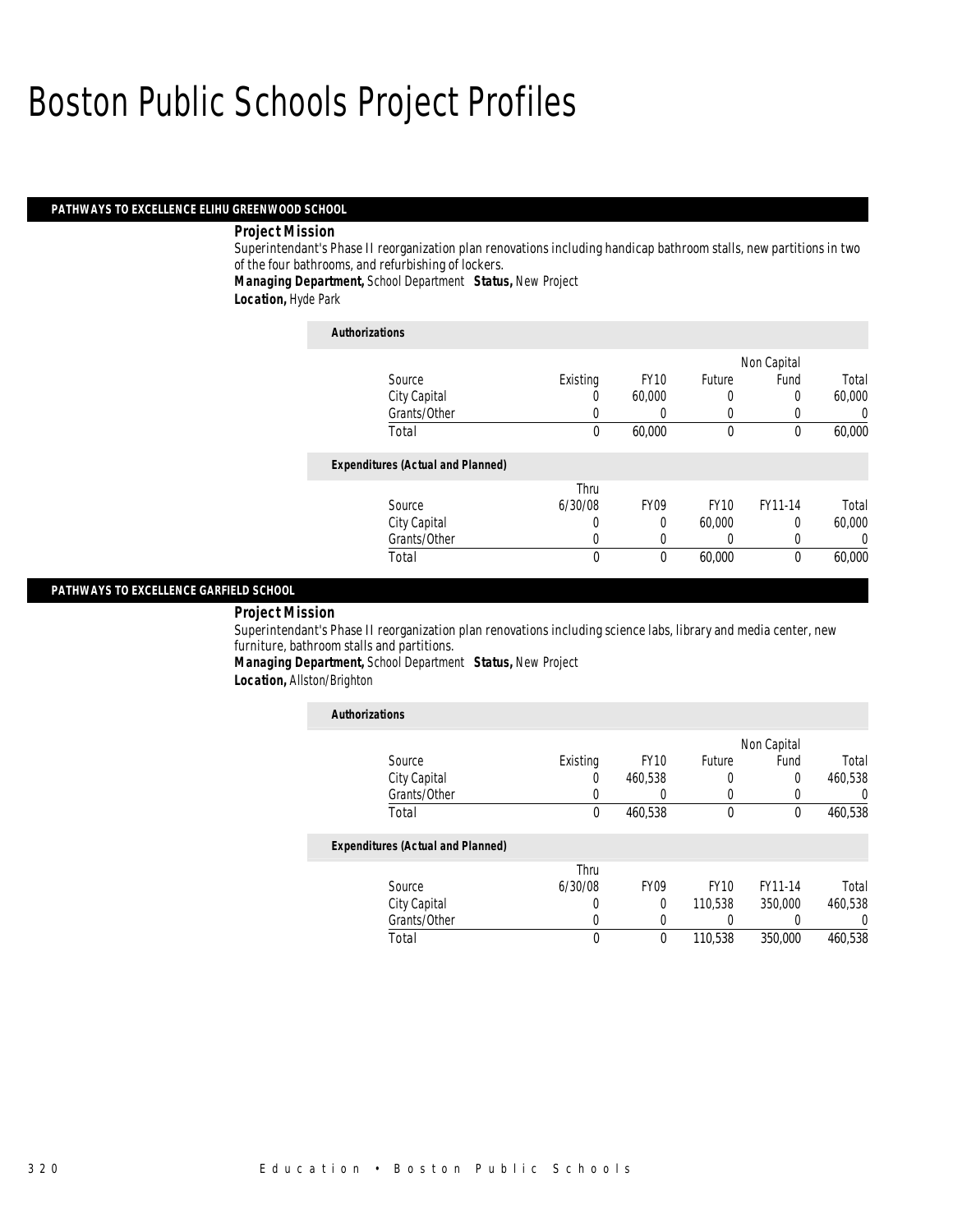# *PATHWAYS TO EXCELLENCE KING SCHOOL*

### *Project Mission*

Provision of new furniture related to the Superintendant's Phase II reorganization plan renovations. *Managing Department,* School Department *Status,* New Project *Location,* Dorchester

### *Authorizations*

|                                          |          |             |             | Non Capital |         |
|------------------------------------------|----------|-------------|-------------|-------------|---------|
| Source                                   | Existing | <b>FY10</b> | Future      | Fund        | Total   |
| City Capital                             | 0        | 107,981     | 0           | 0           | 107,981 |
| Grants/Other                             |          | 0           | $\left($    |             | 0       |
| Total                                    | 0        | 107,981     | $\mathbf 0$ | 0           | 107,981 |
| <b>Expenditures (Actual and Planned)</b> |          |             |             |             |         |
|                                          | Thru     |             |             |             |         |
| Source                                   | 6/30/08  | <b>FY09</b> | <b>FY10</b> | FY11-14     | Total   |
| City Capital                             | 0        | $\theta$    | 107,981     | 0           | 107,981 |
| Grants/Other                             | 0        |             |             |             | 0       |
| Total                                    | 0        | $\theta$    | 107,981     | 0           | 107,981 |
|                                          |          |             |             |             |         |

### *PATHWAYS TO EXCELLENCE LEWIS SCHOOL*

*Project Mission* 

Superintendant's Phase II reorganization plan renovations including science labs, library and media center, new furniture, and school yard improvements.

*Managing Department,* School Department *Status,* New Project *Location,* Roxbury

| <b>Authorizations</b>                    |          |             |             |             |         |
|------------------------------------------|----------|-------------|-------------|-------------|---------|
|                                          |          |             |             | Non Capital |         |
| Source                                   | Existing | <b>FY10</b> | Future      | Fund        | Total   |
| City Capital                             | 0        | 389,328     |             | 0           | 389,328 |
| Grants/Other                             |          |             |             |             | 0       |
| Total                                    | 0        | 389,328     | $\mathbf 0$ | 0           | 389,328 |
| <b>Expenditures (Actual and Planned)</b> |          |             |             |             |         |
|                                          | Thru     |             |             |             |         |
| Source                                   | 6/30/08  | <b>FY09</b> | <b>FY10</b> | FY11-14     | Total   |
| City Capital                             | 0        | $\theta$    | 389,328     | $\Omega$    | 389,328 |
| Grants/Other                             | 0        |             |             |             | 0       |
| Total                                    | 0        | 0           | 389,328     | 0           | 389,328 |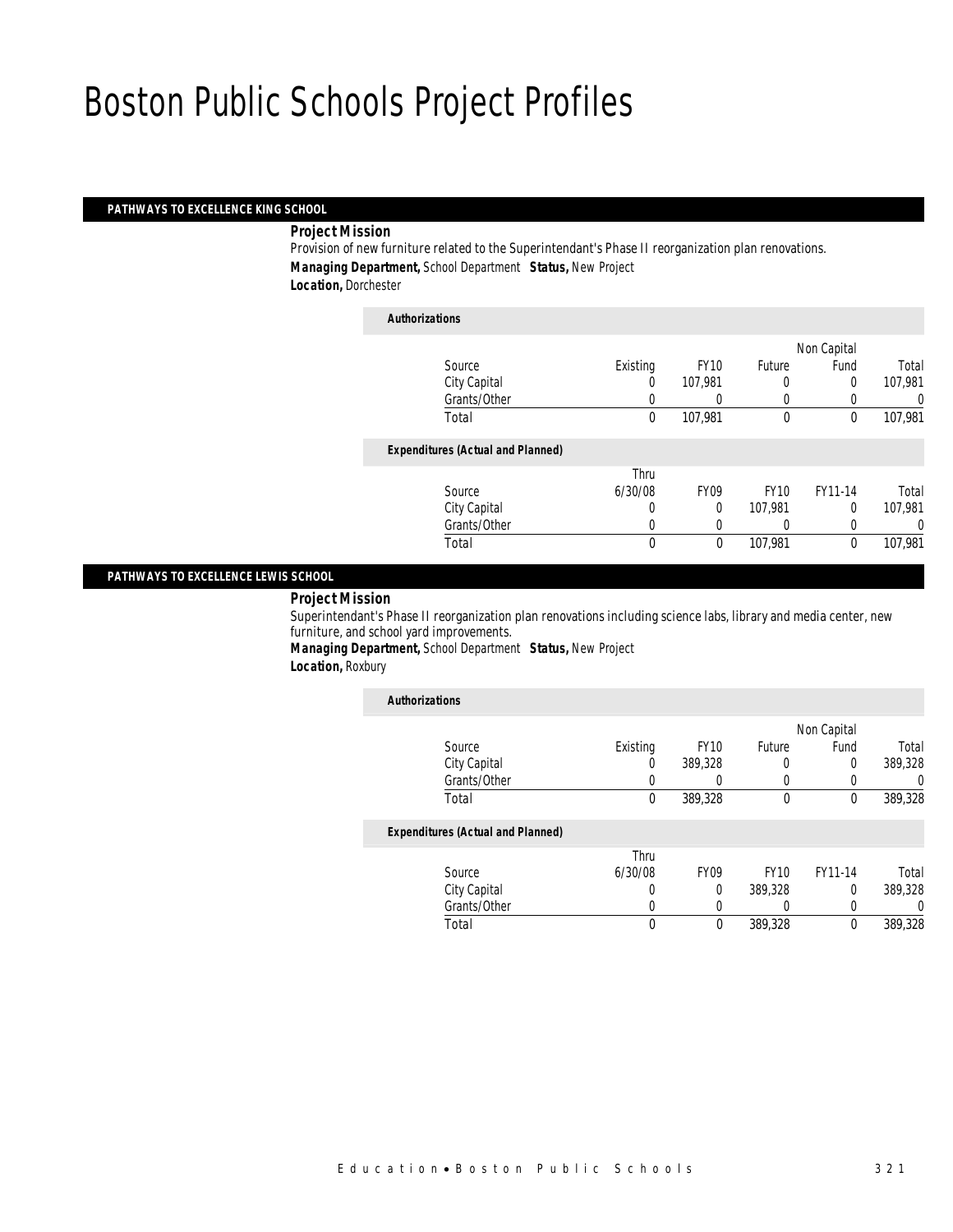# *PATHWAYS TO EXCELLENCE MARY LYON SCHOOL*

#### *Project Mission*

Provision of new furniture related to the Superintendant's Phase II reorganization plan renovations. *Managing Department,* School Department *Status,* New Project *Location,* Allston/Brighton

| <b>Authorizations</b>                    |          |                  |             |             |          |
|------------------------------------------|----------|------------------|-------------|-------------|----------|
|                                          |          |                  |             | Non Capital |          |
| Source                                   | Existing | <b>FY10</b>      | Future      | Fund        | Total    |
| City Capital                             | 0        | 14.085           | 0           | 0           | 14,085   |
| Grants/Other                             | 0        | 0                | 0           | 0           | 0        |
| Total                                    | 0        | 14,085           | 0           | 0           | 14,085   |
| <b>Expenditures (Actual and Planned)</b> |          |                  |             |             |          |
|                                          | Thru     |                  |             |             |          |
| Source                                   | 6/30/08  | FY <sub>09</sub> | <b>FY10</b> | FY11-14     | Total    |
| City Capital                             | 0        | 0                | 14,085      | 0           | 14,085   |
| Grants/Other                             | 0        | 0                | 0           | 0           | $\left($ |
| Total                                    | 0        | 0                | 14,085      | 0           | 14,085   |

#### *PATHWAYS TO EXCELLENCE OHRENBERGER SCHOOL*

### *Project Mission*

Superintendant's Phase II reorganization plan renovations including science labs, new furniture, and security and technology improvements.

*Managing Department,* School Department *Status,* New Project

*Location,* West Roxbury

| <b>Authorizations</b>                    |          |             |               |             |         |
|------------------------------------------|----------|-------------|---------------|-------------|---------|
|                                          |          |             |               | Non Capital |         |
| Source                                   | Existing | <b>FY10</b> | <b>Future</b> | Fund        | Total   |
| City Capital                             | 0        | 125,701     | 0             | $\Omega$    | 125,701 |
| Grants/Other                             | 0        |             | 0             |             |         |
| Total                                    | 0        | 125,701     | $\theta$      | $\theta$    | 125,701 |
| <b>Expenditures (Actual and Planned)</b> |          |             |               |             |         |
|                                          | Thru     |             |               |             |         |
| Source                                   | 6/30/08  | <b>FY09</b> | <b>FY10</b>   | FY11-14     | Total   |
| City Capital                             | 0        | 0           | 125.701       | $\Omega$    | 125,701 |
| Grants/Other                             | 0        |             | 0             |             |         |
| Total                                    | $\theta$ | $\Omega$    | 125,701       | $\Omega$    | 125,701 |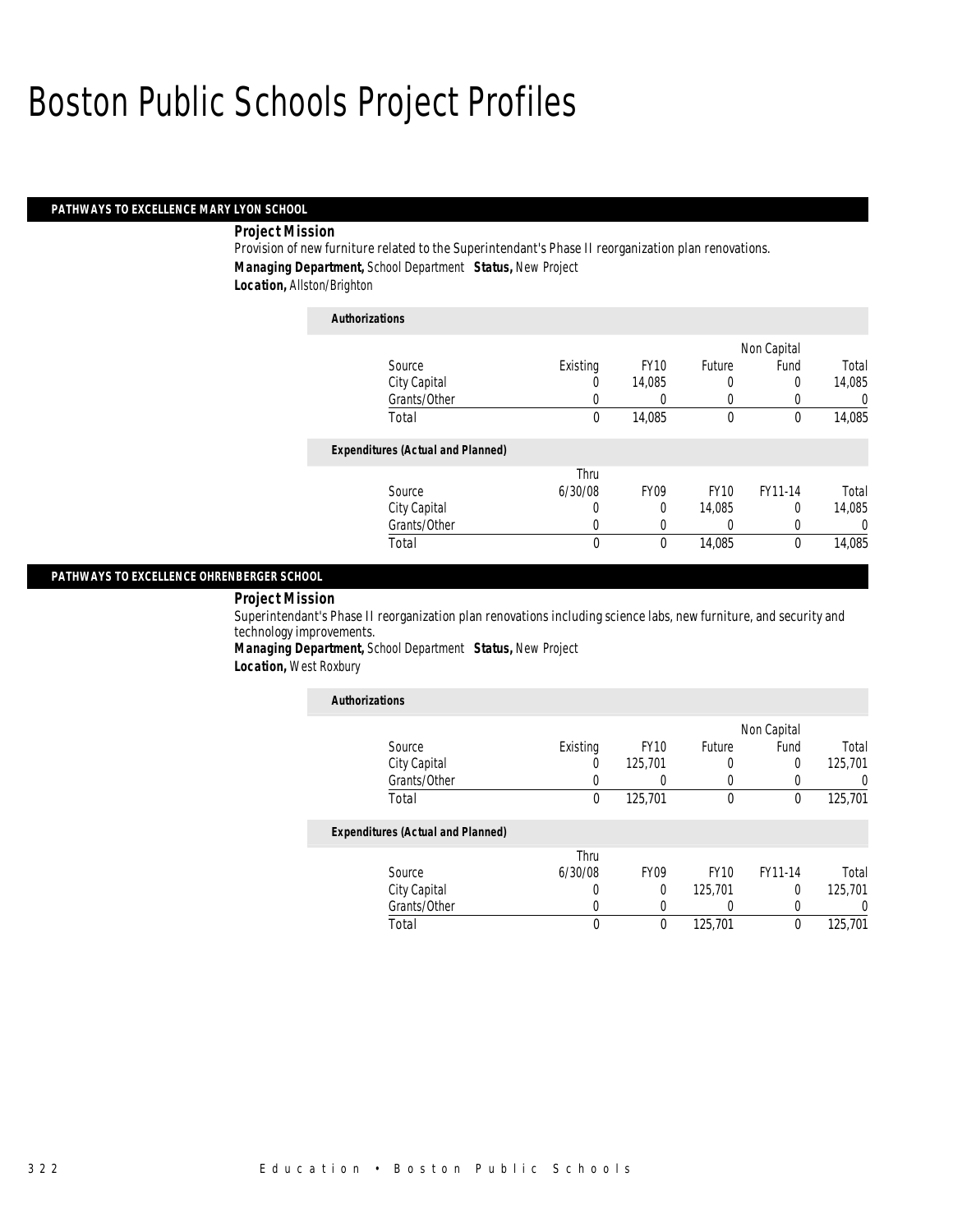#### *PATHWAYS TO EXCELLENCE THOMPSON SCHOOL*

#### *Project Mission*

Superintendant's Phase II reorganization plan renovations including science labs, library and media center, and security and technology improvements.

*Managing Department,* School Department *Status,* New Project

*Location,* Dorchester

#### *Authorizations*

|                                          |          |             |             | Non Capital |         |
|------------------------------------------|----------|-------------|-------------|-------------|---------|
| Source                                   | Existing | <b>FY10</b> | Future      | Fund        | Total   |
| City Capital                             |          | 400,000     |             | 0           | 400,000 |
| Grants/Other                             |          |             | 0           |             | 0       |
| Total                                    | 0        | 400,000     | $\mathbf 0$ | 0           | 400,000 |
| <b>Expenditures (Actual and Planned)</b> |          |             |             |             |         |
|                                          | Thru     |             |             |             |         |
| Source                                   | 6/30/08  | <b>FY09</b> | <b>FY10</b> | FY11-14     | Total   |
| City Capital                             | 0        |             | $\Omega$    | 400,000     | 400,000 |
| Grants/Other                             | 0        | $\left($    |             |             | 0       |
| Total                                    | 0        | $\Omega$    | $\theta$    | 400,000     | 400,000 |
|                                          |          |             |             |             |         |

### *PATHWAYS TO EXCELLENCE WILSON SCHOOL*

*Project Mission* 

Superintendant's Phase II reorganization plan renovations including science labs, library and media center, and security and technology improvements.

*Managing Department,* School Department *Status,* New Project

*Location,* Dorchester

| <b>Authorizations</b>                    |          |             |             |             |                  |
|------------------------------------------|----------|-------------|-------------|-------------|------------------|
|                                          |          |             |             | Non Capital |                  |
| Source                                   | Existing | <b>FY10</b> | Future      | Fund        | Total            |
| City Capital                             | O        | 89.900      | 0           | 0           | 89,900           |
| Grants/Other                             |          |             |             | 0           | 0                |
| Total                                    | 0        | 89.900      | $\theta$    | $\theta$    | 89,900           |
| <b>Expenditures (Actual and Planned)</b> |          |             |             |             |                  |
|                                          | Thru     |             |             |             |                  |
| Source                                   | 6/30/08  | <b>FY09</b> | <b>FY10</b> | FY11-14     | Total            |
| City Capital                             | 0        | $\Omega$    | 89,900      | $\Omega$    | 89,900           |
| Grants/Other                             | U        | $\left($    |             | 0           | $\left( \right)$ |
| Total                                    |          | 0           | 89,900      | 0           | 89.900           |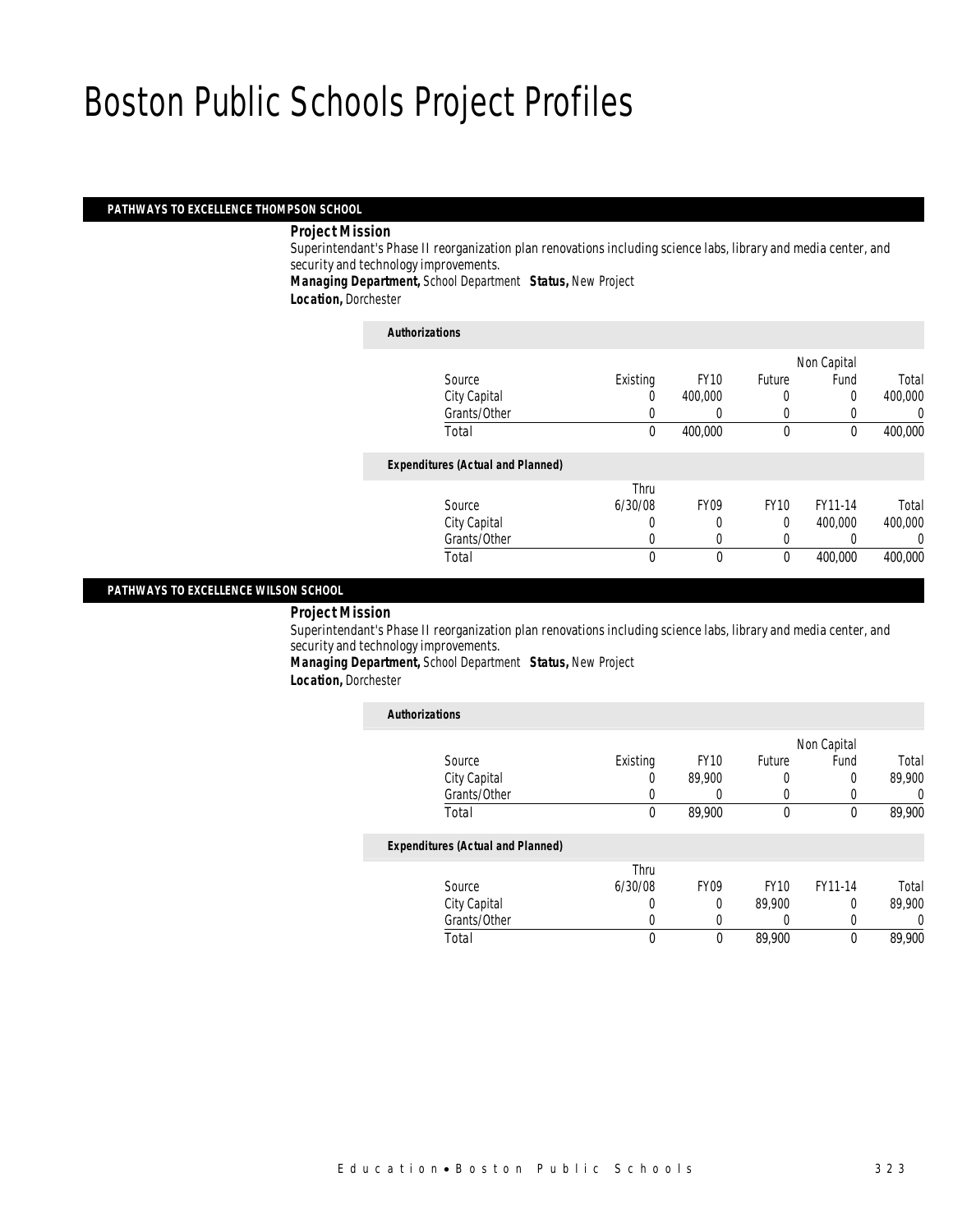### *PATHWAYS TO EXCELLENCE YOUNG ACHIEVERS SCHOOL*

#### *Project Mission*

Superintendant's Phase II reorganization plan renovations including science labs, library and media center, new furniture, security/technology improvements, new bathrooms, and schoolyard improvements.. *Managing Department,* School Department *Status,* New Project

*Location,* Mattapan

| <b>Authorizations</b>                    |          |                  |             |             |                  |
|------------------------------------------|----------|------------------|-------------|-------------|------------------|
|                                          |          |                  |             | Non Capital |                  |
| Source                                   | Existing | <b>FY10</b>      | Future      | Fund        | Total            |
| City Capital                             | 0        | 1,415,838        | 0           | 0           | 1,415,838        |
| Grants/Other                             | 0        | $\left( \right)$ | $\Omega$    | 0           | $\left( \right)$ |
| Total                                    | 0        | 1,415,838        | $\mathbf 0$ | 0           | 1,415,838        |
| <b>Expenditures (Actual and Planned)</b> |          |                  |             |             |                  |
|                                          | Thru     |                  |             |             |                  |
| Source                                   | 6/30/08  | FY <sub>09</sub> | <b>FY10</b> | FY11-14     | Total            |
| City Capital                             | 0        | 0                | 1,415,838   | $\theta$    | 1,415,838        |
| Grants/Other                             | 0        | $\Omega$         | 0           | 0           | 0                |
| Total                                    | 0        | $\mathbf 0$      | 1,415,838   | 0           | 1,415,838        |

# *PLUMBING UPGRADES AT HURLEY SCHOOL*

 *Project Mission* Update the plumbing system. *Managing Department,* School Department *Status,* To Be Scheduled *Location,* South End

| <b>Authorizations</b>                    |          |             |             |             |         |
|------------------------------------------|----------|-------------|-------------|-------------|---------|
|                                          |          |             |             | Non Capital |         |
| Source                                   | Existing | <b>FY10</b> | Future      | Fund        | Total   |
| City Capital                             | 400,000  | 0           | 0           | 0           | 400.000 |
| Grants/Other                             | 0        | 0           | 0           | 0           | 0       |
| Total                                    | 400,000  | $\theta$    | $\theta$    | $\theta$    | 400,000 |
| <b>Expenditures (Actual and Planned)</b> |          |             |             |             |         |
|                                          | Thru     |             |             |             |         |
| Source                                   | 6/30/08  | <b>FY09</b> | <b>FY10</b> | FY11-14     | Total   |
| City Capital                             | 0        | $\Omega$    | 350,000     | 50,000      | 400,000 |
| Grants/Other                             | 0        | $\Omega$    |             |             | 0       |
| Total                                    | 0        | $\theta$    | 350,000     | 50,000      | 400,000 |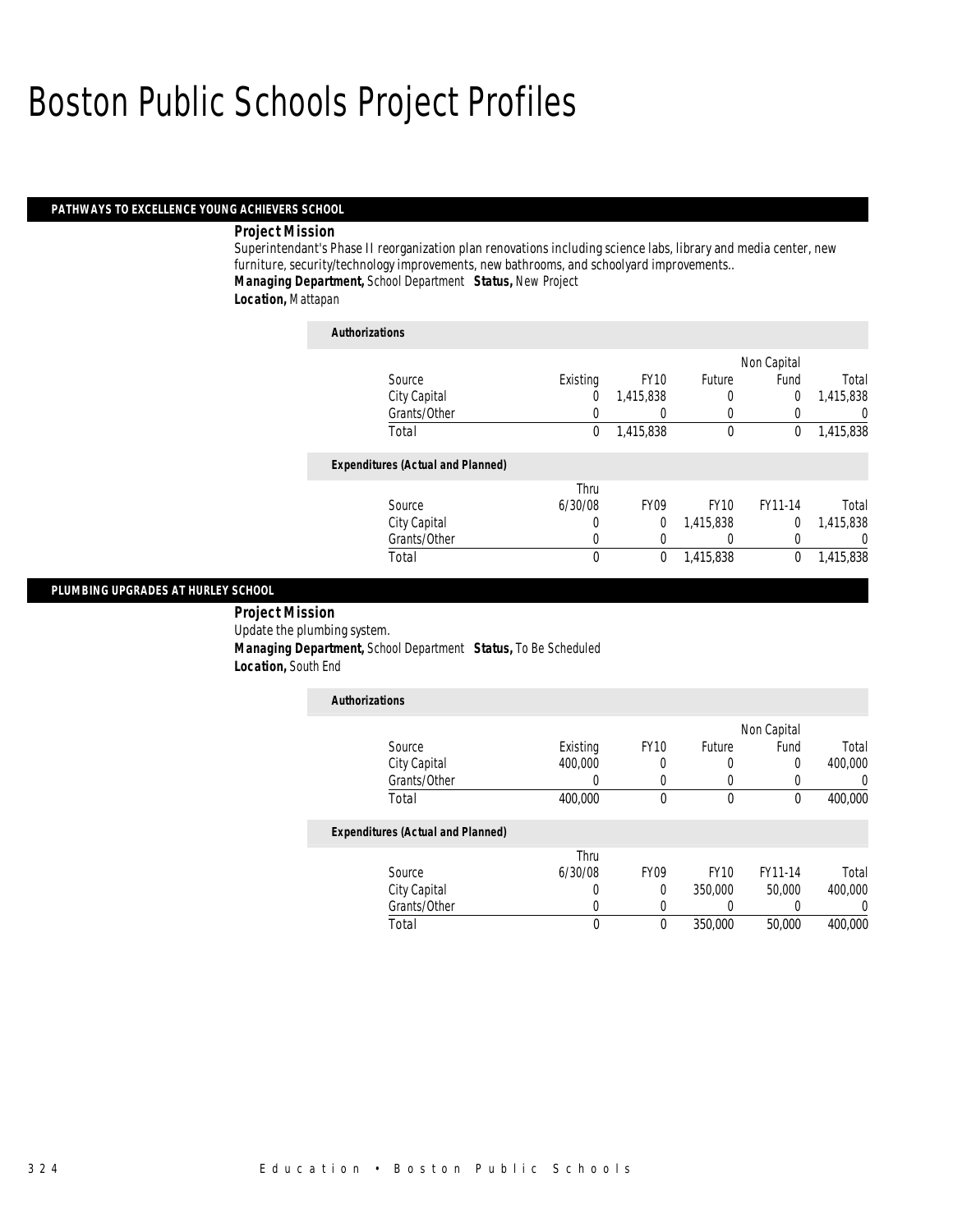### *PLUMBING UPGRADES AT WILSON SCHOOL*

*Project Mission* 

Phase II of the renovation of school bathrooms including plumbing systems. *Managing Department,* School Department *Status,* To Be Scheduled *Location,* Dorchester

| <b>Authorizations</b>                    |          |             |             |             |         |
|------------------------------------------|----------|-------------|-------------|-------------|---------|
|                                          |          |             |             | Non Capital |         |
| Source                                   | Existing | <b>FY10</b> | Future      | Fund        | Total   |
| City Capital                             | 429.944  | 0           | 0           | $\Omega$    | 429,944 |
| Grants/Other                             | 0        | $\Omega$    | 0           |             | 0       |
| Total                                    | 429,944  | $\theta$    | $\theta$    | $\theta$    | 429,944 |
| <b>Expenditures (Actual and Planned)</b> |          |             |             |             |         |
|                                          | Thru     |             |             |             |         |
| Source                                   | 6/30/08  | <b>FY09</b> | <b>FY10</b> | FY11-14     | Total   |
| City Capital                             | 0        | 0           | $\theta$    | 429.944     | 429,944 |
| Grants/Other                             | 0        | 0           | 0           | 0           | 0       |
| Total                                    | 0        | $\theta$    | 0           | 429,944     | 429,944 |

#### *QUINCY UPPER PILOT SCHOOL*

### *Project Mission*

Design and renovate the former Boston High School (Lincoln) building and Church Street building to accommodate Quincy Upper Pilot School. A statement of interest has been submitted to the MSBA for funding assistance. *Managing Department,* Construction Management *Status,* To Be Scheduled *Location,* Chinatown

| <b>Authorizations</b>                    |            |             |             |             |            |
|------------------------------------------|------------|-------------|-------------|-------------|------------|
|                                          |            |             |             | Non Capital |            |
| Source                                   | Existing   | <b>FY10</b> | Future      | Fund        | Total      |
| City Capital                             | 0          | 0           | 0           | 0           | $\Omega$   |
| Grants/Other                             | 13,000,000 |             | 0           | 0           | 13,000,000 |
| Total                                    | 13,000,000 | 0           | 0           | 0           | 13,000,000 |
| <b>Expenditures (Actual and Planned)</b> |            |             |             |             |            |
|                                          | Thru       |             |             |             |            |
| Source                                   | 6/30/08    | <b>FY09</b> | <b>FY10</b> | FY11-14     | Total      |
| City Capital                             | 0          | 0           | 0           | 0           | 0          |
| Grants/Other                             | 0          | 0           | 0           | 13,000,000  | 13,000,000 |
| Total                                    | 0          | 0           | 0           | 13,000,000  | 13,000,000 |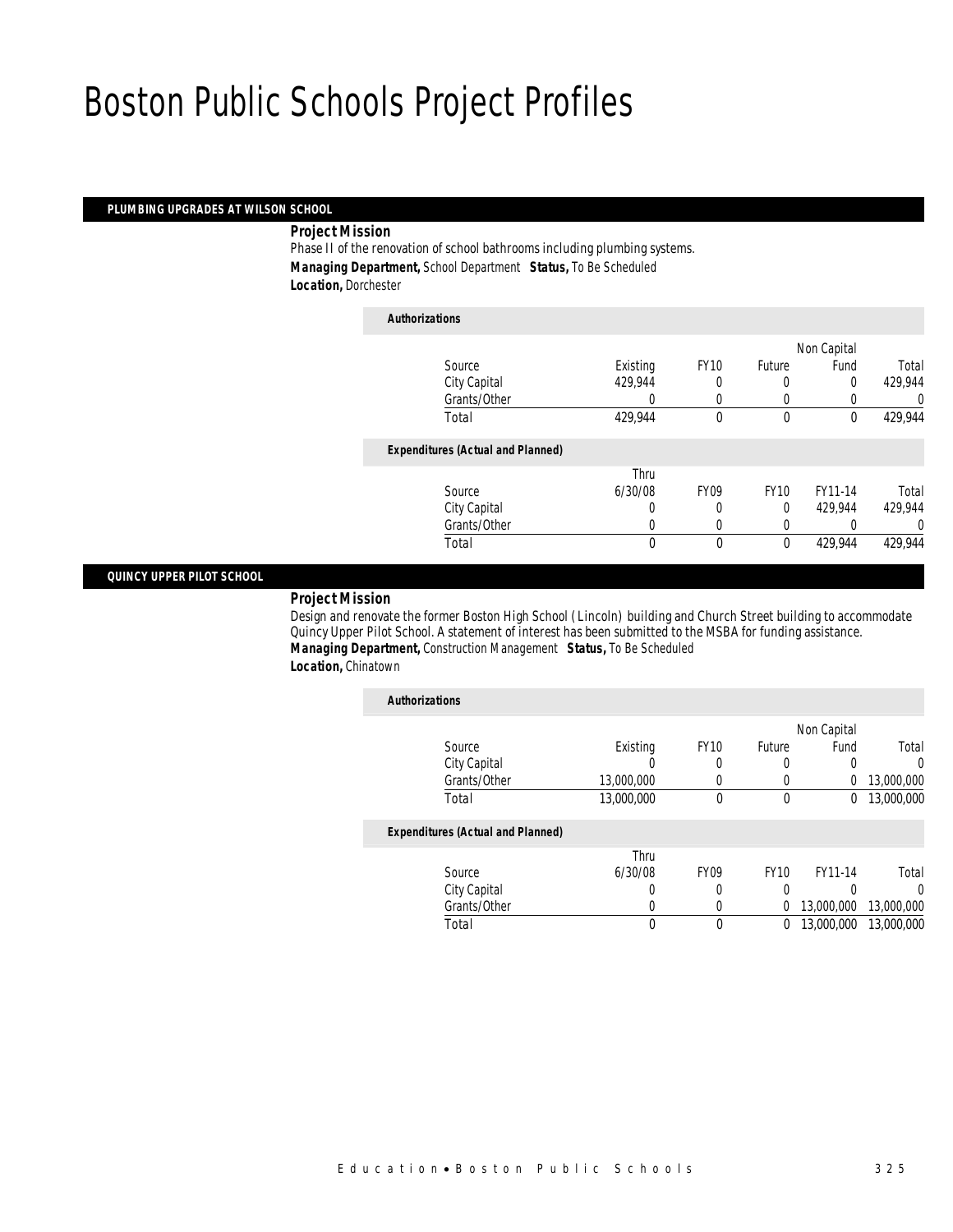#### *ROGERS SCHOOL*

#### *Project Mission*

Major renovation includes plaster and paint, refinishing/replacement of floors, replacement of windows, lighting, handicap access and electrical upgrade. A statement of interest has been submitted to the MSBA for funding assistance.

*Managing Department,* Construction Management *Status,* To Be Scheduled *Location,* Hyde Park

| <b>Authorizations</b>                    |                  |                  |             |                  |                  |
|------------------------------------------|------------------|------------------|-------------|------------------|------------------|
|                                          |                  |                  |             | Non Capital      |                  |
| Source                                   | Existing         | <b>FY10</b>      | Future      | Fund             | Total            |
| City Capital                             | 1,600,000        | 0                | 2.365.000   | 0                | 3,965,000        |
| Grants/Other                             | 0                | $\left( \right)$ | O           | $\left( \right)$ | $\left( \right)$ |
| Total                                    | 1,600,000        | 0                | 2,365,000   | $\theta$         | 3,965,000        |
| <b>Expenditures (Actual and Planned)</b> |                  |                  |             |                  |                  |
|                                          | Thru             |                  |             |                  |                  |
| Source                                   | 6/30/08          | <b>FY09</b>      | <b>FY10</b> | FY11-14          | Total            |
| City Capital                             | 0                | 0                | 0           | 3,965,000        | 3,965,000        |
| Grants/Other                             | $\left( \right)$ | 0                | 0           |                  | $\Omega$         |
| Total                                    | 0                | $\Omega$         | 0           | 3,965,000        | 3,965,000        |

#### *ROOF AT BOSTON LATIN ACADEMY*

 *Project Mission* Replace roof. *Managing Department,* School Department *Status,* New Project *Location,* Roxbury

| <b>Authorizations</b>                    |          |             |             |             |                  |
|------------------------------------------|----------|-------------|-------------|-------------|------------------|
|                                          |          |             |             | Non Capital |                  |
| Source                                   | Existing | <b>FY10</b> | Future      | Fund        | Total            |
| City Capital                             | 0        | 1,354,000   | 0           | 0           | 1,354,000        |
| Grants/Other                             | 0        | O           |             | O           | $\left( \right)$ |
| Total                                    | 0        | 1,354,000   | 0           | 0           | 1,354,000        |
| <b>Expenditures (Actual and Planned)</b> |          |             |             |             |                  |
|                                          | Thru     |             |             |             |                  |
| Source                                   | 6/30/08  | <b>FY09</b> | <b>FY10</b> | FY11-14     | Total            |
| City Capital                             | $\left($ | 0           | 1,354,000   | $\Omega$    | 1,354,000        |
| Grants/Other                             | 0        | 0           |             | 0           | 0                |
| Total                                    | 0        | 0           | 1,354,000   | 0           | 1.354.000        |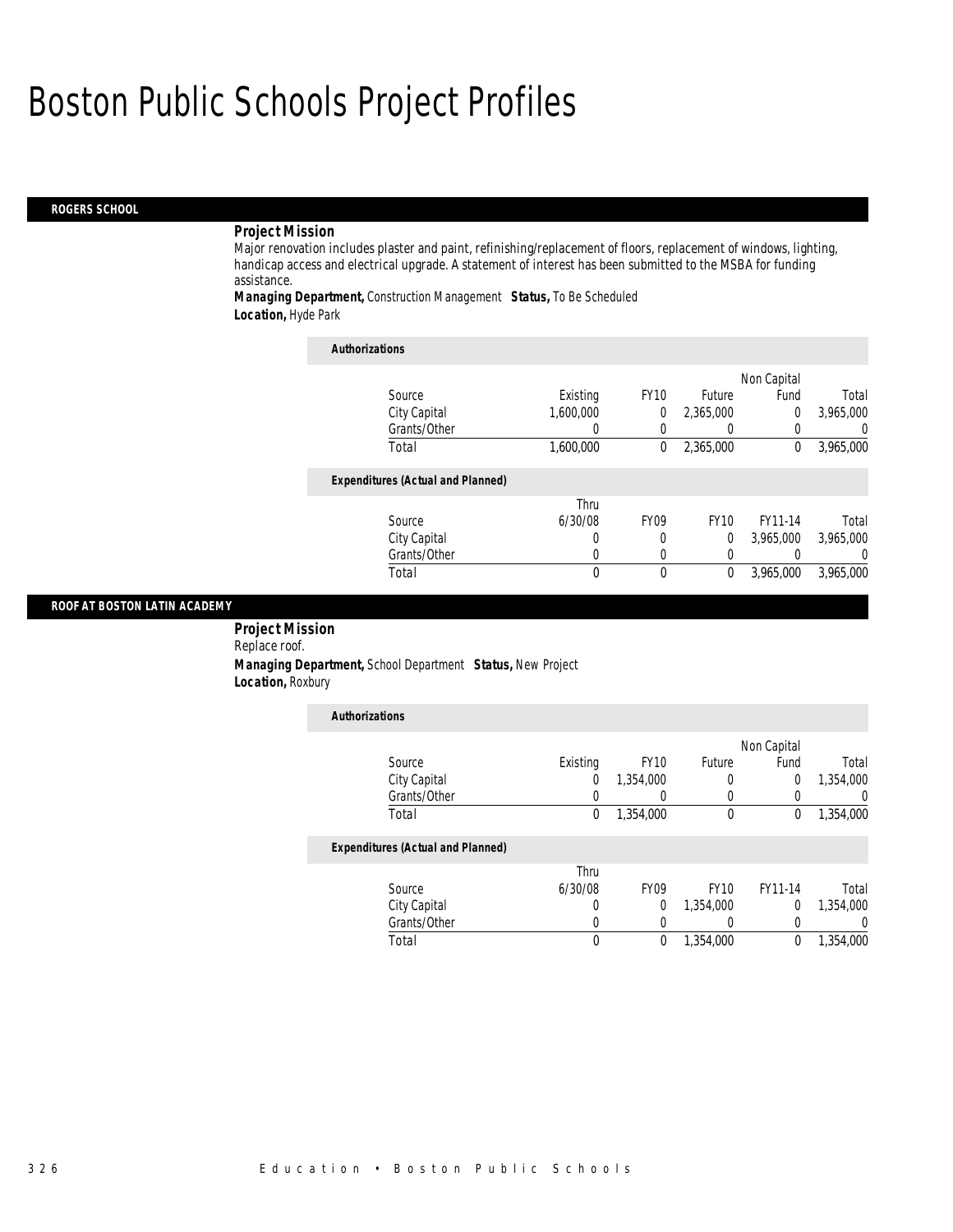# *ROOF AT BRIGHTON HIGH SCHOOL*

# *Project Mission*

Replace roof over library. Install chain link fence and repair concrete deck. *Managing Department,* School Department *Status,* In Construction *Location,* Allston/Brighton

| <b>Authorizations</b>                    |          |                  |             |             |         |
|------------------------------------------|----------|------------------|-------------|-------------|---------|
|                                          |          |                  |             | Non Capital |         |
| Source                                   | Existing | <b>FY10</b>      | Future      | Fund        | Total   |
| City Capital                             | 584,000  | 0                | 0           | 0           | 584,000 |
| Grants/Other                             | 0        |                  | $\left($    |             | 0       |
| Total                                    | 584,000  | 0                | 0           | 0           | 584,000 |
| <b>Expenditures (Actual and Planned)</b> |          |                  |             |             |         |
|                                          | Thru     |                  |             |             |         |
| Source                                   | 6/30/08  | FY <sub>09</sub> | <b>FY10</b> | FY11-14     | Total   |
| City Capital                             | 0        | 577,995          | 0           | 6.005       | 584,000 |

#### *ROOF AT MCKINLEY SCHOOL*

 *Project Mission* Replace roof. *Managing Department,* School Department *Status,* To Be Scheduled *Location,* Fenway/Kenmore

| <b>Authorizations</b>                    |          |             |               |             |         |
|------------------------------------------|----------|-------------|---------------|-------------|---------|
|                                          |          |             |               | Non Capital |         |
| Source                                   | Existing | <b>FY10</b> | <b>Future</b> | Fund        | Total   |
| City Capital                             | 657,250  | 0           | O             |             | 657,250 |
| Grants/Other                             |          |             |               |             |         |
| Total                                    | 657,250  | 0           | 0             |             | 657,250 |
| <b>Expenditures (Actual and Planned)</b> |          |             |               |             |         |
|                                          | Thru     |             |               |             |         |

Grants/Other 0 0 0 0 0 0

Total 0 577,995 0 6,005 584,000

|        | "hru    |      |
|--------|---------|------|
| Source | 6/30/08 | :Y09 |

| Source       | 6/30/08 | FY09 | FY10 | FY11-14 | Total   |
|--------------|---------|------|------|---------|---------|
| City Capital |         |      |      | 657.250 | 657,250 |
| Grants/Other |         |      |      |         |         |
| ⊺otal        |         |      |      | 657.250 | 657,250 |
|              |         |      |      |         |         |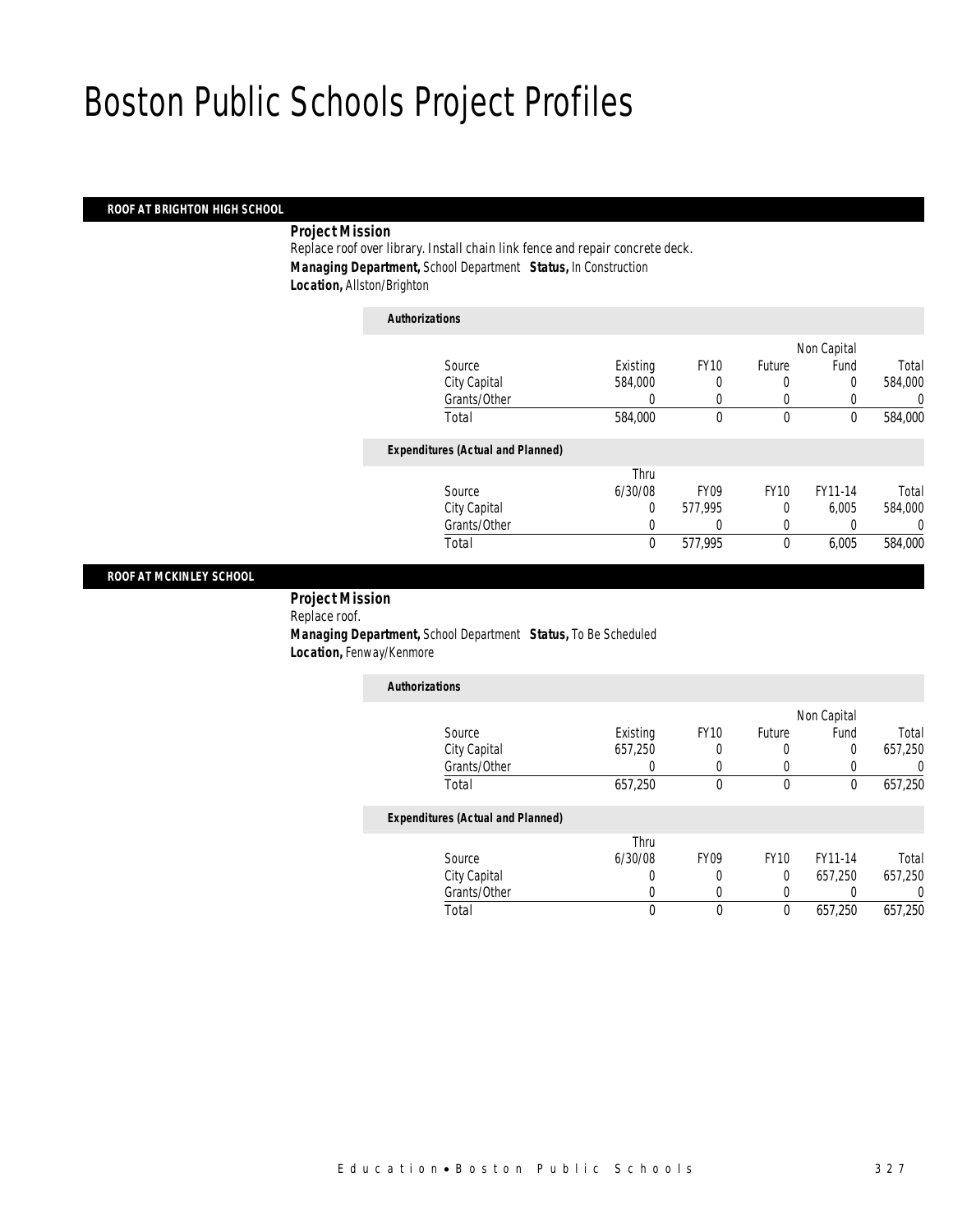### *ROOF AT MURPHY SCHOOL*

*Project Mission* 

Replace roof.

 *Managing Department,* School Department *Status,* New Project *Location,* Dorchester

| <b>Authorizations</b>                    |          |             |               |              |         |
|------------------------------------------|----------|-------------|---------------|--------------|---------|
|                                          |          |             |               | Non Capital  |         |
| Source                                   | Existing | <b>FY10</b> | <b>Future</b> | Fund         | Total   |
| City Capital                             | 911,000  | 0           | 0             | $\Omega$     | 911,000 |
| Grants/Other                             | 0        | 0           | 0             |              | 0       |
| Total                                    | 911,000  | 0           | $\theta$      | $\mathbf{0}$ | 911,000 |
| <b>Expenditures (Actual and Planned)</b> |          |             |               |              |         |
|                                          | Thru     |             |               |              |         |
| Source                                   | 6/30/08  | <b>FY09</b> | <b>FY10</b>   | FY11-14      | Total   |
| City Capital                             | 0        | $\Omega$    | 911,000       | $\Omega$     | 911.000 |
| Grants/Other                             | 0        | 0           | 0             | 0            | 0       |
| Total                                    | 0        | $\theta$    | 911.000       | $\Omega$     | 911.000 |

### *ROOF REPLACEMENT AT VARIOUS SCHOOLS*

*Project Mission* 

Roof repair and or replacement at various school locations.

*Managing Department,* School Department *Status,* Ongoing Program

*Location,* Various neighborhoods

| <b>Authorizations</b> |           |                  |           |             |           |
|-----------------------|-----------|------------------|-----------|-------------|-----------|
|                       |           |                  |           | Non Capital |           |
| Source                | Existing  | FY <sub>10</sub> | Future    | Fund        | Total     |
| City Capital          | 2.672.977 | 1,146,000        | 2,332,900 |             | 6,151,877 |
| Grants/Other          |           |                  |           |             |           |
| Total                 | 2.672.977 | 1,146,000        | 2,332,900 |             | 6,151,877 |

### *Expenditures (Actual and Planned)*

|              | Thru    |                  |                  |                               |       |
|--------------|---------|------------------|------------------|-------------------------------|-------|
| Source       | 6/30/08 | FY <sub>09</sub> | FY <sub>10</sub> | FY11-14                       | Total |
| City Capital |         | 1.407.000        | 2.672.754        | 2,072,123 6,151,877           |       |
| Grants/Other |         |                  |                  |                               |       |
| Total        |         | 1,407,000        |                  | 2,672,754 2,072,123 6,151,877 |       |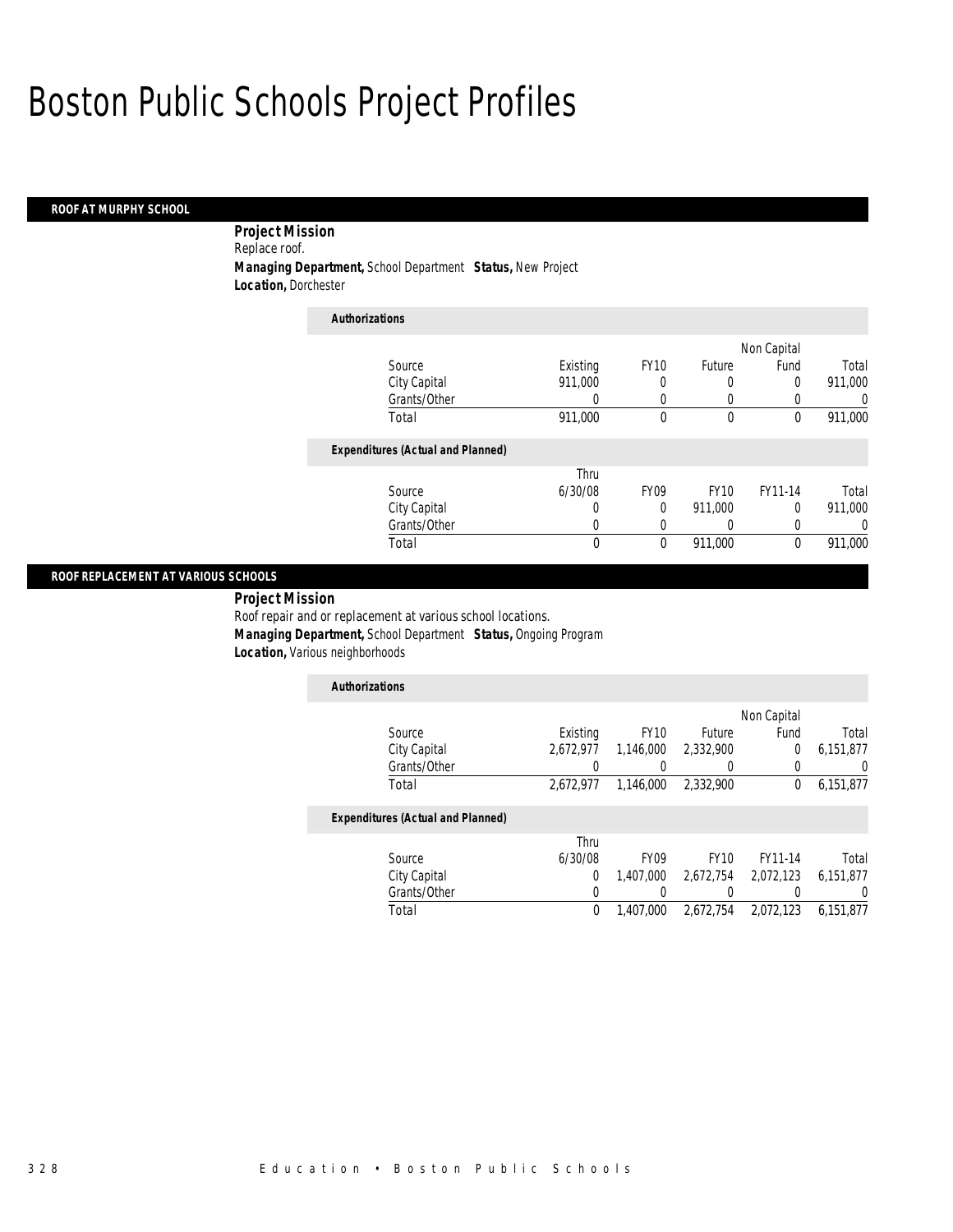#### *ROOSEVELT SCHOOL*

# *Project Mission*

Build an additional four classrooms at the Roosevelt to support the new educational plan. Design and construction will be U.S.G.B.C LEED registered and include a "green" roof. *Managing Department,* School Department *Status,* In Construction

*Location,* Hyde Park

| <b>Authorizations</b>                    |            |             |             |                |            |
|------------------------------------------|------------|-------------|-------------|----------------|------------|
|                                          |            |             |             | Non Capital    |            |
| Source                                   | Existing   | <b>FY10</b> | Future      | Fund           | Total      |
| City Capital                             | 10,000,000 | 0           | 0           | $\overline{0}$ | 10,000,000 |
| Grants/Other                             |            | $\Omega$    | 0           | 0              | 0          |
| Total                                    | 10,000,000 | 0           | 0           | 0              | 10,000,000 |
| <b>Expenditures (Actual and Planned)</b> |            |             |             |                |            |
|                                          | Thru       |             |             |                |            |
| Source                                   | 6/30/08    | <b>FY09</b> | <b>FY10</b> | FY11-14        | Total      |
| City Capital                             | 25,080     | 7.300.000   | 2,674,920   | $\overline{0}$ | 10,000,000 |
| Grants/Other                             | 0          |             |             | 0              | 0          |
| Total                                    | 25,080     | 7.300.000   | 2.674.920   | 0              | 10,000,000 |
|                                          |            |             |             |                |            |

# *SCHOOL YARD AT BRADLEY SCHOOL*

 *Project Mission* School yard improvements. *Managing Department,* Construction Management *Status,* In Design *Location,* East Boston

| <b>Authorizations</b>                    |          |             |             |             |         |
|------------------------------------------|----------|-------------|-------------|-------------|---------|
|                                          |          |             |             | Non Capital |         |
| Source                                   | Existing | <b>FY10</b> | Future      | Fund        | Total   |
| City Capital                             | 207,336  | 0           | 0           | 0           | 207,336 |
| Grants/Other                             | 101,110  | 0           | 0           | 0           | 101,110 |
| Total                                    | 308,446  | $\Omega$    | 0           | 0           | 308,446 |
| <b>Expenditures (Actual and Planned)</b> |          |             |             |             |         |
|                                          | Thru     |             |             |             |         |
| Source                                   | 6/30/08  | <b>FY09</b> | <b>FY10</b> | FY11-14     | Total   |
| City Capital                             | 0        | $\Omega$    | 207,336     | 0           | 207,336 |
| Grants/Other                             | 0        | 0           | 101,110     | 0           | 101,110 |
| Total                                    | 0        | 0           | 308,446     | 0           | 308.446 |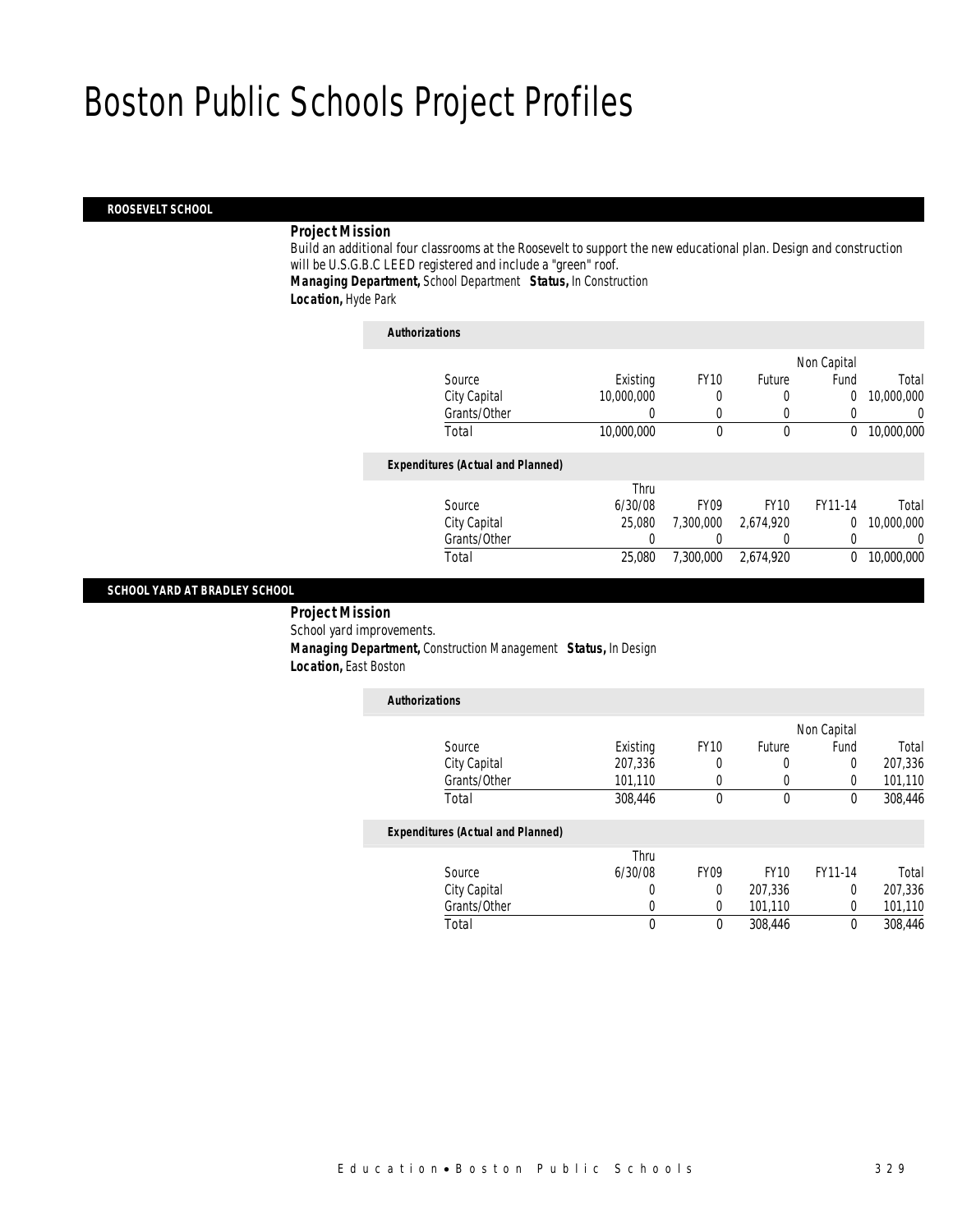### *SCHOOL YARD AT CURLEY SCHOOL*

 *Project Mission* School yard improvements.

 *Managing Department,* Construction Management *Status,* In Design *Location,* Jamaica Plain

| <b>Authorizations</b>                    |          |                  |             |             |         |
|------------------------------------------|----------|------------------|-------------|-------------|---------|
|                                          |          |                  |             | Non Capital |         |
| Source                                   | Existing | <b>FY10</b>      | Future      | Fund        | Total   |
| City Capital                             | 207,336  | 0                | 0           | $\Omega$    | 207,336 |
| Grants/Other                             | 101,111  | 0                | 0           | $\Omega$    | 101,111 |
| Total                                    | 308.447  | 0                | $\mathbf 0$ | 0           | 308,447 |
| <b>Expenditures (Actual and Planned)</b> |          |                  |             |             |         |
|                                          | Thru     |                  |             |             |         |
| Source                                   | 6/30/08  | FY <sub>09</sub> | <b>FY10</b> | FY11-14     | Total   |
| City Capital                             | 0        | $\Omega$         | 207,336     | $\Omega$    | 207,336 |
| Grants/Other                             | 0        | $\Omega$         | 101,111     | $\Omega$    | 101,111 |
| Total                                    | 0        | 0                | 308.447     | $\theta$    | 308.447 |

### *SCHOOL YARD AT LYNDON SCHOOL*

 *Project Mission* School yard improvements. *Managing Department,* Construction Management *Status,* In Design *Location,* West Roxbury

| <b>Authorizations</b>                    |          |             |             |             |         |
|------------------------------------------|----------|-------------|-------------|-------------|---------|
|                                          |          |             |             | Non Capital |         |
| Source                                   | Existing | <b>FY10</b> | Future      | Fund        | Total   |
| City Capital                             | 207,336  | 0           | 0           | 0           | 207,336 |
| Grants/Other                             | 101,111  | 0           | $\left($    | 0           | 101,111 |
| Total                                    | 308,447  | $\mathbf 0$ | $\theta$    | 0           | 308,447 |
| <b>Expenditures (Actual and Planned)</b> |          |             |             |             |         |
|                                          | Thru     |             |             |             |         |
| Source                                   | 6/30/08  | <b>FY09</b> | <b>FY10</b> | FY11-14     | Total   |

| <b>SOUrce</b> | 6/30/08 | FY (19 | FY 10   | FYTT-T4 | lotal   |
|---------------|---------|--------|---------|---------|---------|
| City Capital  |         |        | 207.336 |         | 207,336 |
| Grants/Other  |         |        | 101.111 |         | 101.111 |
| ™otal         |         |        | 308.447 |         | 308,447 |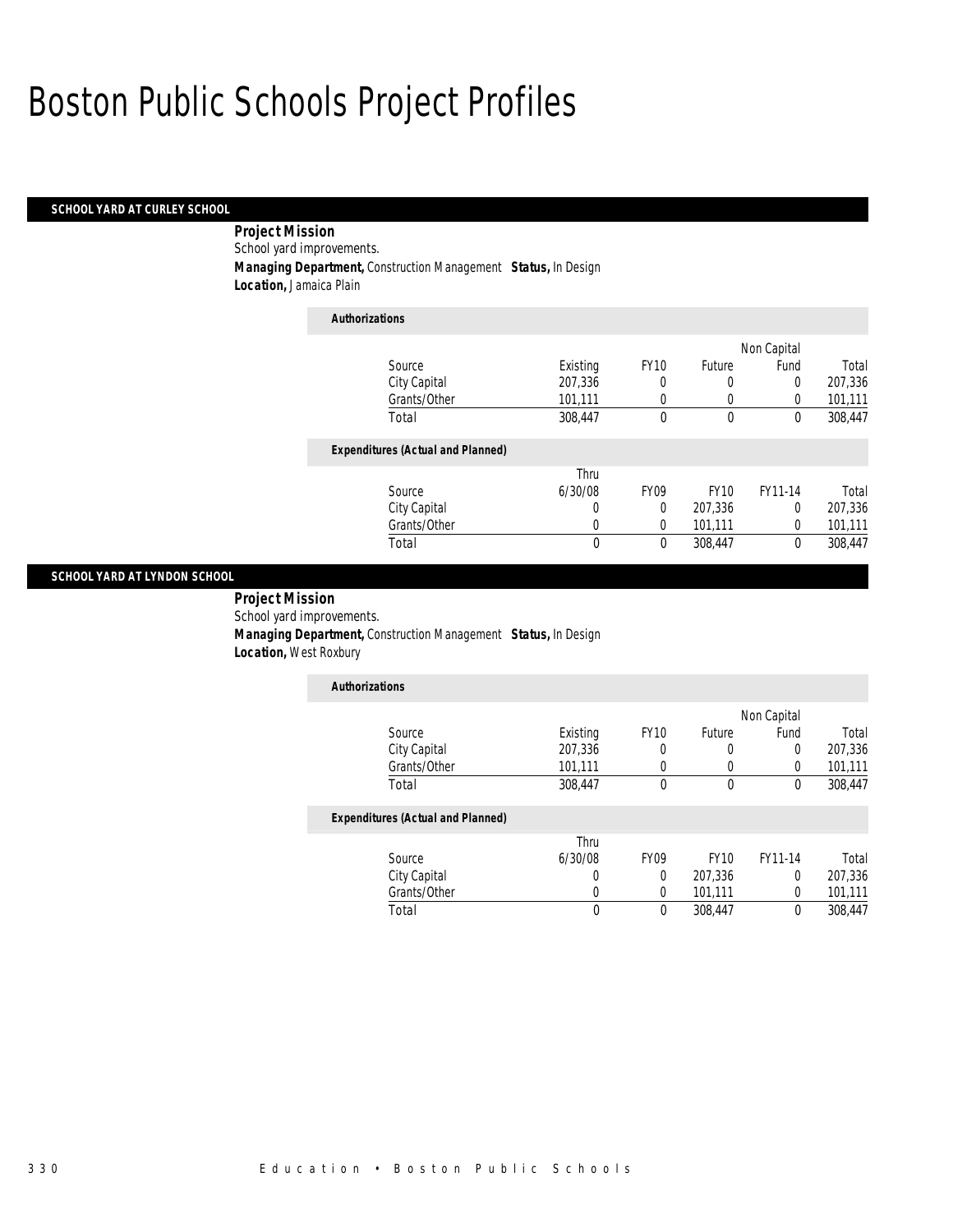# *SCHOOL YARD IMPROVEMENTS*

# *Project Mission*

Maintenance and new construction of the city's school yards through the School Yard Initiative. *Managing Department,* Construction Management *Status,* Ongoing Program *Location,* Various neighborhoods

### *Authorizations*

|                                          |           |                  |             | Non Capital |           |
|------------------------------------------|-----------|------------------|-------------|-------------|-----------|
| Source                                   | Existing  | <b>FY10</b>      | Future      | Fund        | Total     |
| City Capital                             | 1,039,412 | 1,200,000        | 0           | 0           | 2,239,412 |
| Grants/Other                             | 0         |                  | 0           | 1.361.666   | 1,361,666 |
| Total                                    | 1.039.412 | 1.200.000        | 0           | 1,361,666   | 3,601,078 |
| <b>Expenditures (Actual and Planned)</b> |           |                  |             |             |           |
|                                          | Thru      |                  |             |             |           |
| Source                                   | 6/30/08   | FY <sub>09</sub> | <b>FY10</b> | FY11-14     | Total     |
| City Capital                             | 274,776   | 336.577          | 125,000     | 1.503.059   | 2,239,412 |
| Grants/Other                             | 0         |                  |             |             | 0         |
| Total                                    | 274,776   | 336,577          | 125,000     | 1,503,059   | 2,239,412 |
|                                          |           |                  |             |             |           |

### *UPGRADES AT THE CAMPBELL RESOURCE CENTER*

*Project Mission* 

Install greenhouse and glass panels at the Campbell Resource Center. *Managing Department,* School Department *Status,* To Be Scheduled *Location,* Dorchester

| <b>Authorizations</b>                                                                                                               |          |             |        |             |         |
|-------------------------------------------------------------------------------------------------------------------------------------|----------|-------------|--------|-------------|---------|
|                                                                                                                                     |          |             |        | Non Capital |         |
| Source                                                                                                                              | Existing | <b>FY10</b> | Future | Fund        | Total   |
| City Capital                                                                                                                        | 700,000  | 0           | O      |             | 700,000 |
| Grants/Other                                                                                                                        |          |             |        |             |         |
| Total                                                                                                                               | 700,000  |             | 0      |             | 700,000 |
| $\mathbf{F}$ and $\mathbf{F}$ and $\mathbf{F}$ and $\mathbf{F}$ and $\mathbf{F}$ and $\mathbf{F}$ and $\mathbf{F}$ and $\mathbf{F}$ |          |             |        |             |         |

#### *Expenditures (Actual and Planned)*

|              | Thru    |             |             |         |         |
|--------------|---------|-------------|-------------|---------|---------|
| Source       | 6/30/08 | <b>FY09</b> | <b>FY10</b> | FY11-14 | Total   |
| City Capital |         |             |             | 700.000 | 700,000 |
| Grants/Other |         |             |             |         |         |
| Total        |         |             |             | 700.000 | 700,000 |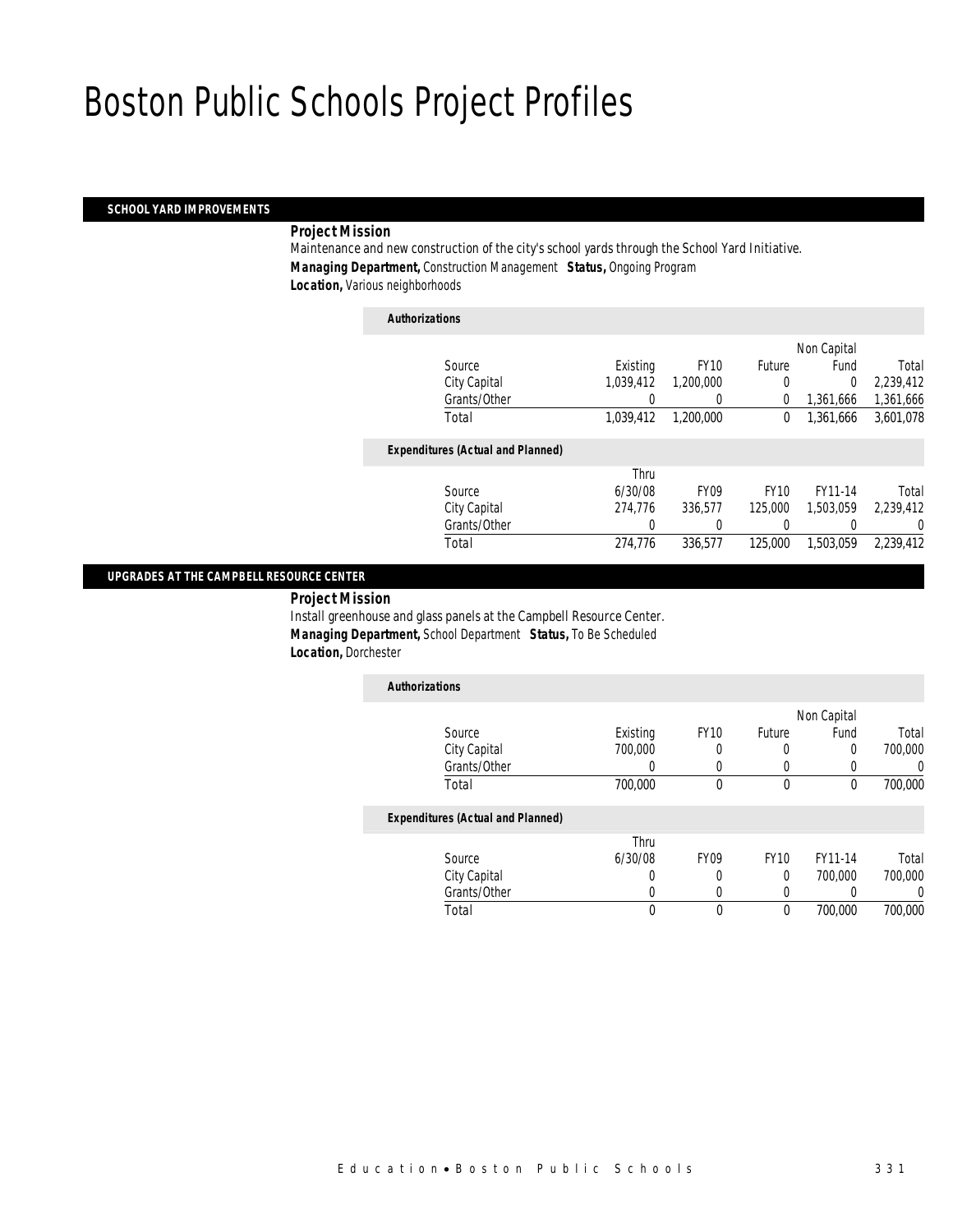### *WIND TURBINES*

# *Project Mission*

Install wind turbines at various locations to increase energy efficiency at school buildings. *Managing Department,* School Department *Status,* To Be Scheduled *Location,* Citywide

| <b>Authorizations</b>                    |          |             |             |             |           |
|------------------------------------------|----------|-------------|-------------|-------------|-----------|
|                                          |          |             |             | Non Capital |           |
| Source                                   | Existing | <b>FY10</b> | Future      | Fund        | Total     |
| City Capital                             | 250,000  | 0           | 750,000     | 0           | 1.000.000 |
| Grants/Other                             | 0        | 0           | 0           | 0           | U         |
| Total                                    | 250,000  | 0           | 750,000     | 0           | 1,000,000 |
| <b>Expenditures (Actual and Planned)</b> |          |             |             |             |           |
|                                          | Thru     |             |             |             |           |
| Source                                   | 6/30/08  | <b>FY09</b> | <b>FY10</b> | FY11-14     | Total     |
| City Capital                             | 0        | 100,000     | 300,000     | 600,000     | 1,000,000 |
| Grants/Other                             | 0        | 0           | 0           | 0           | 0         |
| Total                                    | 0        | 100,000     | 300,000     | 600,000     | 1,000,000 |

### *WINDOW BALANCES AT 14 SCHOOLS*

*Project Mission* 

Repair or replace window balances at various school locations. *Managing Department,* School Department *Status,* To Be Scheduled *Location,* Citywide

| <b>Authorizations</b>                    |          |             |             |             |         |
|------------------------------------------|----------|-------------|-------------|-------------|---------|
|                                          |          |             |             | Non Capital |         |
| Source                                   | Existing | <b>FY10</b> | Future      | Fund        | Total   |
| City Capital                             | 371,000  | 0           | 0           | 0           | 371,000 |
| Grants/Other                             |          | 0           | 0           |             |         |
| Total                                    | 371,000  | 0           | 0           | 0           | 371,000 |
| <b>Expenditures (Actual and Planned)</b> |          |             |             |             |         |
|                                          | Thru     |             |             |             |         |
| Source                                   | 6/30/08  | <b>FY09</b> | <b>FY10</b> | FY11-14     | Total   |
| City Capital                             | 113,350  | 0           | 0           | 257.650     | 371,000 |
| Grants/Other                             | 0        | 0           | 0           |             |         |
| Total                                    | 113,350  | 0           | 0           | 257.650     | 371,000 |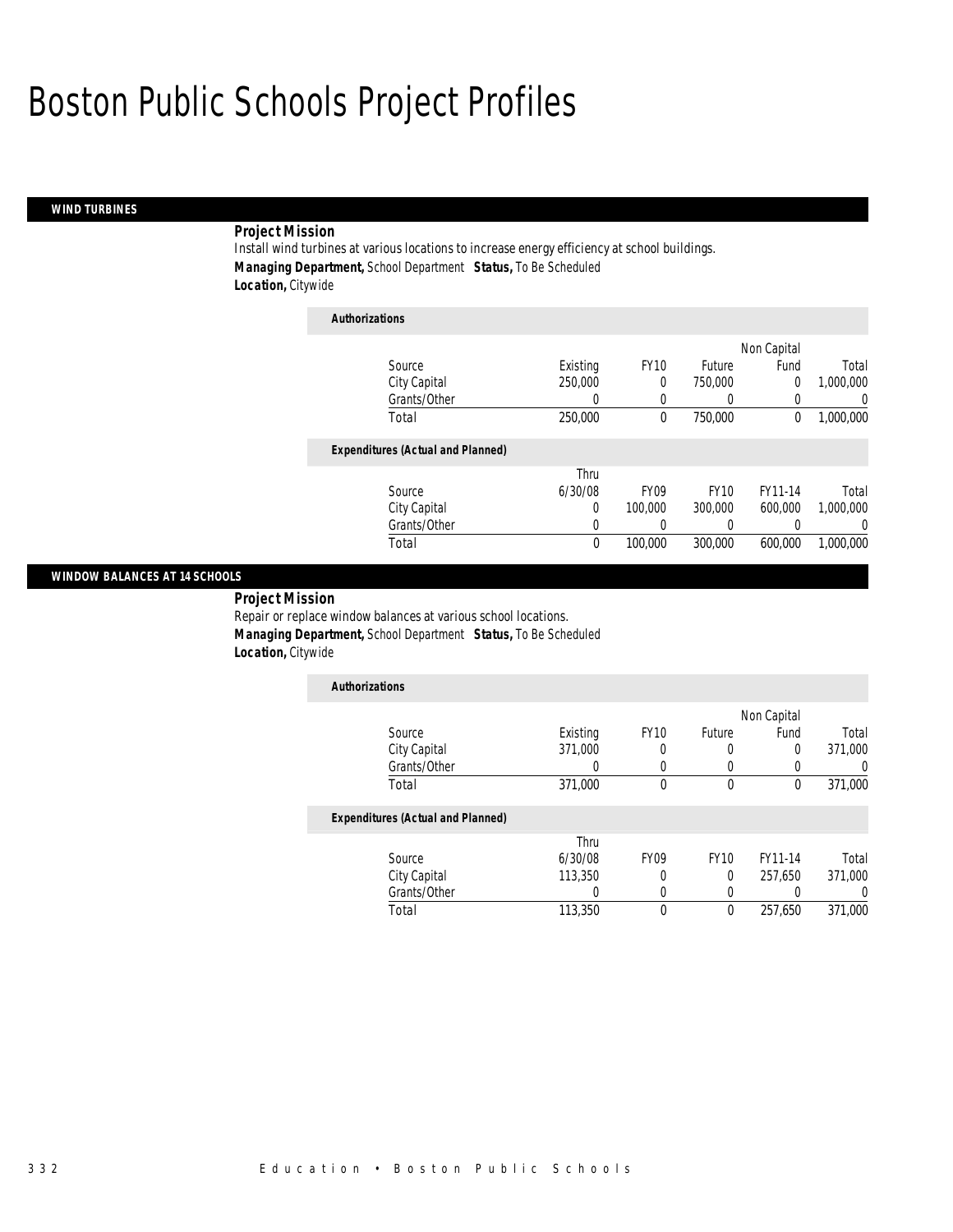# *WINDOWS AT AGASSIZ SCHOOL*

*Project Mission* 

Replace windows.

*Managing Department,* Construction Management *Status,* In Design

*Location,* Jamaica Plain

| <b>Authorizations</b>                    |           |             |             |                |           |
|------------------------------------------|-----------|-------------|-------------|----------------|-----------|
|                                          |           |             |             | Non Capital    |           |
| Source                                   | Existing  | <b>FY10</b> | Future      | Fund           | Total     |
| City Capital                             | 1,800,000 |             | 0           | $\overline{0}$ | 1,800,000 |
| Grants/Other                             | 0         | $\Omega$    | 0           | 0              | 0         |
| Total                                    | 1,800,000 | 0           | $\mathbf 0$ | 0              | 1,800,000 |
| <b>Expenditures (Actual and Planned)</b> |           |             |             |                |           |
|                                          | Thru      |             |             |                |           |
| Source                                   | 6/30/08   | <b>FY09</b> | <b>FY10</b> | FY11-14        | Total     |
| City Capital                             | 0         | 151,300     | 1,613,700   | 35,000         | 1,800,000 |
| Grants/Other                             | 0         |             |             |                | 0         |
| Total                                    | 0         | 151,300     | 1,613,700   | 35,000         | 1.800.000 |
|                                          |           |             |             |                |           |

#### *WINDOWS AT CONDON SCHOOL*

 *Project Mission* Replace windows. *Managing Department,* Construction Management *Status,* In Construction *Location,* South Boston

| <b>Authorizations</b>                    |           |             |        |             |           |
|------------------------------------------|-----------|-------------|--------|-------------|-----------|
|                                          |           |             |        | Non Capital |           |
| Source                                   | Existing  | <b>FY10</b> | Future | Fund        | Total     |
| City Capital                             | 1,830,000 |             |        | 0           | 1,830,000 |
| Grants/Other                             |           |             |        |             |           |
| Total                                    | 1,830,000 |             |        | 0           | 1,830,000 |
| <b>Expenditures (Actual and Planned)</b> |           |             |        |             |           |

| Total     |
|-----------|
| 1,830,000 |
|           |
| 1,830,000 |
|           |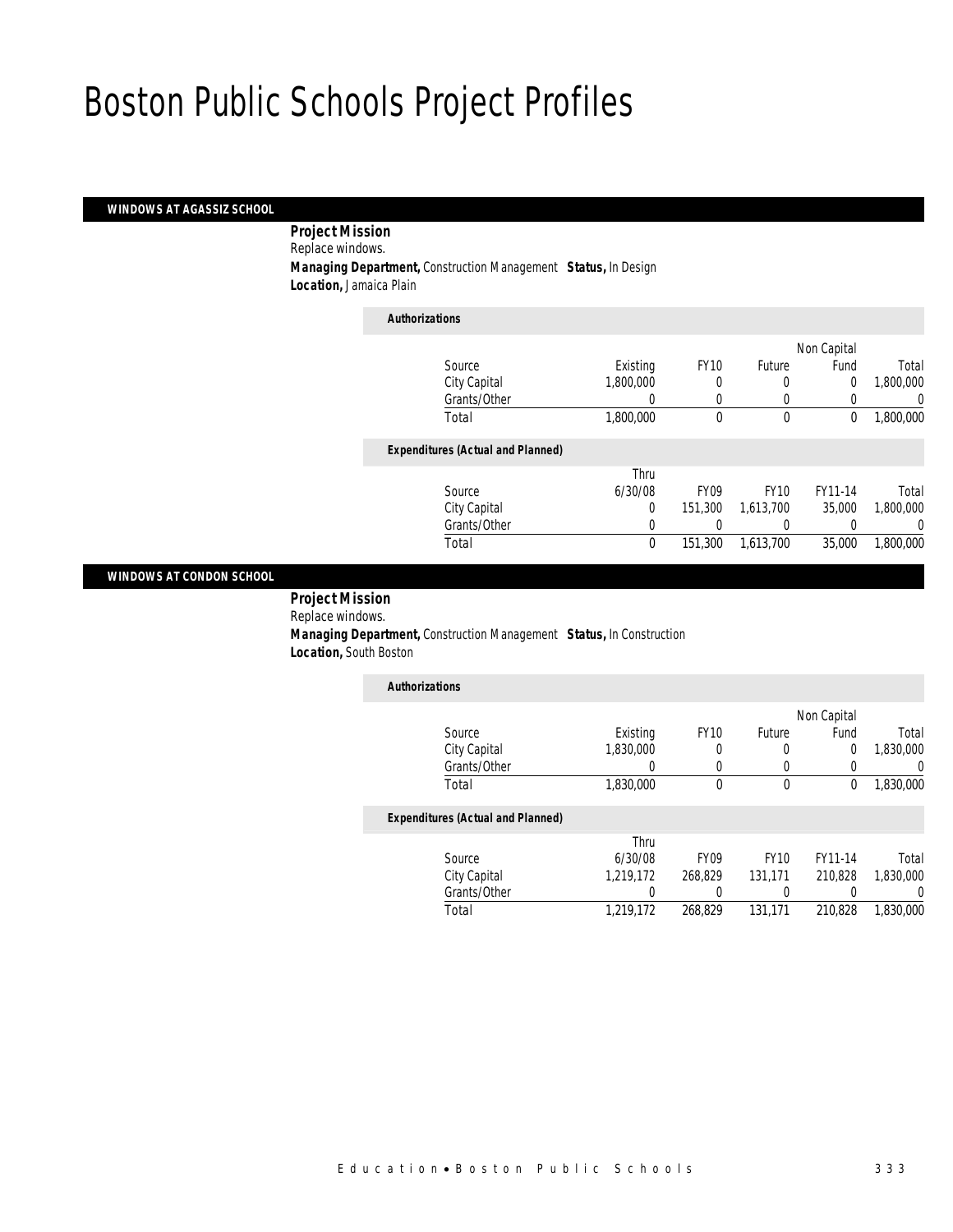### *WINDOWS AT MARSHALL SCHOOL*

*Project Mission* 

Replace windows.

*Managing Department,* Construction Management *Status,* To Be Scheduled

*Location,* Dorchester

| <b>Authorizations</b>                    |          |             |             |             |           |
|------------------------------------------|----------|-------------|-------------|-------------|-----------|
|                                          |          |             |             | Non Capital |           |
| Source                                   | Existing | <b>FY10</b> | Future      | Fund        | Total     |
| City Capital                             | 0        | 300,000     | 1.600.000   | 0           | 1.900.000 |
| Grants/Other                             | 0        | 0           | 0           | 0           | 0         |
| Total                                    | 0        | 300,000     | 1.600.000   | $\theta$    | 1,900,000 |
| <b>Expenditures (Actual and Planned)</b> |          |             |             |             |           |
|                                          | Thru     |             |             |             |           |
| Source                                   | 6/30/08  | <b>FY09</b> | <b>FY10</b> | FY11-14     | Total     |
| City Capital                             | 0        | 0           | 160,000     | 1,740,000   | 1.900.000 |
| Grants/Other                             | 0        | 0           | 0           |             | 0         |
| Total                                    | 0        | 0           | 160,000     | 1,740,000   | 1,900,000 |

### *WINDOWS AT MATTAHUNT SCHOOL*

 *Project Mission* Replace windows.

 *Managing Department,* Construction Management *Status,* To Be Scheduled *Location,* Mattapan

| <b>Authorizations</b> |          |             |           |             |           |
|-----------------------|----------|-------------|-----------|-------------|-----------|
|                       |          |             |           | Non Capital |           |
| Source                | Existing | <b>FY10</b> | Future    | Fund        | Total     |
| City Capital          | 500,000  |             | 4,200,000 |             | 4,700,000 |
| Grants/Other          |          |             |           |             |           |
| Total                 | 500,000  |             | 4,200,000 |             | 4,700,000 |

### *Expenditures (Actual and Planned)*

|              | Thru    |                  |             |           |           |
|--------------|---------|------------------|-------------|-----------|-----------|
| Source       | 6/30/08 | FY <sub>09</sub> | <b>FY10</b> | FY11-14   | Total     |
| City Capital |         |                  | 1.350.000   | 3,350,000 | 4,700,000 |
| Grants/Other |         |                  |             |           |           |
| Total        |         |                  | 1,350,000   | 3,350,000 | 4.700.000 |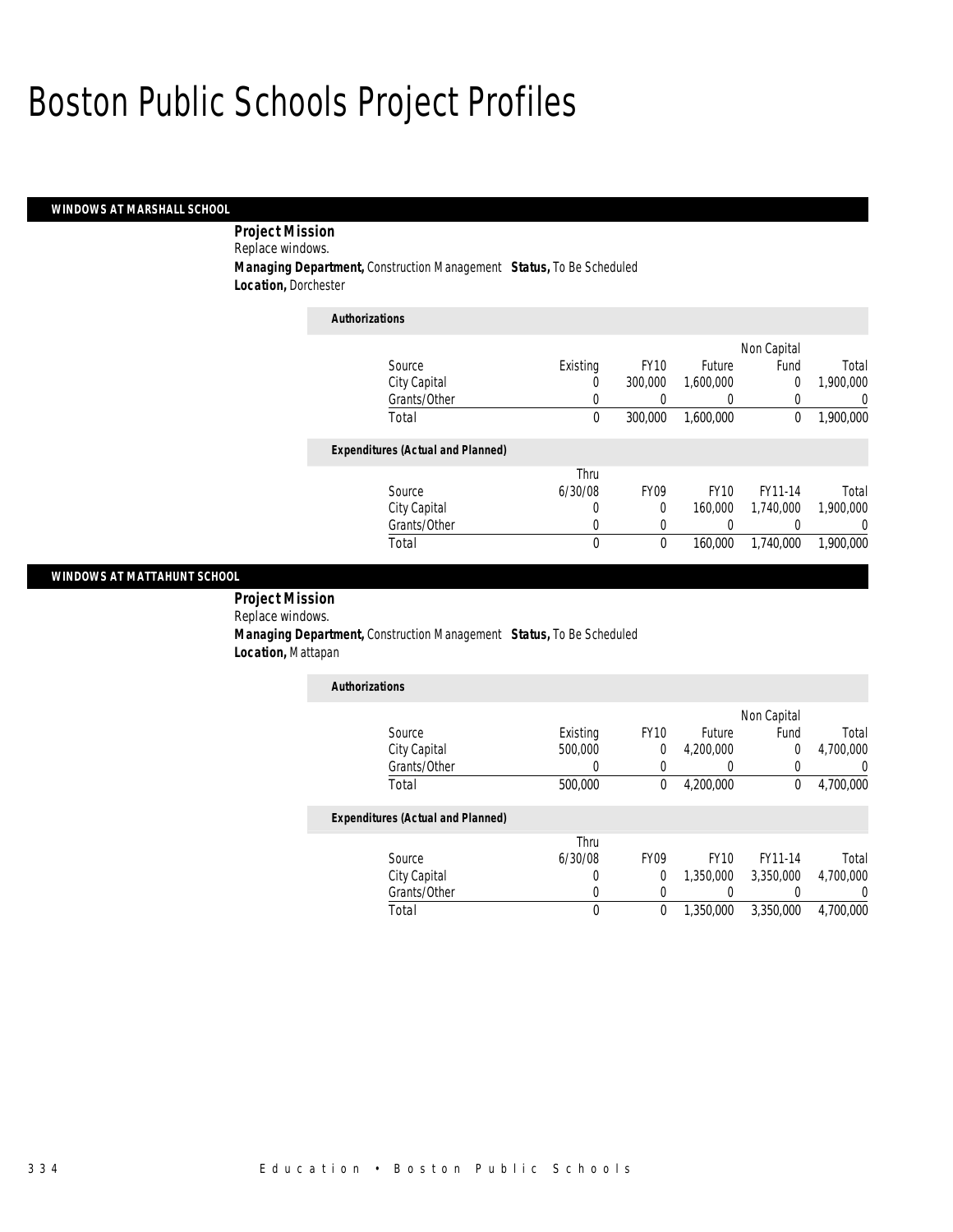#### *WINDOWS AT MCCORMACK SCHOOL*

*Project Mission* 

Replace windows. Repair or replace lintels and repoint masonry around windows. *Managing Department,* Construction Management *Status,* In Construction *Location,* Dorchester

| <b>Authorizations</b>                    |           |             |             |                |           |
|------------------------------------------|-----------|-------------|-------------|----------------|-----------|
|                                          |           |             |             | Non Capital    |           |
| Source                                   | Existing  | <b>FY10</b> | Future      | Fund           | Total     |
| City Capital                             | 2,580,000 |             | 0           | $\overline{0}$ | 2,580,000 |
| Grants/Other                             | 0         | $\Omega$    | 0           |                | 0         |
| Total                                    | 2,580,000 | $\theta$    | $\mathbf 0$ | 0              | 2,580,000 |
| <b>Expenditures (Actual and Planned)</b> |           |             |             |                |           |
|                                          | Thru      |             |             |                |           |
| Source                                   | 6/30/08   | <b>FY09</b> | <b>FY10</b> | FY11-14        | Total     |
| City Capital                             | 152.142   | 2.054.498   | 100,000     | 273.360        | 2,580,000 |
| Grants/Other                             |           | 0           | $\left($    |                | 0         |
| Total                                    | 152,142   | 2,054,498   | 100,000     | 273,360        | 2.580.000 |
|                                          |           |             |             |                |           |

#### *WINDOWS AT MCKAY SCHOOL*

 *Project Mission* Replace windows. *Managing Department,* Construction Management *Status,* To Be Scheduled *Location,* East Boston

| <b>Authorizations</b>             |          |             |           |             |           |
|-----------------------------------|----------|-------------|-----------|-------------|-----------|
|                                   |          |             |           | Non Capital |           |
| Source                            | Existing | <b>FY10</b> | Future    | Fund        | Total     |
| City Capital                      | U        | J.          | 1,195,000 | 0           | 1,195,000 |
| Grants/Other                      |          |             |           |             |           |
| Total                             |          | 0           | 1,195,000 |             | 1,195,000 |
| Expanditures (Astual and Blompad) |          |             |           |             |           |

# *Expenditures (Actual and Planned)*

|              | Thru    |             |             |           |           |
|--------------|---------|-------------|-------------|-----------|-----------|
| Source       | 6/30/08 | <b>FY09</b> | <b>FY10</b> | FY11-14   | Total     |
| City Capital |         |             |             | 1.195.000 | 1,195,000 |
| Grants/Other |         |             |             |           |           |
| Total        |         |             |             | 1.195.000 | 1,195,000 |
|              |         |             |             |           |           |